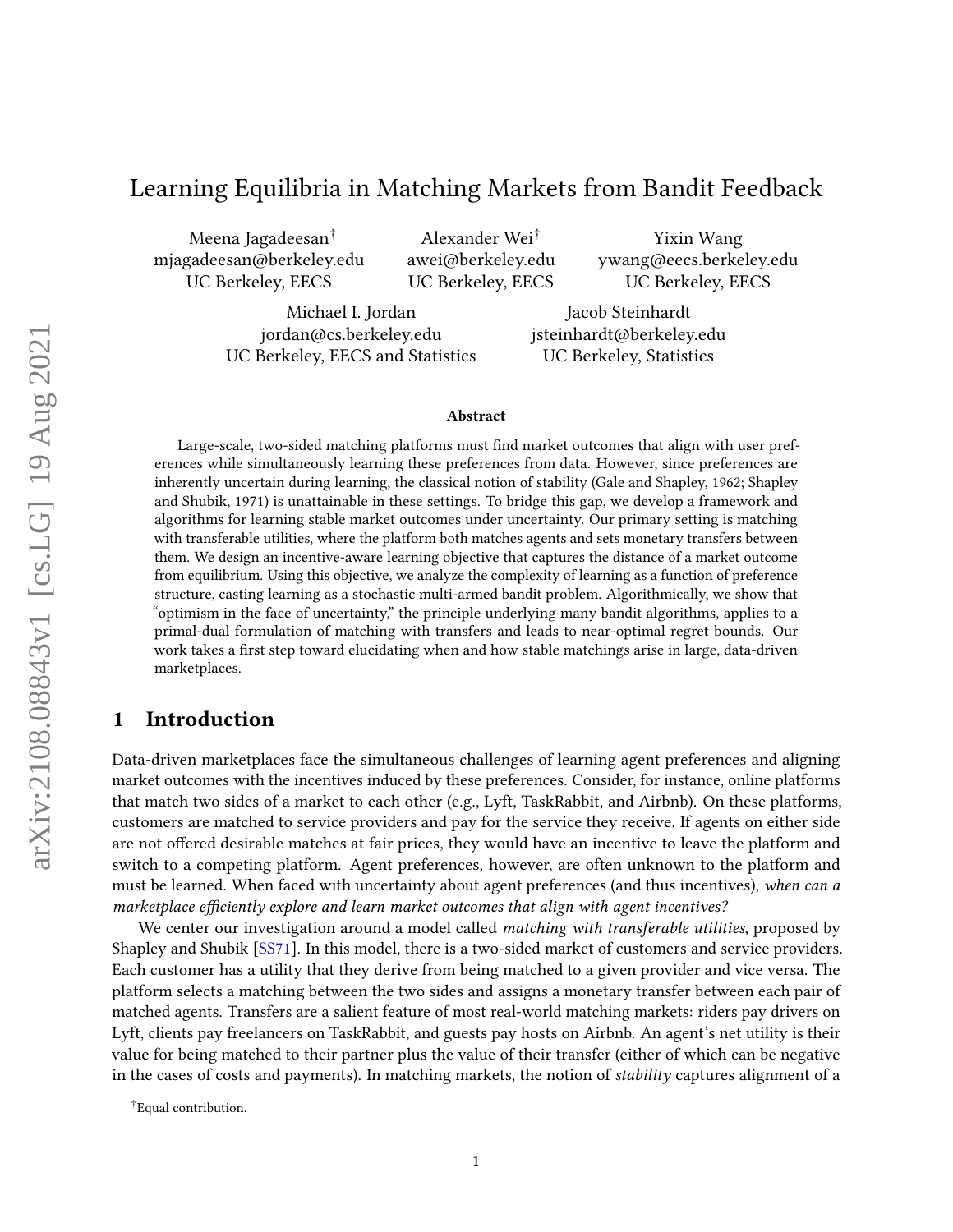market outcome with agent incentives. Informally, a market outcome is stable if no pair of agents would rather match with each other than abide by the market outcome, and stable matchings can be computed when preferences are fully known.

However, in the context of large-scale matching platforms, the assumption that preferences are known breaks down. Platforms usually cannot have users report their complete preference profiles. Moreover, users may not even be aware of what their own preferences are. For example, a freelancer may not exactly know what types of projects they prefer until actually trying out specific ones. In reality, a data-driven platform is more likely to learn information about preferences from repeated feedback<sup>[1](#page-1-0)</sup> over time. Two questions now emerge: In such marketplaces, how can stable matchings be learned? And what underlying structural assumptions are necessary for efficient learning to be possible?

Toward answering these questions, we propose and investigate a model for learning stable matchings from noisy feedback. We model the platform's learning problem using stochastic multi-armed bandits, which lets us leverage the extensive body of techniques in the bandit literature to analyze the data efficiency of learning (see Lattimore and Szepesvári [\[LS20\]](#page-24-1) for a textbook treatment). More specifically, our three main contributions are: (i) We develop an incentive-aware learning objective—Subset Instability—that captures the distance of a market outcome from equilibrium. (ii) Using Subset Instability as a measure of regret, we show that any "UCB-based" algorithm from the classical bandit literature can be adapted to this incentive-aware setting. (iii) We instantiate this idea for several families of preference structures to design efficient algorithms for incentive-aware learning. This helps elucidate how preference structure affects the complexity of learning stable matchings.

Designing the learning objective. Since mistakes are inevitable while exploring and learning, achieving exact stability at every time step is an unattainable goal. To address this issue, we lean on approximation, focusing on learning market outcomes that are approximately stable. Thus, we need a metric that captures the distance of a market outcome from equilibrium.<sup>[2](#page-1-1)</sup>

We introduce a notion for approximate stability that we call Subset Instability. Specifically, we define the Subset Instability of a market outcome to be the maximum difference, over all subsets  $S$  of agents, between the total utility of the maximum weight matching on  $S$  and the total utility of  $S$  under the market outcome.<sup>[3](#page-1-2)</sup> We show Subset Instability can be interpreted as how much the platform would have to subsidize participants to keep them on the platform and make the resulting matching stable. We can also interpret Subset Instability as the platform's cost of learning when facing competing platforms with greater knowledge of user preferences. Finally, we show that Subset Instability is the maximum gain in utility that a coalition of agents could have derived from an alternate matching such that no agent in the coalition is worse off.

Subset Instability also satisfies the following properties, which make it suitable for learning: (i) Subset Instability is equal to 0 if and only if the market outcome is (exactly) stable; (ii) Subset Instability is robust to small perturbations to the utility functions of individual agents, which is essential for learning with noisy feedback; (iii) Subset Instability upper bounds the utility difference of a market outcome from the socially optimal market outcome.

Designing algorithms for learning a stable matching. Using Subset Instability, we investigate the problem of learning a stable market outcome from noisy user feedback using the stochastic contextual

<span id="page-1-0"></span><sup>&</sup>lt;sup>1</sup> Feedback might arise from explicit sources (e.g., riders rating drivers after a Lyft ride) or implicit sources (e.g., engagement metrics on an app); in either case, feedback is likely to be sparse and noisy.

<span id="page-1-1"></span> $^2$ Previous work [\[DK05;](#page-22-0) [LMJ20\]](#page-23-0) has investigated utility difference (i.e. the difference between the total utility achieved by the selected matching and the utility achieved by a stable matching) as a measure of regret. However, this does not capture distance from equilibrium in matching markets with monetary transfers (see Section [4\)](#page-6-0) or without monetary transfers (see Section [6.3.1\)](#page-20-0).

<span id="page-1-2"></span><sup>&</sup>lt;sup>3</sup>This formulation is inspired by the strong  $\varepsilon$ -core of Shapley and Shubik [\[SS66\]](#page-24-2).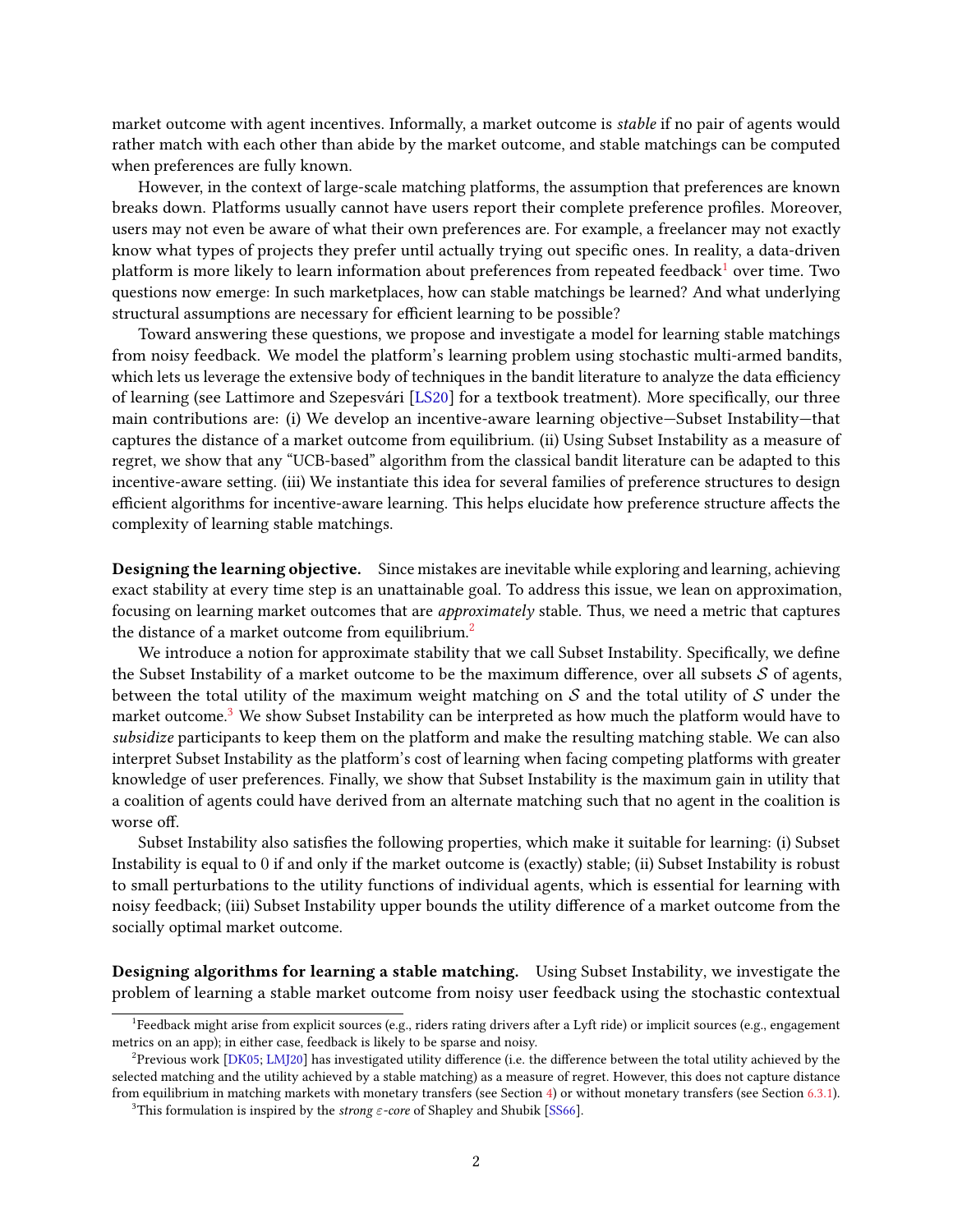|                              | Regret bound                            |
|------------------------------|-----------------------------------------|
| Unstructured preferences     | $\widetilde{O}(N\sqrt{nT})$             |
| Typed preferences            | $\widetilde{O}( \mathcal{C} \sqrt{nT})$ |
| Separable linear preferences | $\widetilde{O}(d\sqrt{N}\sqrt{nT})$     |

<span id="page-2-1"></span>Table 1: Regret bounds for different preference structures when there are  $N$  agents on the platform and no more than  $n$  agents arriving in each round.

bandit model (see, e.g., [\[LS20\]](#page-24-1)). In each round, the platform selects a market outcome (i.e., a matching along with transfers), with the goal of minimizing cumulative instability.

We develop a general approach for designing bandit algorithms within our framework. Our approach is based on a primal-dual formulation of matching with transfers [\[SS71\]](#page-24-0), in which the primal variables correspond to the matching and the dual variables can be used to set the transfers. We find that "optimism" in the face of uncertainty," the principle underlying many UCB-style bandit algorithms [\[ACF02;](#page-22-1) [LS20\]](#page-24-1), can be adapted to this primal-dual setting. The resulting algorithm is simple: maintain upper confidence bounds on the agent utilities and compute, in each round, an optimal primal-dual pair in terms of these upper confidence bounds. The crux of the analysis is the following lemma, which bounds instability by the gap between the upper confidence bound and true utilities:

<span id="page-2-0"></span>**Lemma 1.1** (Informal, see Lemma [5.4](#page-12-0) for a formal statement). Given confidence sets for each utility value such that each confidence set contains the true utility, let  $(X, \tau)$  be a stable matching with transfers with respect to the utility functions given by the upper confidence bounds. The instability of  $(X, \tau)$  is upper bounded by the sum of the sizes of the confidence sets of pairs in  $X$ .

We can thus analyze our algorithms by combining Lemma [1.1](#page-2-0) with the analyses of existing UCB-style algorithms. In particular, we can essentially inherit the bounds from traditional bandits analyses on the size of the confidence bounds.

Complexity of learning a stable matching. Our main technical result is a collection of regret bounds for different structural assumptions on agent preferences. These bounds resemble the classical stochastic multi-armed bandits bounds when rewards have related structural assumptions. We summarize these regret bounds in Table [1](#page-2-1) and elaborate on them in more detail below.

<span id="page-2-2"></span>**Theorem 1.2** (Unstructured Preferences, Informal). For unstructured preferences, there exists a UCB-style algorithm that incurs  $\widetilde{O}(N\sqrt{nT})$  regret according to Subset Instability after T rounds, where N is the number of agents on the platform and  $n$  is the number of agents that arrive in any round. (In fact, this bound is optimal up to logarithmic factors.)

<span id="page-2-3"></span>**Theorem 1.3** (Typed Preferences, Informal). Consider preferences such that each agent a has a type  $c_a \in \mathcal{C}$ and the utility of  $a$  when matched to another agent  $a'$  is given by a function of the types  $c_a$  and  $c_{a'}$ . There exists ana the utility of a when matchea to another agent  $a$  is given by a function of the types  $c_a$  ana  $c_{a'}$ . There exists a UCB-style algorithm that incurs  $\widetilde{O}(|\mathcal{C}|\sqrt{nT})$  regret according to Subset Instability after the maximum number of agents that arrive to the platform in any round.

<span id="page-2-4"></span>Theorem 1.4 (Separable Linear Preferences, Informal). Consider preferences such that the utility of an agent a when matched to another agent  $a'$  is  $\langle \phi(a), c_{a'} \rangle$  where  $\phi(a) \in \mathbb{R}^{\overline{d}}$  is unknown and  $c_{a'} \in \mathbb{R}^d$  is known. There exists a UCB-style algorithm that incurs  $\widetilde{O}(d\sqrt{N}\sqrt{nT})$  regret according to Subset Instability after  $T$  rounds, where N is the number of agents on the platform and n is the maximum number of agents that arrive in any round.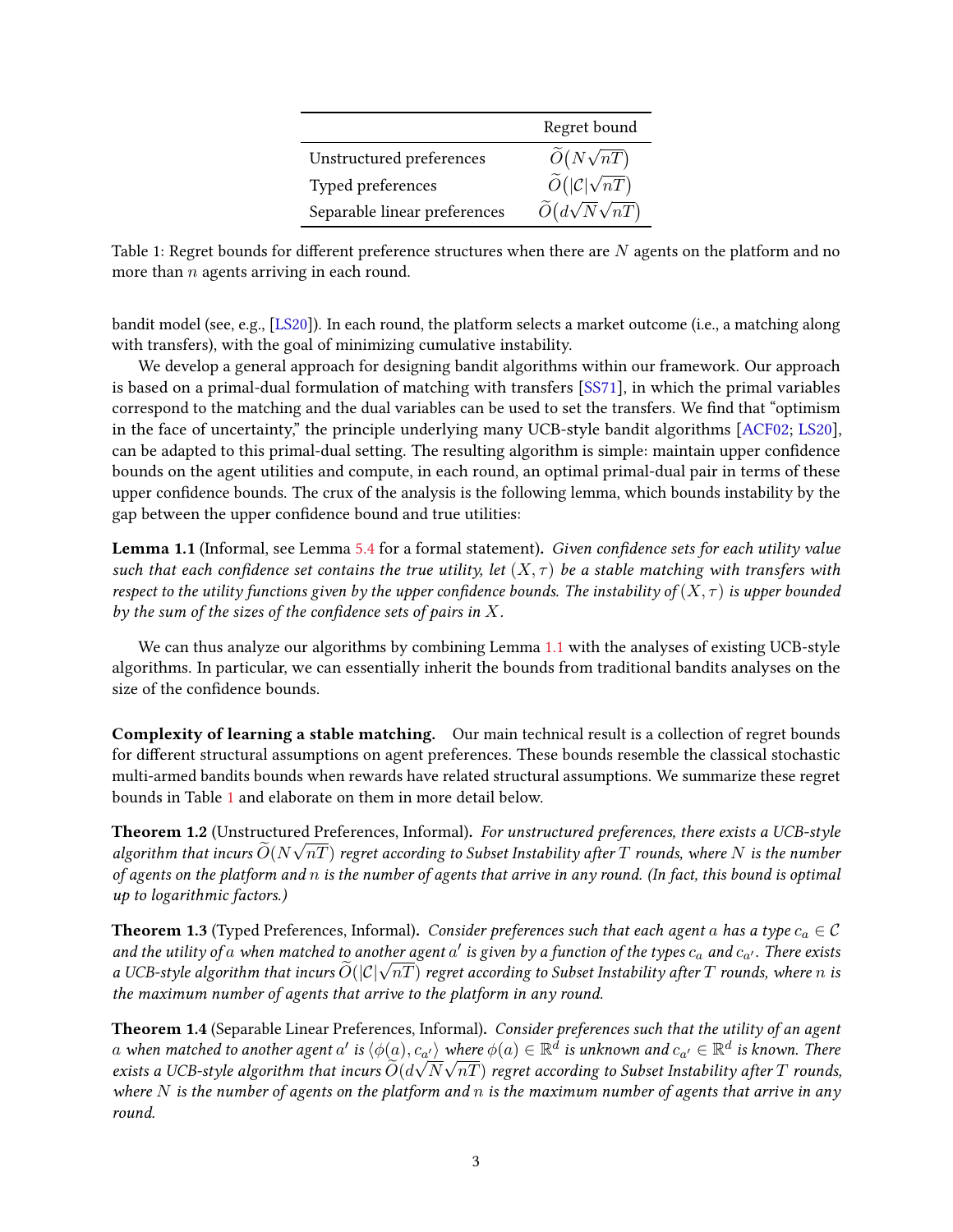These results let us elucidate the role of preferences structures on the complexity of learning a stable These results let us elucidate the role of preferences structures on the complexity of learning a stable<br>matching. Our regret bounds scale with  $N\sqrt{nT}$  for unstructured preferences (Theorem [1.2\)](#page-2-2),  $|C|\sqrt{nT}$  for typed preferences (Theorem [1.3\)](#page-2-3), and  $d\sqrt{N}\sqrt{nT}$  for linear preferences (Theorem [1.4\)](#page-2-4). To illustrate these differences in a simple setting, let's consider the case where all of the agents show up every round so  $n = N$ . In this case, our regret bound for unstructured preferences is super-linear in  $N$ ; in fact, this dependence on  $N$  is necessary as we demonstrate via a lower bound (see Lemma [5.5\)](#page-16-0). On the other hand, the complexity of learning a stable matching changes substantially with preference structure assumptions. In particular, our regret bounds are sublinear / linear in  $N$  for typed preferences and separable linear preferences. This means that in large markets, a centralized platform can efficiently learn a stable matching with these preference structure assumptions.

**Extensions.** We extend our results for unstructured preferences to obtain  $O(\log T)$  instance-dependent bounds (Section [6.1\)](#page-17-0), we show that our regret relates to a simple notion of platform profit (see Section [6.2\)](#page-18-0), and we extend our framework to matching with non-transferable utilities setting (see Section [6.3\)](#page-19-0).

## 1.1 Related work

In the machine learning literature, starting with Das and Kamenica [\[DK05\]](#page-22-0) and Liu, Mania, and Jordan [\[LMJ20\]](#page-23-0), several works [\[DK05;](#page-22-0) [LMJ20;](#page-23-0) [SBS21;](#page-24-3) [LRM](#page-23-1)<sup>+</sup> 20; [CS21;](#page-22-2) [BSS21\]](#page-22-3) study learning stable matchings from bandit feedback in the Gale-Shapley stable marriage model [\[GS62\]](#page-23-2). A major difference between this setting and ours is the absence of monetary transfers between agents. These works focus on the *utility*  $d$ ifference rather than the instability measure that we consider. Cen and Shah  $[CS21]$  extend this bandits model to incorporate fixed, predetermined cost/transfer rules. However, they do not allow the platform to set arbitrary transfers between agents. Moreover, they also consider a weaker notion of stability that does not consider agents negotiating arbitrary transfers: defecting agents must set their transfers according to a fixed, predetermined structure. In contrast, we follow the classical definition of stability [\[SS71\]](#page-24-0).

Outside of the machine learning literature, several papers also consider the complexity of finding stable matchings in other feedback and cost models, e.g., communication complexity [\[GNO](#page-23-3)<sup>+</sup> 19; [ABK](#page-22-4)<sup>+</sup> 20; [Shi20\]](#page-24-4) and query complexity [\[EGK20;](#page-23-4) [ABK](#page-22-4)<sup>+</sup> 20]. Of these works, Shi [\[Shi20\]](#page-24-4), which studies the communication complexity of nding approximately stable matchings with transferable utilities, is perhaps most similar to ours. This work assumes agents know their preferences and focuses on the communication bottleneck, whereas we study the costs associated with learning preferences. Moreover, the approximate stability notion in Shi [\[Shi20\]](#page-24-4) is the maximum unhappiness of any *pair* of agents, whereas Subset Instability is equivalent to the maximum unhappiness over any subset of agents. For learning stable matchings, Subset Instability has the advantages of being more fine-grained and having a primal view that motivates a clean UCB-based algorithm.

A complementary line of work in economics [\[LMP](#page-23-5)<sup>+</sup>; [Bik17;](#page-22-5) [Als20;](#page-22-6) [Liu20\]](#page-23-6) considers stable matchings under incomplete information. These works focus on defining stability when the agents have incomplete information about their own preferences, whereas we focus on the platform's problem of learning stable matchings from noisy feedback. As a result, these works relax the definition of stability to account for uncertainty in the preferences of agents, rather than the uncertainty experienced by the platform from noisy feedback.

Multi-armed bandits have also been applied to learning in other economic contexts. For example, learning a socially optimal matching (without learning transfers) is a standard application of combinatorial bandits [CL12: GKI12: CWY13: [CTP](#page-22-9)<sup>+</sup>15: [KWA](#page-23-8)<sup>+</sup>15]. Other applications at the interface of bandit methodology and economics include dynamic pricing [Rot74: KL03: [BKS18\]](#page-22-10), incentivizing exploration [\[FKK](#page-23-10)<sup>+</sup>14: [MSS15\]](#page-24-6). learning under competition [\[AMS](#page-22-11)<sup>+</sup>20], and learning in matching markets without incentives [IKK21].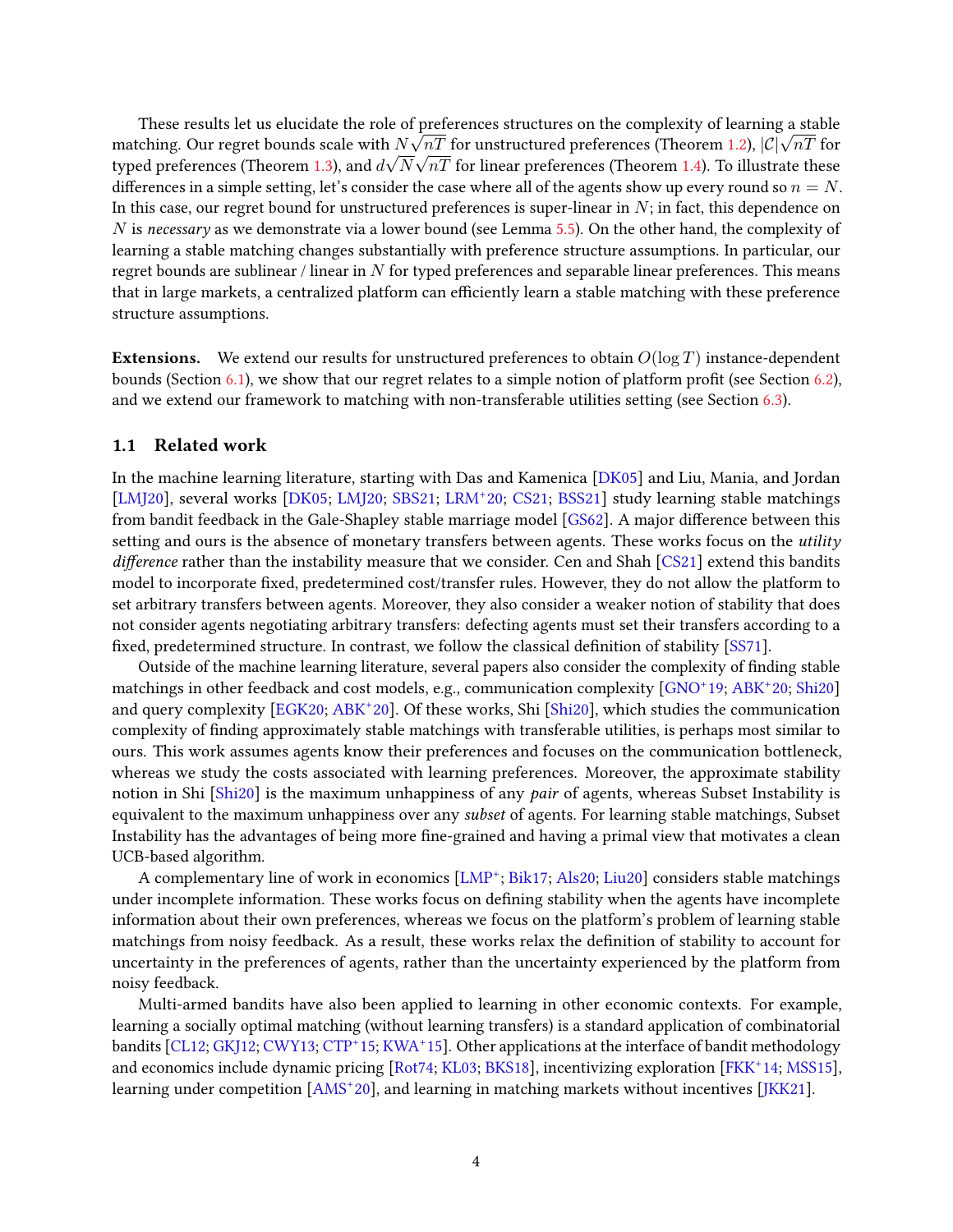Finally, primal-dual methods have also been applied to other problems in the bandits literature (e.g., [\[ISS](#page-23-12)<sup>+</sup>19; [TPR](#page-24-7)<sup>+</sup>20; [LSY21\]](#page-24-8)).

# 2 Preliminaries

The foundation of our framework is the *matching with transfers* model of Shapley and Shubik [\[SS71\]](#page-24-0). In this section, we introduce this model along with the concept of stable matching.

### 2.1 Matching with transferable utilities

Consider a two-sided market that consists of a finite set  $\mathcal I$  of customers on one side and a finite set  $\mathcal J$  of providers on the other. Let  $\mathcal{A} := \mathcal{I} \cup \mathcal{J}$  be the set of all agents. A matching  $X \subseteq \mathcal{I} \times \mathcal{J}$  is a set of pairs  $(i, j)$  that are pairwise disjoint, representing the pairs of agents that are matched. Let  $\mathscr{X}_{\mathcal{A}}$  denote the set of all matchings on A. For notational convenience, we define for each matching  $X \in \mathscr{X}_{\mathcal{A}}$  an equivalent functional representation  $\mu_X : A \to A$ , where  $\mu_X(i) = j$  and  $\mu_X(j) = i$  for all matched pairs  $(i, j) \in X$ , and  $\mu_X(a) = a$  if  $a \in \mathcal{A}$  is unmatched.

When a pair of agents  $(i, j) \in \mathcal{I} \times \mathcal{J}$  matches, each experiences a utility gain. We denote these utilities by a global utility function  $u: \mathcal{A} \times \mathcal{A} \to \mathbb{R}$ , where  $u(a,a')$  denotes the utility that agent  $a$  gains from being matched to agent a'. (If a and a' are on the same side of the market, we take  $u(a, a')$  to be 0 by default.) We allow these utilities to be negative, if if matching results in a net cost (e.g., if an agent is providing a service). We assume each agent  $a \in \mathcal{A}$  receives zero utility if unmatched, i.e.,  $u(a, a) = 0$ . When we wish to emphasize the role of an individual agent's utility function, we will use the equivalent notation  $u_a(a') \coloneqq u(a,a').$ 

A *market outcome* consists of a matching  $X\in\mathscr{X}_\mathcal{A}$  along with a vector  $\tau\in\mathbb{R}^\mathcal{A}$  of transfers, where  $\tau_a$ is the amount of money transferred from the platform to agent a for each  $a \in A$ . These monetary transfers are a salient feature of most real-world matching markets: riders pay drivers on Lyft, clients pay freelancers on TaskRabbit, and guests pay hosts on Airbnb. Shapley and Shubik [\[SS71\]](#page-24-0) capture this aspect of matching markets by augmenting the classical two-sided matching model with transfers of utility between agents. Transfers are typically required to be zero-sum, meaning that  $\tau_i + \tau_j = 0$  for all matched pairs  $(i, j) \in X$ and  $\tau_a = 0$  if a is unmatched. Here, X represents how agents are matched and  $\tau_a$  represents the transfer that agent a receives (or pays). The net utility that an agent a derives from a matching with transfers  $(X, \tau)$ is therefore  $u(a, \mu_X(a)) + \tau_a$ .

Stable matchings. In matching theory, stability captures when a market outcome aligns with individual agents' preferences. Roughly speaking, a market outcome  $(X, \tau)$  is stable if: (i) no individual agent a would rather be unmatched, and (ii) no pair of agents  $(i, j)$  can agree on a transfer such that both would rather match with each other than abide by  $(X, \tau)$ . Formally:

<span id="page-4-2"></span>**Definition 2.1.** A market outcome  $(X, \tau)$  is *stable* if: (i) it is *individually rational, i.e.,* 

$$
u_a(\mu_X(a)) + \tau_a \ge 0 \tag{1}
$$

for all agents  $a \in \mathcal{A}$ , and (ii) it has no blocking pairs, i.e.,

<span id="page-4-1"></span>
$$
(u_i(\mu_X(i)) + \tau_i) + (u_j(\mu_X(j)) + \tau_j) \ge u_i(j) + u_j(i).
$$
\n(2)

for all pairs of agents  $(i, j) \in \mathcal{I} \times \mathcal{J}^{A}$ 

<span id="page-4-0"></span><sup>&</sup>lt;sup>4</sup>We observe that [\(2\)](#page-4-1) corresponds to no pair of agents  $(i, j)$  being able to agree on a transfer such that both would rather match with each other than abide by  $(X, \tau)$ . Notice that a pair  $(i, j)$  violates [\(2\)](#page-4-1) if and only if they can find a transfer  $\tau'_i = -\tau'_j$  such that  $u_i(j) + \tau'_i > u_i(\mu_X(i)) + \tau_i$  and  $u_j(i) + \tau'_j > u_j(\mu_X(j)) + \tau_j$ .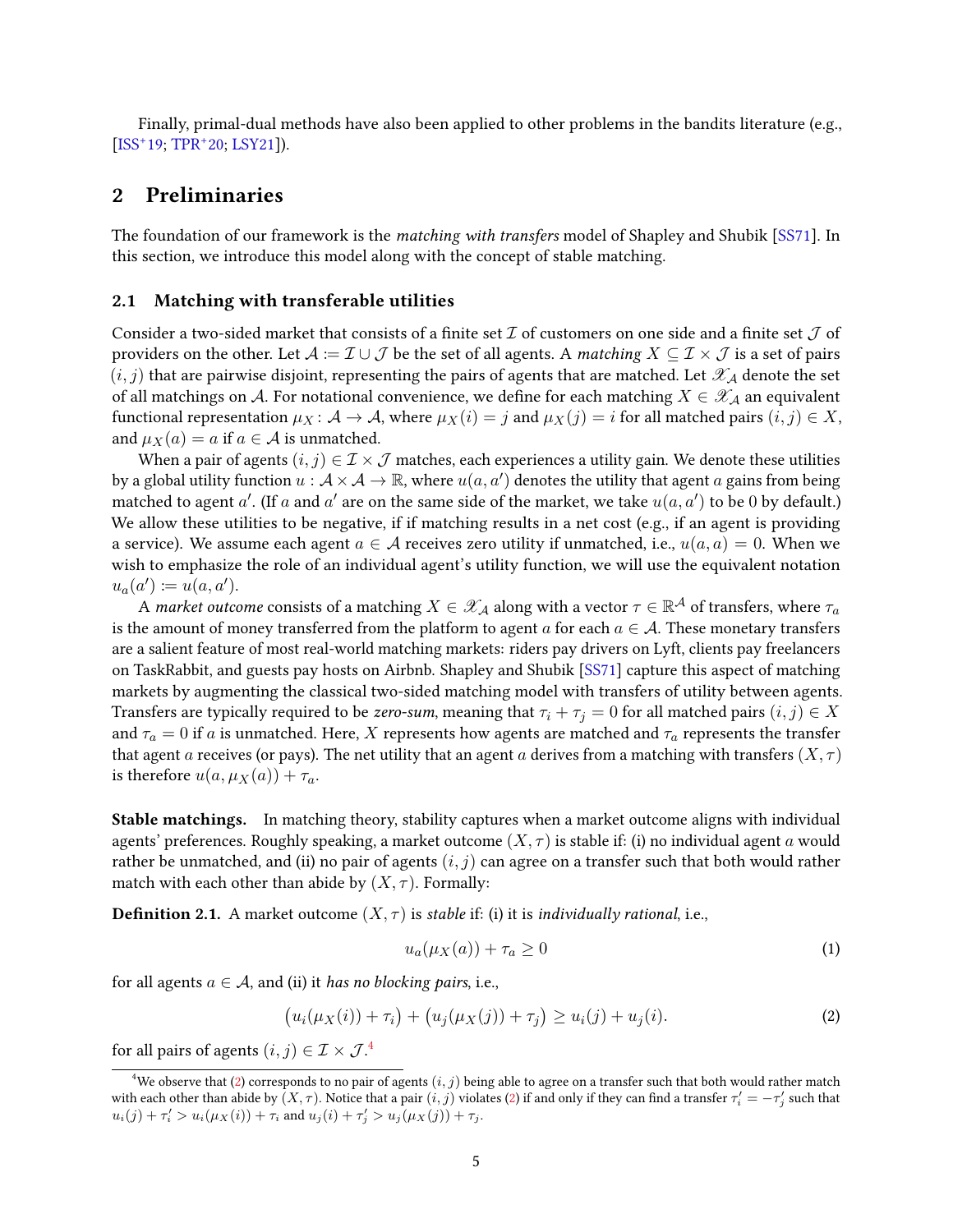

<span id="page-5-0"></span>Figure 1: The left panel depicts a schematic of a matching (blue) with transfers (green). The center panel depicts a matching market with three agents and a stable matching with transfers for that market. (If the transfer 6 is replaced with any value between 5 and 7, the outcome remains stable.) The right panel depicts the same market, but with utilities replaced by uncertainty sets; note that no matching with transfers is stable for all realizations of utilities.

A fundamental property of the matching with transfers model is that if  $(X, \tau)$  is stable, then X is a maximum weight matching, i.e.,  $X$  maximizes  $\sum_{a \in \mathcal{A}} u_a(\mu_X(a))$  over all matchings  $X \in \mathscr{X}_{\mathcal{A}}$  [\[SS71\]](#page-24-0). The same work shows that stable market outcomes coincide with Walrasian equilibria. (For completeness, we recapitulate the basic properties of this model in Appendix [A.](#page-25-0))

To make the matching with transfers model concrete, we use the simple market depicted in the center panel of Figure [1](#page-5-0) as a running example throughout the paper. This market consists of a customer Charlene and two providers Percy and Quinn, which we denote by  $\mathcal{I} = \{C\}$  and  $\mathcal{J} = \{P, Q\}$ . If the agents' utilities are as given in Figure [1,](#page-5-0) then Charlene would prefer Quinn, but Quinn's cost of providing the service is much higher. Thus, matching Charlene and Percy is necessary for a stable outcome. This matching is stable for any transfer from Charlene to Percy in the interval [5, 7].

# <span id="page-5-1"></span>3 Learning Problem and Feedback Model

We instantiate the platform's learning problem in a stochastic contextual bandits framework. Matching takes place over the course of  $T$  rounds. We denote the set of all customers by  $\mathcal{I}^*$ , the set of all providers by  $\mathcal{J}^*$ , and the set of all agents on the platform by  $\mathcal{A}^*=\mathcal{I}^*\cup\mathcal{J}^*$ . Each agent  $a\in\mathcal{A}^*$  has an associated context  $c_a \in \mathcal{C}$ , where  $\mathcal{C}$  is the set of all possible contexts. This context represents the side information available to the platform about the agent, e.g., demographic, location, or platform usage information. Each round, a set of agents arrives to each side of the market. The platform then selects a market outcome and incurs a regret equal to the instability of the market outcome (which we introduce formally in Section [4\)](#page-6-0). Finally, the platform receives noisy feedback about the utilities of each matched pair  $(i, j)$ .

To interpret the noisy feedback, note that platforms in practice often receive feedback both explicitly (e.g., riders rating drivers after a Lyft ride) and implicitly (e.g., engagement metrics on an app). In either instance, feedback is likely to be sparse and noisy. For simplicity, we do not account for agents strategically manipulating their feedback to the platform and focus on the problem of learning preferences from unbiased reports.

We now describe this model more formally. In the t-th round:

- 1. A set  $\mathcal{I}^t\subseteq\mathcal{I}^*$  of customers and a set  $\mathcal{J}^t\subseteq\mathcal{J}^*$  of providers arrive to the market. Write  $\mathcal{I}^t\cup\mathcal{J}^t =: \mathcal{A}^t.$ The platform observes the identity  $a$  and the *context*  $c_a \in \mathcal{C}$  of each agent  $a \in \mathcal{A}^t.$
- 2. The platform selects a matching with zero-sum transfers  $(X^t, \tau^t)$  between  $\mathcal{I}^t$  and  $\mathcal{J}^t$ .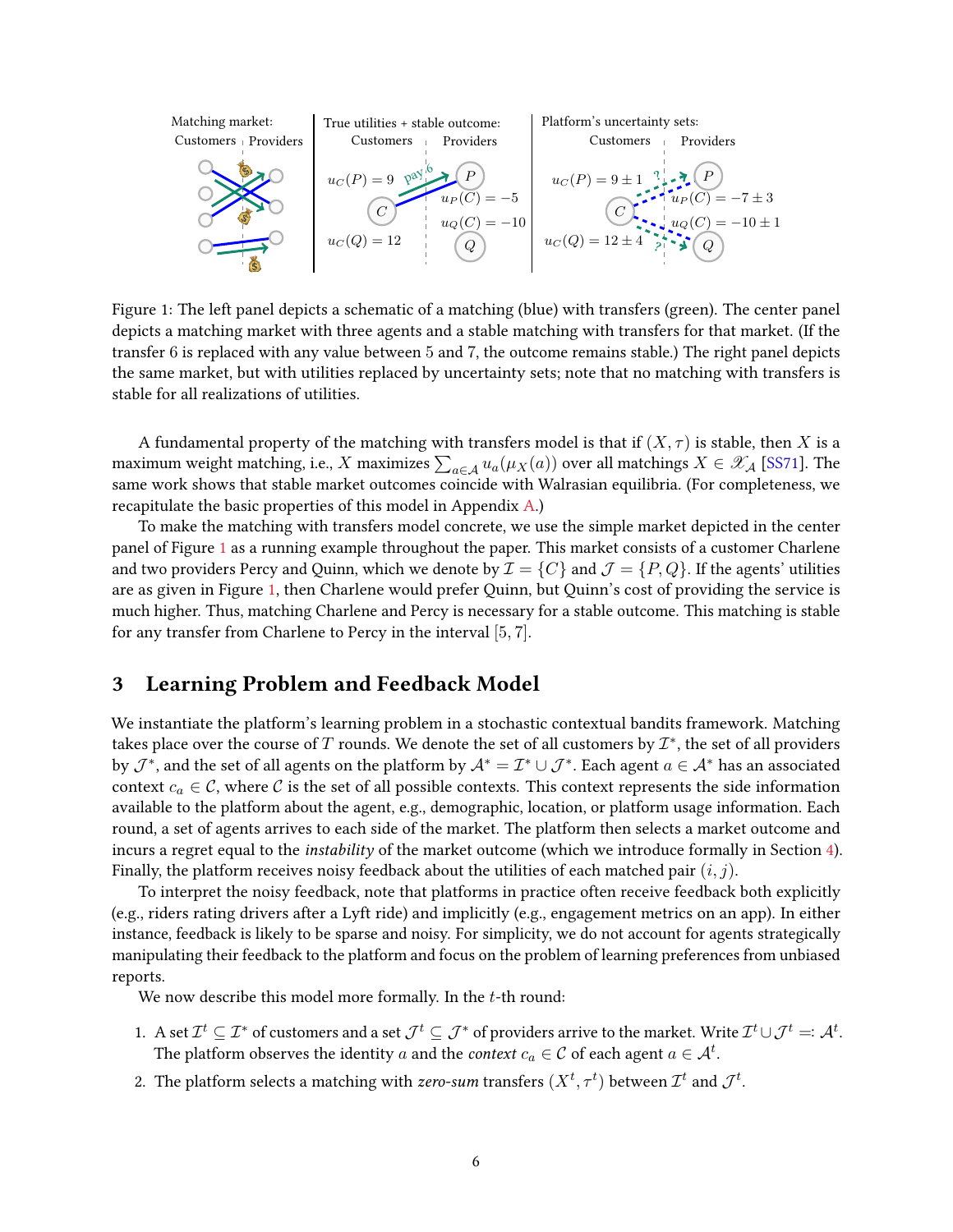- 3. The platform observes noisy utilities  $u_a(\mu_{X^t}(a))+\varepsilon_{a,t}$  for each agent  $a\in\mathcal{I}^t\cup\mathcal{J}^t,$  where the  $\varepsilon_{a,t}$ are independent, 1-subgaussian random variables.<sup>[5](#page-6-1)</sup>
- 4. The platform incurs regret equal to the *instability* of the selected market outcome  $(X^t, \tau^t)$ . (We define instability formally in Section [4.](#page-6-0))

The platform's total regret  $R_T$  is thus the cumulative instability incurred up through round  $T$ .

## 3.1 Preference structure

In this bandits framework, we can embed varying degrees of structure on agent preferences. We capture these preference structures by the functional form of agents' utility functions and its relation to agent contexts. More formally, let U be the set functions  $u: \mathcal{A}^* \times \mathcal{A}^* \to \mathbb{R}$ , i.e., U is the set of all possible (global) utility functions. We now introduce several classes of preference structures as subsets of  $\mathcal{U}$ .

Unstructured preferences. The simplest setting we consider is one where the preferences are unstructured. Specifically, we consider the class of utility functions

$$
\mathcal{U}_{\text{unstructured}} = \{ u \in \mathcal{U} \mid u(a, a') \in [-1, 1] \}.
$$

(Here, one can think of the context as being uninformative, i.e.,  $\mathcal C$  is the singleton set.) In this setup, the platform must learn each agent's utility function  $u_a(\cdot) = u(a, \cdot)$ .

Typed preferences. We next consider a market where each agent comes in one of finitely many types, with agents of the same type having identical preferences. Assuming typed preference structures is standard in theoretical models of markets (see Debreu and Scarf [\[DS63\]](#page-23-13), Echenique et al. [\[ELS](#page-23-14)<sup>+</sup> 13], and Azevedo and Hatfield [\[AH18\]](#page-22-12), to name a few). We can embed types into our framework by having each agent's context represent their type, with  $|\mathcal{C}| < \infty$ . The global utility function is then fully specified by agents' contexts:

$$
\mathcal{U}_{\text{typed}} = \left\{ u \in \mathcal{U} \mid u(a, a') = f(c_a, c_{a'}) \text{ for some } f \colon \mathcal{C} \times \mathcal{C} \to [-1, 1] \right\}.
$$

Separable linear preferences. We next consider markets where each agent is associated with *known* information given by their context as well as *hidden* information that must be learned by the platform. (This differs from unstructured preferences, where all information was hidden, and typed preferences, where each agent's context encapsulated their full preferences.) We explore this setting under the assumption that agents' contexts and hidden information interact linearly.

We assume that all contexts belong to  $\mathcal{B}^d$  (i.e.,  $\mathcal{C}=\mathcal{B}^d$ ) where  $\mathcal{B}^d$  is the  $\ell_2$  unit ball in  $\mathbb{R}^d$ . We also assume that there exists a function  $\phi\colon \mathcal A^*\to \mathcal B^d$  mapping each agent to the hidden information associated to that agent. The preference class  $\mathcal{U}^d_\text{linear}$  can then be defined as

$$
\mathcal{U}_{\text{linear}}^d = \left\{ u \in \mathcal{U} \mid u(a, a') = \langle c_{a'}, \phi(a) \rangle \text{ for some } \phi \colon A^* \to B^d \right\}.
$$

## <span id="page-6-0"></span>4 Measuring Approximate Stability

When learning stable matchings, we must settle for guarantees of approximate stability, since exact stability a binary notion—is unattainable when preferences are uncertain. To see this, we return to the example from Figure [1.](#page-5-0) Suppose that the platform has uncertainty sets given by the right panel. Recall that for the

<span id="page-6-1"></span><sup>&</sup>lt;sup>5</sup>Our feedback model corresponds to semi-bandit feedback, since the platform has (noisy) access to each agent's utility within the matching rather than the overall utility of the matching.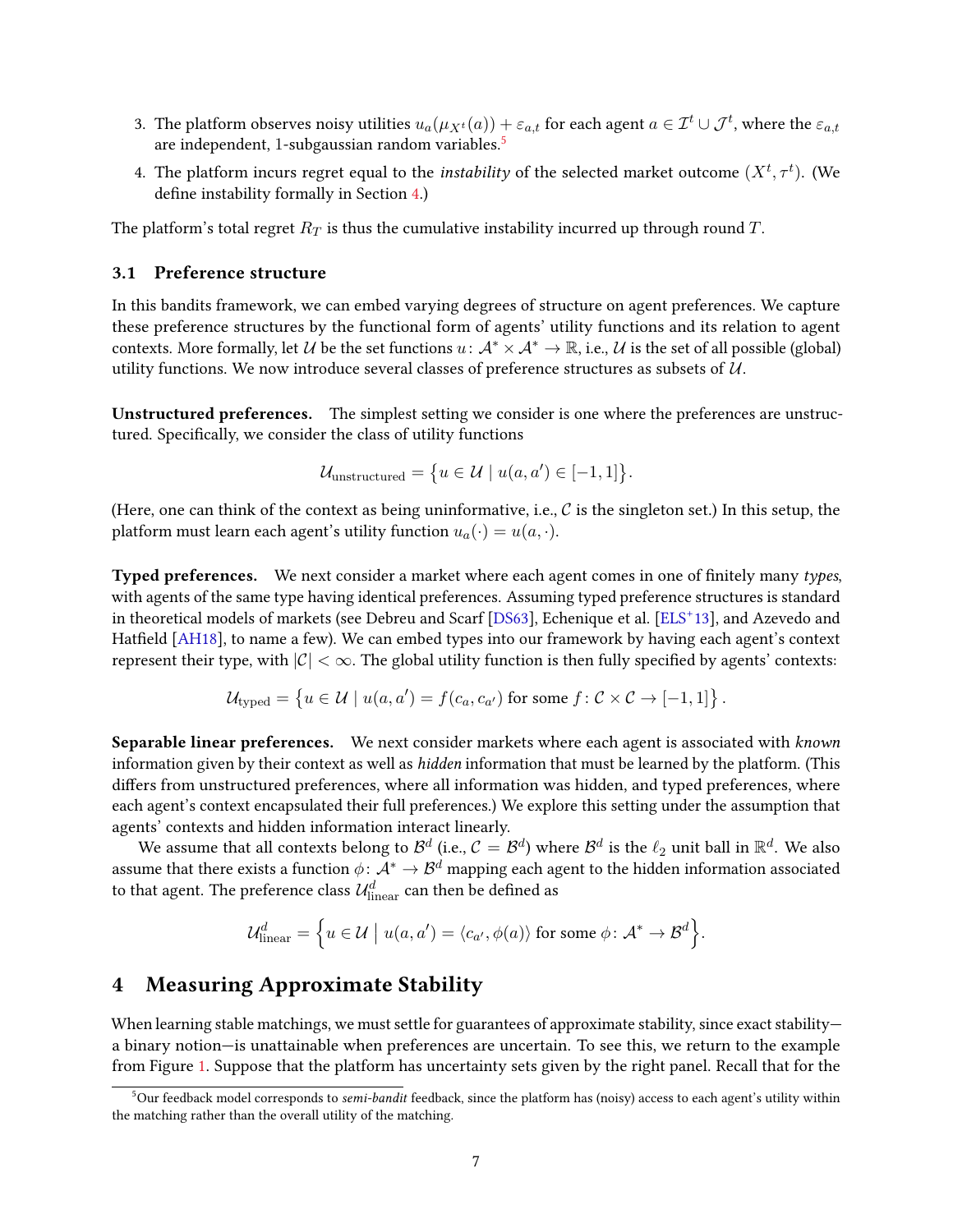true utilities, all stable outcomes match Charlene with Percy. If the true utilities were instead the upper bounds of each uncertainty set, then all stable outcomes would match Charlene and Quinn. Given only the uncertainty sets, it is impossible for the platform to find an (exactly) stable matching, so it is necessary to introduce a measure of approximate stability as a relaxed benchmark for the platform; we turn to this now.

Given the insights of Shapley and Shubik [\[SS71\]](#page-24-0)—that all stable outcomes maximize the sum of agents' utilities—it might seem natural to measure distance from stability simply in terms of the *utility difference*. To define this formally, let  ${\cal A}$  be the set of agents participating in the market. (This corresponds to  ${\cal A}^t$  at time step t in the bandits model.) The utility difference<sup>[6](#page-7-0)</sup> of a market outcome  $(X, \tau)$  is given by:

<span id="page-7-1"></span>
$$
\left(\max_{X' \in \mathcal{X}_\mathcal{A}} \sum_{a \in \mathcal{A}} u_a(\mu_{X'}(a))\right) - \left(\sum_{a \in \mathcal{A}} u_a(\mu_X(a)) + \tau_a)\right). \tag{3}
$$

The first term  $\max_{X'\in\mathscr{X}_\mathcal{A}}\sum_{a\in\mathcal{A}}u_a(\mu_{X'}(a))$  is the maximum total utility of any matching, and the second term  $\sum_{a\in\mathcal{A}}(u_a(\mu_X(a))+\tau_a)$  is the total utility of market outcome  $(X,\tau)$ . Since transfers are zero-sum, [\(3\)](#page-7-1) can be equivalently written as

$$
\left(\max_{X' \in \mathscr{X}_{\mathcal{A}}} \sum_{a \in \mathcal{A}} u_a(\mu_{X'}(a))\right) - \sum_{a \in \mathcal{A}} u_a(\mu_X(a)).
$$

But this shows that utility difference actually ignores the transfers  $\tau$  entirely! In fact, the utility difference can be zero even when the transfers lead to a market outcome that is far from stable (see Appendix  $B.1$ ). Utility difference is therefore not incentive-aware, making it unsuitable as an objective for learning stable matchings with transfers.

In the remainder of this section, we propose a measure of instability—Subset Instability—which we will show serves as a suitable objective for learning stable matchings with transfers. Specifically, we show that Subset Instability captures the distance of a market outcome from equilibrium while reflecting both the platform's objective and the users' incentives. We additionally show that Subset Instability satisfies several structural properties that make it useful for learning.

### 4.1 Subset Instability

Subset Instability is based on utility difference, but rather than only looking at the market in aggregate, it takes a maximum ranging over all subsets of agents.

<span id="page-7-2"></span>**Definition 4.1.** Given utilities u, the Subset Instability  $I(X, \tau; u, \mathcal{A})$  of a matching with transfers  $(X, \tau)$  is

<span id="page-7-3"></span>
$$
\max_{\mathcal{S}\subseteq\mathcal{A}}\left[\left(\max_{X'\in\mathcal{X}_{\mathcal{S}}} \sum_{a\in\mathcal{S}} u_a(\mu_{X'}(a))\right) - \left(\sum_{a\in\mathcal{S}} u_a(\mu_X(a)) + \tau_a\right)\right].\tag{*}
$$

(The first term  $\max_{X'\in\mathscr{X}_{\mathcal{S}}}\sum_{a\in\mathcal{S}}u_a(\mu_{X'}(a))$  is the maximum total utility of any matching over  $\mathcal{S},$  and the second term  $\sum_{a\in\mathcal{A}}(u_a(\mu_X(a))+\tau_a)$  is the total utility of the agents in  $\mathcal S$  under market outcome  $(X,\tau).$ 

Intuitively, Subset Instability captures stability because it checks whether any subset of agents would prefer an alternate outcome. We provide a more extensive economic interpretation below; but before doing so, we first illustrate Definition [4.1](#page-7-2) in the context of the example in Figure [1.](#page-5-0)

<span id="page-7-0"></span> $6$ Utility difference is standard as a measure of regret for learning a maximum weight matching in the combinatorial bandits literature (see, e.g., [\[GKJ12\]](#page-23-7)). However, we show that for learning stable matchings, a fundamentally different measure of regret is needed.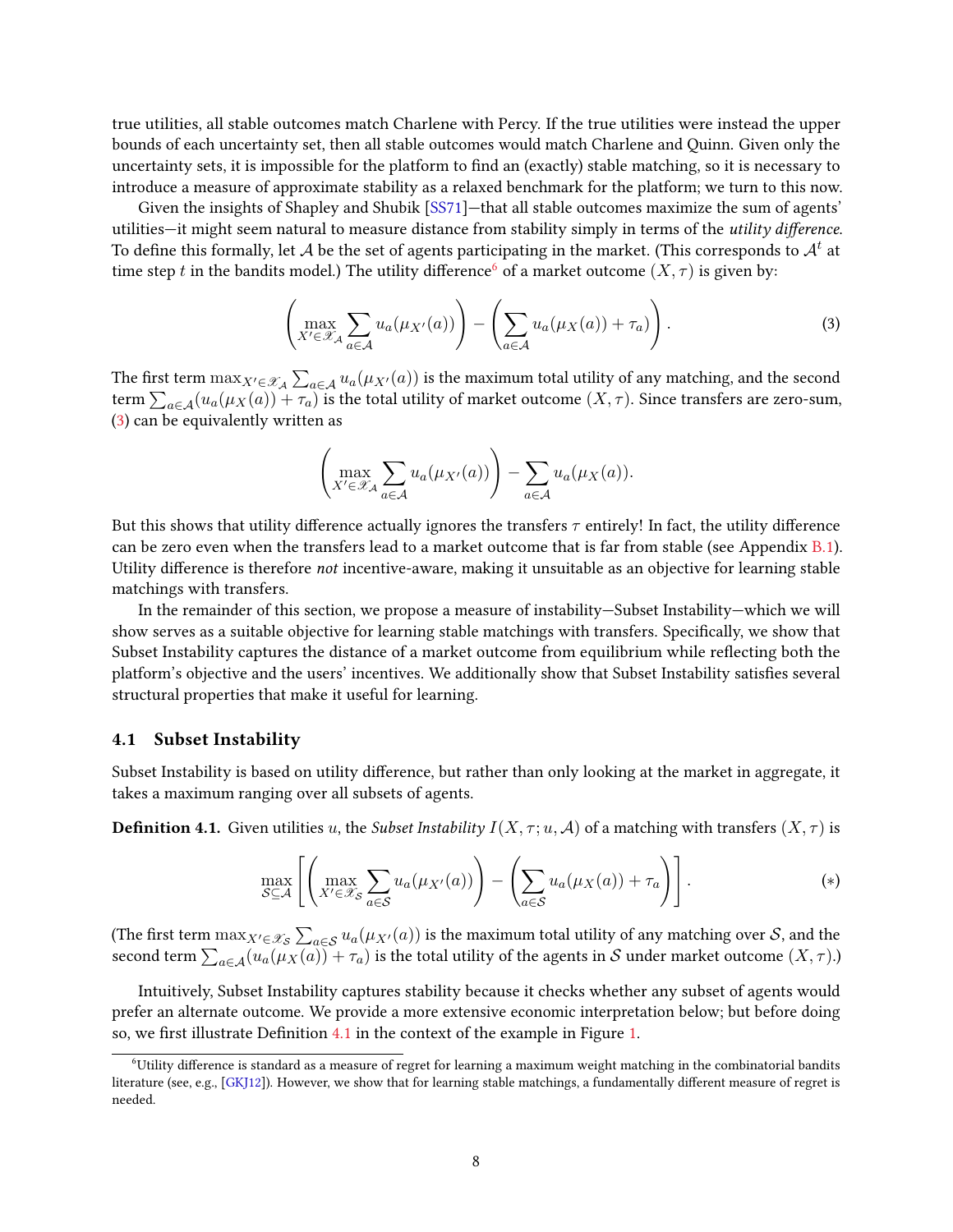Consider the matching  $X = \{(C, Q)\}\$  with transfers  $\tau_C = -11$  and  $\tau_Q = 11$ . (This market outcome is stable for the upper bounds of the uncertainty sets of the platform in Figure [1,](#page-5-0) but not stable for the true utilities.) It is not hard to see that the subset S that maximizes Subset Instability is  $S = \{C, P\}$ , in which case  $\max_{X'\in\mathscr{X}_{\mathcal{S}}}\sum_{a\in\mathcal{S}}u_a(\mu_{X'}(a))=4$  and  $\sum_{a\in\mathcal{S}}(u_a(\mu_X(a))+\tau_a)=1$ . Thus, the Subset Instability of  $(X, \tau)$  is  $I(X, \tau; u, \mathcal{A}) = 4 - 1 = 3$ . In contrast, the utility difference of  $(X, \tau)$  is 2.

We now discuss several interpretations of Subset Instability, which provide further insight into why Subset Instability serves as a meaningful notion of approximate stability in online marketplaces. In particular, Subset Instability can be interpreted as the minimum stabilizing subsidies, as the platform's cost of learning, as a measure of user unhappiness, and as a distance from equilibrium.

Subset Instability as the platform's minimum stabilizing subsidy. Subset Instability can be interpreted in terms of monetary subsidies from the platform to the agents. Specifically, the Subset Instability of a market outcome equals the minimum amount the platform could subsidize agents so that the subsidized market outcome is individually rational and has no blocking pairs.

More formally, let  $s\in\mathbb{R}_{\geq0}^\mathcal{A}$  denote subsidies made by the platform, where the variable  $s_a\geq0$  represents the subsidy provided to agent a.<sup>[7](#page-8-0)</sup> For a market outcome  $(X, \tau)$ , the minimum stabilizing subsidy is

<span id="page-8-3"></span><span id="page-8-1"></span>
$$
\min_{s \in \mathbb{R}^{\mathcal{A}}_{\geq 0}} \left\{ \sum_{a \in \mathcal{A}} s_a \; \middle| \; (X, \tau + s) \text{ is stable} \right\},\tag{4}
$$

where we define stability in analogy to Definition [2.1.](#page-4-2) Specifically, we say that a market outcome  $(X, \tau)$ with subsidies s is stable if it is individually rational, i.e.,  $u_a(\mu_X(a)) + \tau_a + s_a \ge 0$  for all agents  $a \in \mathcal{A}$ , and has no blocking pairs, i.e.,  $(u_i(\mu_X(i)) + \tau_i + s_i) + (u_i(\mu_X(j)) + \tau_i + s_i) \ge u_i(j) + u_i(i)$  for all pairs of agents  $(i, j) \in \mathcal{I} \times \mathcal{J}$ .

Given this setup, we show the following equivalence:

<span id="page-8-4"></span>Proposition 4.2. For any market outcome, the minimum stabilizing subsidy equals the Subset Instability.

See Appendix [B.2](#page-26-1) for a full proof. The proof boils down to showing that  $(*)$  and  $(5)$  are in some sense dual to each other. To formalize this, we rewrite the minimum stabilizing subsidy as the solution to the following linear program<sup>[8](#page-8-2)</sup>:

$$
\min_{s \in \mathbb{R}^{|\mathcal{A}|}} \sum_{a \in \mathcal{A}} s_a
$$
\n
$$
\text{s.t. } (u_i(\mu_X(i)) + \tau_i + s_i) + (u_j(\mu_X(j)) + \tau_j + s_j) \ge u_i(j) + u_j(i) \qquad \forall (i, j) \in \mathcal{I} \times \mathcal{J}
$$
\n
$$
u_a(\mu_X(a)) + \tau_a + s_a \ge 0 \qquad \forall a \in \mathcal{A}
$$
\n
$$
s_a \ge 0 \qquad \forall a \in \mathcal{A}.
$$
\n
$$
(5)
$$

The crux of our argument is that the dual linear program to [\(5\)](#page-8-1) maximizes the combinatorial objective ([∗](#page-7-3)). The equivalence of  $(*)$  and  $(5)$  then follows from strong duality.

With this alternate formulation of Subset Instability in mind, we revisit the example in Figure [1.](#page-5-0) Again, consider the matching  $X = \{(C, Q)\}\$  with transfers  $\tau_C = -11$  and  $\tau_Q = 11$ . (This is stable for the upper bounds of the uncertainty sets of the platform in Figure [1,](#page-5-0) but not stable for the true utilities.) We have already shown above that the Subset Instability of this market outcome is 3. To see this via the subsidy

<span id="page-8-0"></span><sup>&</sup>lt;sup>7</sup>The requirement that  $s_a \geq 0$  enforces that all subsidies are nonnegative; without it, [\(5\)](#page-8-1) would reduce to the utility difference, which is not incentive-aware.

<span id="page-8-2"></span> ${}^{8}$ In this linear program, the first set of constraints ensures there are no blocking pairs, while the second set of constraints ensures individual rationality.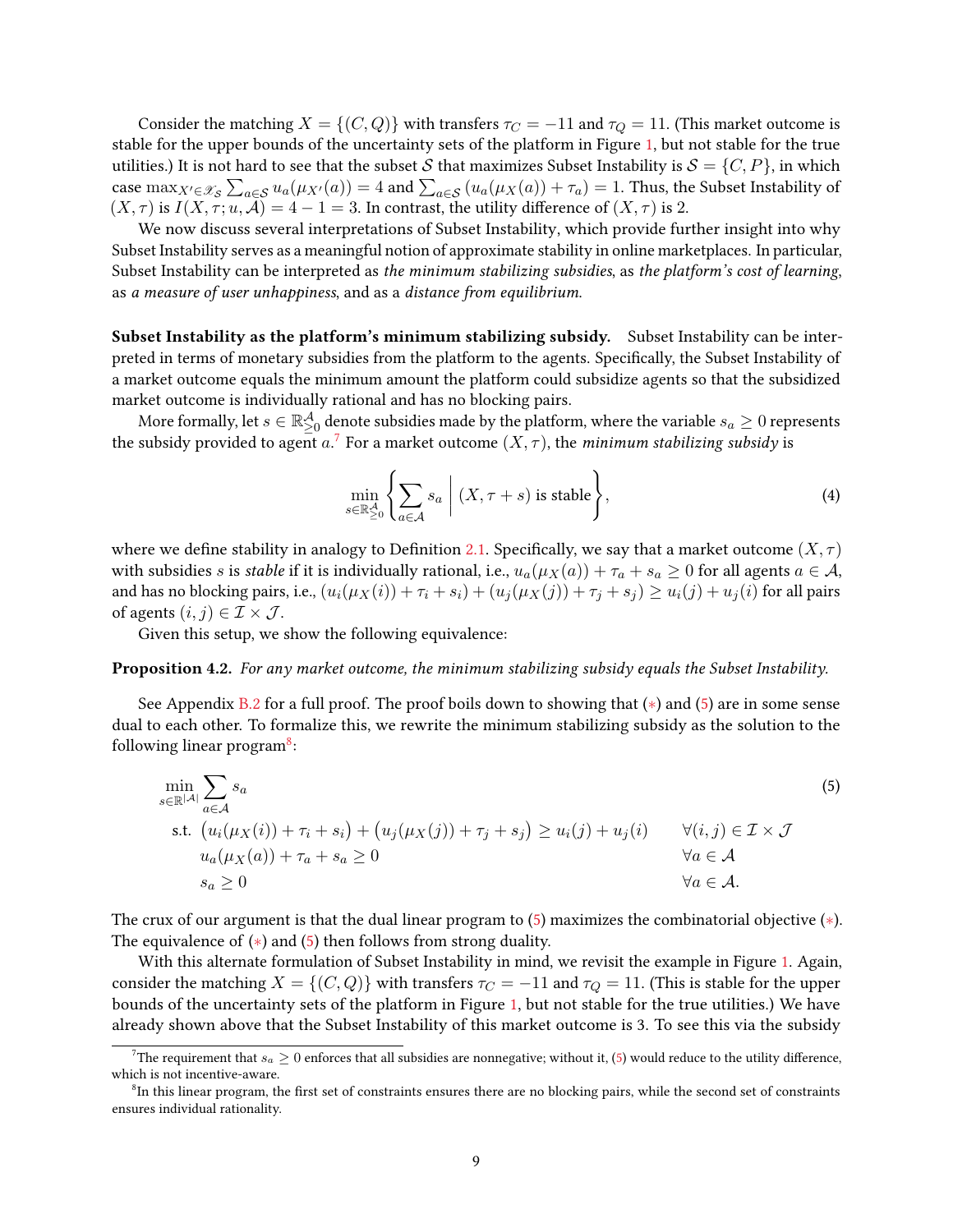formulation, note that the optimal subsidy s gives C and P a total of 3. (E.g., we give C a subsidy of  $s_C = 2$ and P a subsidy of  $s_P = 1$ .) Indeed, if  $s_C + s_P = 3$ , then

$$
(u_C(\mu_X(C)) + \tau_C + s_C) + (u_P(\mu_X(P)) + \tau_P + s_P) \ge u_C(P) + u_P(C)
$$

holds (with equality), so the pair  $(C, P)$  could no longer gain by matching with each other.

The subsidy perspective turns out to be useful when designing learning algorithms. In particular, while the formulation in Definition [4.1](#page-7-2) involves a maximization over the  $2^{|\mathcal{A}|}$  subsets of  $\mathcal{A}$ , the linear programming formulation [\(5\)](#page-8-1) only involves  $O(|\mathcal{A}|)$  variables and  $O(|\mathcal{A}|^2)$  constraints.

Subset Instability as the platform's cost of learning. We next connect minimum stabilizing subsidies to the platform's cost of learning—how much the platform would have to pay to keep users on the platform in the presence of a worst-case (but budget-balanced) competitor with perfect knowledge of agent utilities.

Observe that [\(4\)](#page-8-3) is the minimum amount the platform could subsidize agents so that no budget-balanced competitor could convince agents to leave. The way that we formalize "convincing agents to leave" is that: (a) an agent will leave the original platform if they prefer to be unmatched over being on the platform, or (b) a pair of agents who are matched on the competitor's platform will leave the original platform if they both prefer the new market outcome over their original market outcomes. Thus, if we imagine the platform as actually paying the subsidies, then the cumulative instability (i.e., our regret) can be realized as a "cost of learning": it is how much the platform pays the agents to learn a stable outcome while ensuring that no agent has the incentive to leave during the learning process. Later on, we will see that our algorithmic approach can be extended to efficiently compute feasible subsidies for [\(5\)](#page-8-1) that are within a constant factor of our regret bound, meaning that subsidies can be implemented using only the information that the platform has. Moreover, in Section [6.2,](#page-18-0) we show that cost of learning can also be explicitly connected to the platform's revenue.

Subset Instability as a measure of user unhappiness. While the above interpretations focus on Subset Instability from the platform's perspective, we show that Subset Instability can also be interpreted as a measure of user unhappiness. Given a subset  $S \subseteq A$  of agents, which we call a coalition, we define the unhappiness of S with respect to a market outcome  $(X, \tau)$  to be the maximum gain (relative to  $(X, \tau)$ ) in total utility that the members of coalition  $S$  could achieve by matching only among themselves, such that no member is worse off than they were in  $(X, \tau)$ . (See Appendix [B.3](#page-27-0) for a formal definition.) The condition that no member is worse off ensures that all agents would actually want to participate in the coalition (i.e. they prefer it to the original market outcome).

User unhappiness differs from the original definition  $(*)$  of Subset Instability in  $(*)$ , because  $(*)$  does not require individuals to be better off in any alternative matching. However, we show that this difference is inconsequential:

<span id="page-9-0"></span>**Proposition 4.3.** The maximum unhappiness of any coalition  $S \subseteq A$  with respect to  $(X, \tau)$  equals the Subset Instability  $I(X, \tau; u, \mathcal{A}).$ 

See Appendix [B.3](#page-27-0) for a full proof. In the proof, we relate the maximum unhappiness of any coalition to the dual linear program to [\(5\)](#page-8-1). To show this relation, we leverage the fact that optimal solutions to the dual program correspond to blocking pairs of agents as well as individual rationality violations.

The main takeaway from Proposition [4.3](#page-9-0) is that Subset Instability not only measures costs to the platform, but also costs to users, in terms of the maximum amount they "leave on the table" by not negotiating an alternate arrangement amongst themselves.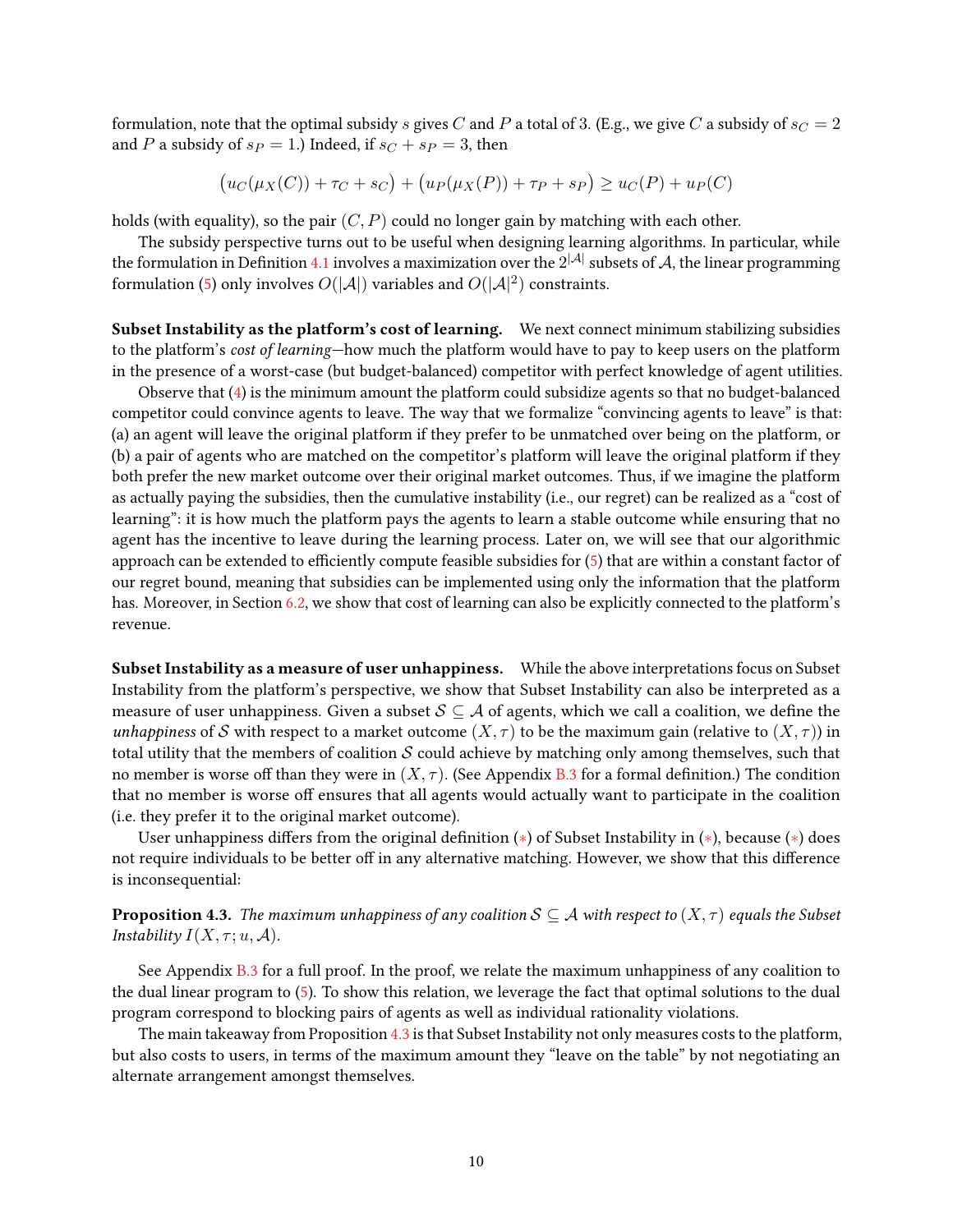Subset Instability as a distance from equilibrium. Finally, we connect Subset Instability to solution concepts for coalitional games, a general concept in game theory that includes matching with transfers as a special case. Coalitional games (also known as cooperative games) capture competition and cooperation amongst a group of agents. The *core* is the set of outcomes in a cooperative game such that no subset  $S$  of agents can achieve higher total utility among themselves than according to the given outcome. In games where the core is empty, a natural relaxation is the *strong*  $\varepsilon$ *-core* [\[SS66\]](#page-24-2), which is the set of outcomes in a cooperative game such that no subset  $S$  of agents can achieve total utility among themselves that is at least  $\varepsilon$  greater than according to the given outcome.

Subset Instability can be seen as transporting the strong  $\varepsilon$ -core notion to a slightly different context. In particular, in the context of matching with transferable utilities, the core is exactly the set of stable matchings; since a stable matching always exists, the core is always nonempty. Even though the core is nonempty, we can nonetheless use the strong  $\varepsilon$ -core to measure *distance from the core*. More specifically, it is natural to consider the smallest  $\varepsilon$  such that  $(X, \tau)$  is in the strong  $\varepsilon$ -core. This definition exactly aligns with Subset Instability, thus providing an alternate interpretation of Subset Instability within the context of coalitional game theory.

### 4.2 Properties of Subset Instability

We now describe additional properties of our instability measure that are important for learning. We show that Subset Instability is: (i) zero if and only if the matching with transfers is stable, (ii) Lipschitz in the true utility functions, and (iii) lower bounded by the utility difference.

<span id="page-10-1"></span>Proposition 4.4. Subset Instability satisfies the following properties:

- 1. Subset Instability is always nonnegative and is zero if and only if  $(X, \tau)$  is stable.
- 2. Subset Instability is Lipschitz continuous with respect to agent utilities. That is, for any possible market outcome  $(X, \tau)$ , and any pair of utility functions u and  $\tilde{u}$  it holds that:

$$
|I(X,\tau;u,\mathcal{A})-I(X,\tau;\tilde{u},\mathcal{A})|\leq 2\sum_{a\in\mathcal{A}}||u_a-\tilde{u}_a||_{\infty}.
$$

3. Subset Instability is always at least the utility difference.

We defer the proof to Appendix [B.4.](#page-28-0)

These three properties show that Subset Instability is useful as a regret measure for learning stable matchings. The first property establishes that Subset Instability satisfies the basic desideratum of having zero instability coincide with exact stability. The second property shows that Subset Instability is robust to small perturbations to the utility functions of individual agents. The third property ensures that, when learning using Subset Instability as a loss function, the platform learns a socially optimal matching.

Note that the second property already implies the existence of an explore-then-commit algorithm that achieves  $\widetilde{O}(N^{4/3}T^{2/3})$  regret in the simple setting where  $\mathcal{A}^t = \mathcal{A}$  for some  $\mathcal{A}$  of size N for all  $t$ . In the acnieves  $O(N^{2/3}T^{1/3})$  regret in the simple setting where  $\mathcal{A}^\circ=\mathcal{A}$  for some  $\mathcal{A}$  of size *I*v for all  $t$ . In the<br>next section, we will explore algorithms that improve the dependence on the number of rounds and also work in more general settings.

<span id="page-10-0"></span> $9$ This bound can be achieved by adapting the explore-then-commit (ETC) approach where the platform explores by choosing each pair of agents  $\widetilde{O}((T/N)^{2/3})$  times [\[LS20\]](#page-24-1). Thus,  $\widetilde{O}(N^{1/3}T^{2/3})$  rounds are spent exploring, and the Subset Instability of the matching selected in the commit phase is  $\widetilde{O}(N^{4/3}T^{2/3})$  with high probability. We omit further details since this analysis is a straightforward adaptation of the typical ETC analysis.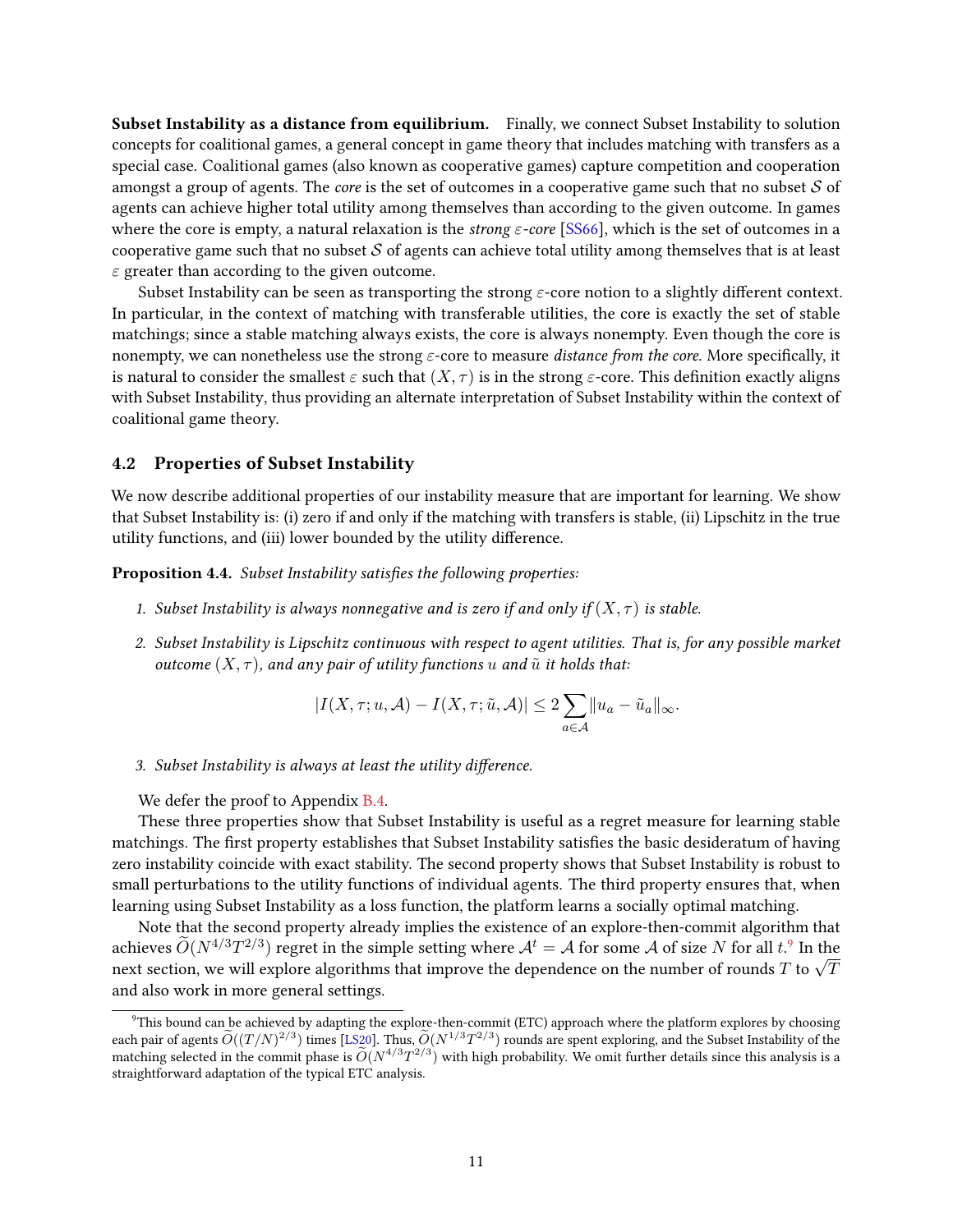# <span id="page-11-3"></span>5 Regret Bounds

In this section, we develop a general approach for designing algorithms that achieve near-optimal regret within our framework. To be precise, the platform's regret is defined to be

$$
R_T = \sum_{t=1}^T I(X^t, \tau^t; u, \mathcal{A}^t).
$$

While our framework bears some resemblance to the (incentive-free) combinatorial bandit problem of learning a maximum weight matching, two crucial differences differentiate our setting: (i) in each round, the platform must choose transfers in addition to a matching, and (ii) loss is measured with respect to instability rather than the utility difference. Nonetheless, we show that a suitable interpretation of "optimism in the face of uncertainty" can still apply.

Regret bounds for different preference structures. By instantiating this optimism-based approach, we derive regret bounds for the preference structures introduced in Section [3.](#page-5-1) We start with the simplest case of unstructured preferences, where we assume no structure on the utilities.

<span id="page-11-2"></span>**Theorem 5.1.** For preference class  $U_{\text{unstructured}}$  (see Section [3\)](#page-5-1), MATCHUCB (defined in Section [5.3\)](#page-14-0) incurs expected regret  $\mathbb{E}(R_T) = O\big(|\mathcal{A}|\sqrt{nT\log(|\mathcal{A}|T)}\big)$ , where  $n = \max_t |\mathcal{A}_t|.$ 

In Section [5.4,](#page-16-1) we additionally give a matching (up to logarithmic factors) lower bound showing for  $n = |\mathcal{A}|$ that such scaling in  $|A|$  is indeed necessary. This demonstrates that the regret scales with  $|A|\sqrt{n}$ , which is superlinear in the size of the market. Roughly speaking, this bound means that the platform is required to learn a superconstant amount of information per agent in the marketplace. These results suggest that without preference structure, it is unlikely that a platform can efficiently learn a stable matching in large markets.

The next two bounds demonstrate that, with preference structure, efficient learning of a stable matching becomes possible. First, we consider typed preferences, which are purely specified by a function  $f$  mapping finitely many pairs of contexts to utilities.

<span id="page-11-0"></span>**Theorem 5.2.** For preference class  $U_{\text{typed}}$  (see Section [3\)](#page-5-1), MATCHTYPEDUCB (defined in Section [5.3\)](#page-14-0) incurs expected regret  $\mathbb{E}(R_T)=O\big(|\mathcal{C}|\sqrt{nT\log(|\mathcal{A}|T)}\big)$ , where  $n=\max_t|\mathcal{A}_t|.$ 

For a fixed type space  $C$ , the regret bound in Theorem [5.2](#page-11-0) scales sublinearly with the market size (captured by  $|\mathcal{A}|$  and n). This demonstrates that the platform can efficiently learn a stable matching when preferences are determined by types. In fact, the regret bound only depends on the number of agents who arrive on the platform in any round; notably, it does not depend on the total number of agents on the platform (beyond logarithmic factors).

Finally, we consider separable linear preferences, where the platform needs to learn hidden information associated to each agent.

<span id="page-11-1"></span>**Theorem 5.3.** For preference class  $U_{linear}$  (see Section [3\)](#page-5-1), MATCHLINUCB (defined in Section [5.3\)](#page-14-0) incurs expected regret  $\mathbb{E}(R_T)=O\big(d\sqrt{|\mathcal{A}|}\sqrt{nT\log(|\mathcal{A}|T)}\big)$ , where  $n=\max_t|\mathcal{A}_t|.$ 

When n is comparable to  $|\mathcal{A}|$ , the regret bound in Theorem [5.3](#page-11-1) scales linearly with the market size (captured by  $|\mathcal{A}|$ ) and linearly with the dimension d. Roughly speaking, this means that the platform learns (at most) a constant amount of information per agent in the marketplace. We interpret this as indicating that the platform can efficiently learn a stable matching in large markets for separable linear preferences, although learning in this setting is more demanding than for typed preferences.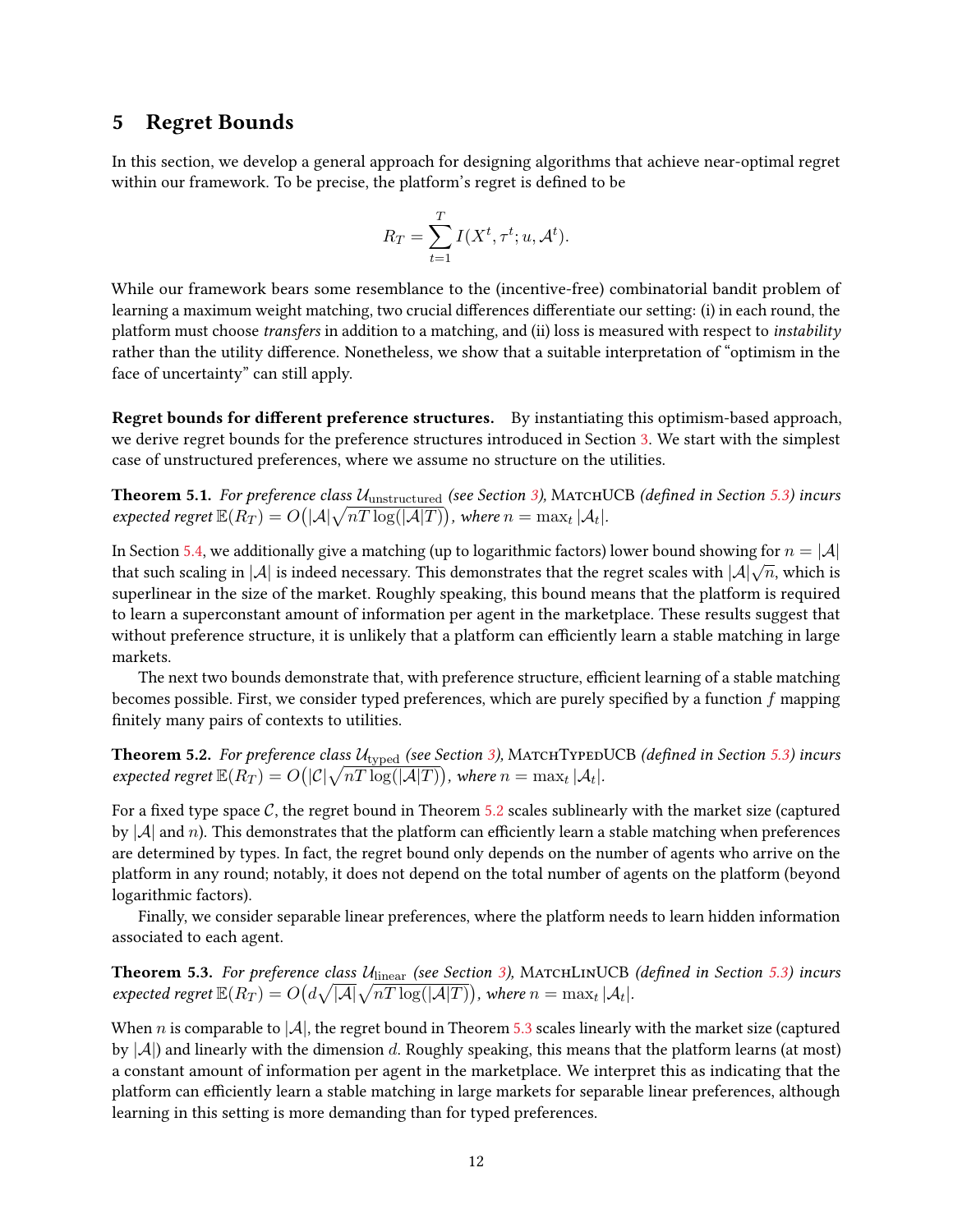## <span id="page-12-1"></span>5.1 Algorithm

Following the principle of optimism, our algorithm selects at each round a stable market outcome using upper confidence bounds as if they were the true agent utilities. To design and analyze this algorithm, we leverage the fact that, in the full-information setting, stable market outcomes are optimal solutions to a pair of primal-dual linear programs whose coefficients depend on agents' utility functions. This primal-dual perspective lets us compute a market outcome each round. A particular consequence is that any UCB-based algorithm for learning matchings in a semi-bandit setting can be transformed into an algorithm for learning both the matching and the prices.

Stable market outcomes via linear programming duality. Before proceeding with the details of our algorithm, we review how the primal-dual framework can be used to select a stable market outcome in the full information setting. Shapley and Shubik [\[SS71\]](#page-24-0) show that stable market outcomes  $(X, \tau)$  correspond to optimal primal-dual solutions to the following pair of primal and dual linear programs (where we omit the round index t and consider matchings over  $A = \mathcal{I} \cup \mathcal{J}$ :

| Primal $(P)$                                                                                                                            | Dual(D)                                                                                                     |                             |
|-----------------------------------------------------------------------------------------------------------------------------------------|-------------------------------------------------------------------------------------------------------------|-----------------------------|
| $\max_{Z \in \mathbb{R}^{ \mathcal{I}  \times  \mathcal{J} }} \sum_{(i,j) \in \mathcal{I} \times \mathcal{J}} Z_{i,j}(u_i(j) + u_j(i))$ | $\min_{p \in \mathbb{R}^{ \mathcal{A} }} \sum_{a \in \mathcal{A}} p_a$                                      |                             |
| s.t. $\sum Z_{i,j} \leq 1 \quad \forall i \in \mathcal{I}$<br>$i \in \mathcal{J}$                                                       | s.t. $p_i + p_j \ge u_i(j) + u_j(i) \quad \forall (i, j) \in \mathcal{I} \times \mathcal{J}$<br>$p_a\geq 0$ | $\forall a \in \mathcal{A}$ |
| $\sum Z_{i,j} \leq 1 \quad \forall j \in \mathcal{J}$<br>$i \in \mathcal{I}$                                                            |                                                                                                             |                             |
| $\forall (i, j) \in \mathcal{I} \times \mathcal{J}$<br>$Z_{i,j}\geq 0$                                                                  |                                                                                                             |                             |

The primal program (P) is a linear programming formulation of the maximum weight matching problem: the Birkhoff-von Neumann theorem states that its extreme points are exactly the indicator vectors for matchings between  $\mathcal I$  and  $\mathcal J$ . Each dual variable  $p_a$  in (D) can be interpreted as a *price* that roughly corresponds to agent a's net utility. Specifically, given any optimal primal-dual pair  $(Z, p)$ , one can recover a matching  $\mu_X$ from the nonzero entries of Z and set transfers  $\tau_a = p_a - u_a(\mu_X(a))$  to obtain a stable outcome  $(X, \tau)$ . Moreover, any stable outcome induces an optimal primal-dual pair  $(Z, p)$ .

Overview of the algorithm. In each round, we compute a matching with transfers by solving the primaldual linear programs for our upper confidence bounds: Suppose we have a collection  $\mathscr C$  of confidence sets  $C_{i,j}, C_{j,i} \subseteq \mathbb{R}$  such that  $u_i(j) \in C_{i,j}$  and  $u_j(i) \in C_{j,i}$  for all  $(i,j) \in \mathcal{I} \times \mathcal{J}$ . Our algorithm uses  $\mathscr{C}$  to get an upper confidence bound for each agent's utility function and then computes a stable matching with transfers as if these upper confidence bounds were the true utilities (see COMPUTEMATCH). This can be implemented efficiently if we use, for instance, the Hungarian algorithm [\[Kuh55\]](#page-23-15) to solve  $(P)$  and  $(D)$ .

## 5.2 Main lemma

<span id="page-12-0"></span>The key fact we need to analyze our algorithms is that Subset Instability is upper bounded by the sum of the sizes of the relevant confidence sets, assuming that the confidence sets contain the true utilities. (In the following, we again omit the round index  $t$ .)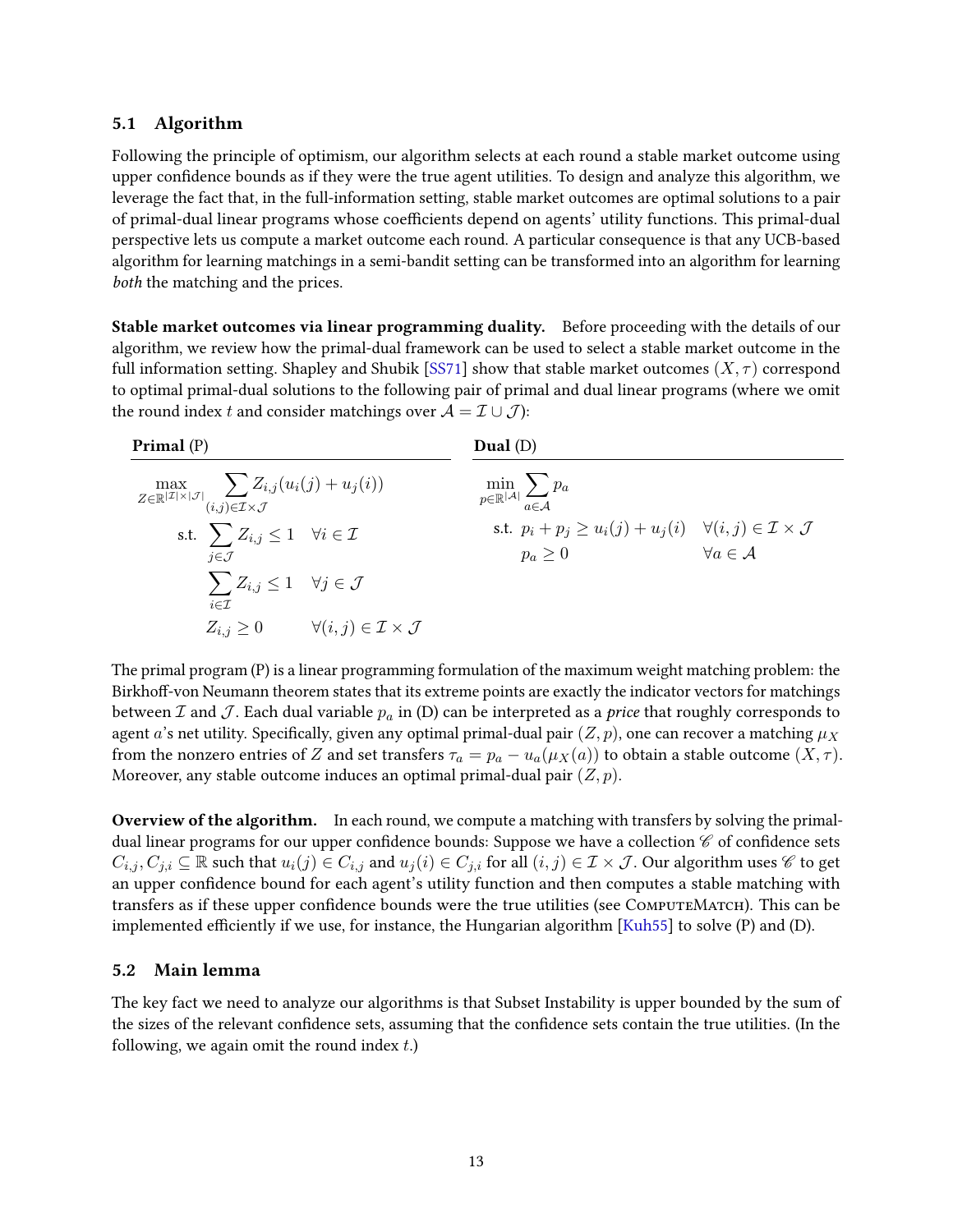**Lemma 5.4.** Suppose a collection of confidence sets  $\mathscr C$  is such that  $u_i(j) \in C_{i,j}$  and  $u_j(i) \in C_{j,i}$  for all  $(i, j) \in \mathcal{I} \times \mathcal{J}$ . Then the instability of the output  $(X^{\text{UCB}}, \tau^{\text{UCB}})$  of COMPUTEMATCH( $\mathscr{C})$  satisfies

$$
I(X^{\text{UCB}}, \tau^{\text{UCB}}; u, \mathcal{A}^t) \le \sum_{a \in \mathcal{A}} \Big( \max \big( C_{a, \mu_X \text{UCB}}(a) \big) - \min \big( C_{a, \mu_X \text{UCB}}(a) \big) \Big). \tag{6}
$$

*Proof.* Because  $(X^{\text{UCB}}, \tau^{\text{UCB}})$  is stable with respect to  $u^{\text{UCB}}$ , we have that  $I(X^{\text{UCB}}, \tau^{\text{UCB}}; u^{\text{UCB}}, \mathcal{A}^t) = 0$ . Thus, it is equivalent to bound the difference  $I(X^\text{UCB}, \tau^\text{UCB} ; u, \mathcal{A}^t) - I(X^\text{UCB}, \tau^\text{UCB} ; u^\text{UCB}, \mathcal{A}^t).$ 

At this stage, it might be tempting to bound this difference using the Lipschitz continuity of Subset Instability (see Proposition [4.4\)](#page-10-1). However, this would only allow us to obtain an upper bound of the form  $\sum_{a\in\mathcal{A}} \max_{a'\in\mathcal{A}} (\max(C_{a,a'}) - \min(C_{a,a'}))$ . The problem with this bound is that it depends on the sizes of the confidence sets for all pairs of agents, including those that are not matched in  $X^{\text{UCB}}$ , making it too weak to prove regret bounds for UCB-style algorithms.<sup>[10](#page-13-0)</sup> Thus, we proceed with a more fine-grained analysis.

Define the function

$$
f(S, X, \tau; u) = \left(\max_{X' \in \mathscr{X}_{\mathcal{S}}} \sum_{a \in \mathcal{S}} u_a(\mu_{X'}(a))\right) - \left(\sum_{a \in \mathcal{S}} u_a(\mu_X(a)) + \tau_a\right).
$$

By definition,  $I(X, \tau; u, \mathcal{A}) = \max_{\mathcal{S} \subset \mathcal{A}} f(\mathcal{S}, X, \tau; u)$ . It follows that

$$
I(X^{\text{UCB}}, \tau^{\text{UCB}}; u, \mathcal{A}^t) - I(X^{\text{UCB}}, \tau^{\text{UCB}}; u^{\text{UCB}}, \mathcal{A}^t) \le \max_{\mathcal{S} \subseteq \mathcal{A}} \left( f(\mathcal{S}, X^{\text{UCB}}, \tau^{\text{UCB}}; u) - f(\mathcal{S}, X^{\text{UCB}}, \tau^{\text{UCB}}; u^{\text{UCB}}) \right).
$$

From here, the proof boils down to upper bounding  $f(\mathcal{S},X^{\text{UCB}},\tau^{\text{UCB}};u)-f(\mathcal{S},X^{\text{UCB}},\tau^{\text{UCB}};u^{\text{UCB}})$  for each  $S \subseteq A$ . We decompose this expression into two terms:

$$
f(S, X^{UCB}, \tau^{UCB}; u) - f(S, X^{UCB}, \tau^{UCB}; u^{UCB})
$$
  
= 
$$
\underbrace{\left(\max_{X' \in \mathcal{X}_S} \sum_{a \in S} u_a(\mu_{X'}(a)) - \max_{X' \in \mathcal{X}_S} \sum_{a \in S} u_a^{UCB}(\mu_{X'}(a))\right)}_{(A)} + \underbrace{\left(\sum_{a \in S} (u_a^{UCB}(\mu_{X^{UCB}}(a)) + \tau_a^{UCB}) - \sum_{a \in S} (u_a(\mu_{X^{UCB}}(a)) + \tau_a^{UCB})\right)}_{(B)}.
$$

To see that (A) is nonpositive, observe that the maximum weight matching of S with respect to u is no larger than the maximum weight matching of  ${\cal S}$  with respect to  $u^{\text{UCB}}$ , since  $u^{\text{UCB}}$  pointwise upper bounds  $u$ . To upper bound  $(B)$ , observe that the transfers cancel out, so the expression is equivalent to

$$
\sum_{a\in\mathcal{S}} \left(u_a^{\text{UCB}}(\mu_X \text{UCB}(a) - u_a(\mu_X \text{UCB}(a))\right) \leq \sum_{a\in\mathcal{A}} \left(\max\left(C_{a,\mu_X \text{UCB}(a)}\right) - \min\left(C_{a,\mu_X \text{UCB}(a)}\right)\right). \qquad \Box
$$

<span id="page-13-0"></span> $10$ For intuition, consider the classical stochastic multi-armed bandits setting and suppose that we could only guarantee that the loss incurred by an arm is bounded by the maximum of the sizes of the confidence sets over all arms. Then, we would only be able to obtain a weak bound on regret, since low-reward arms with large confidence sets may never be pulled.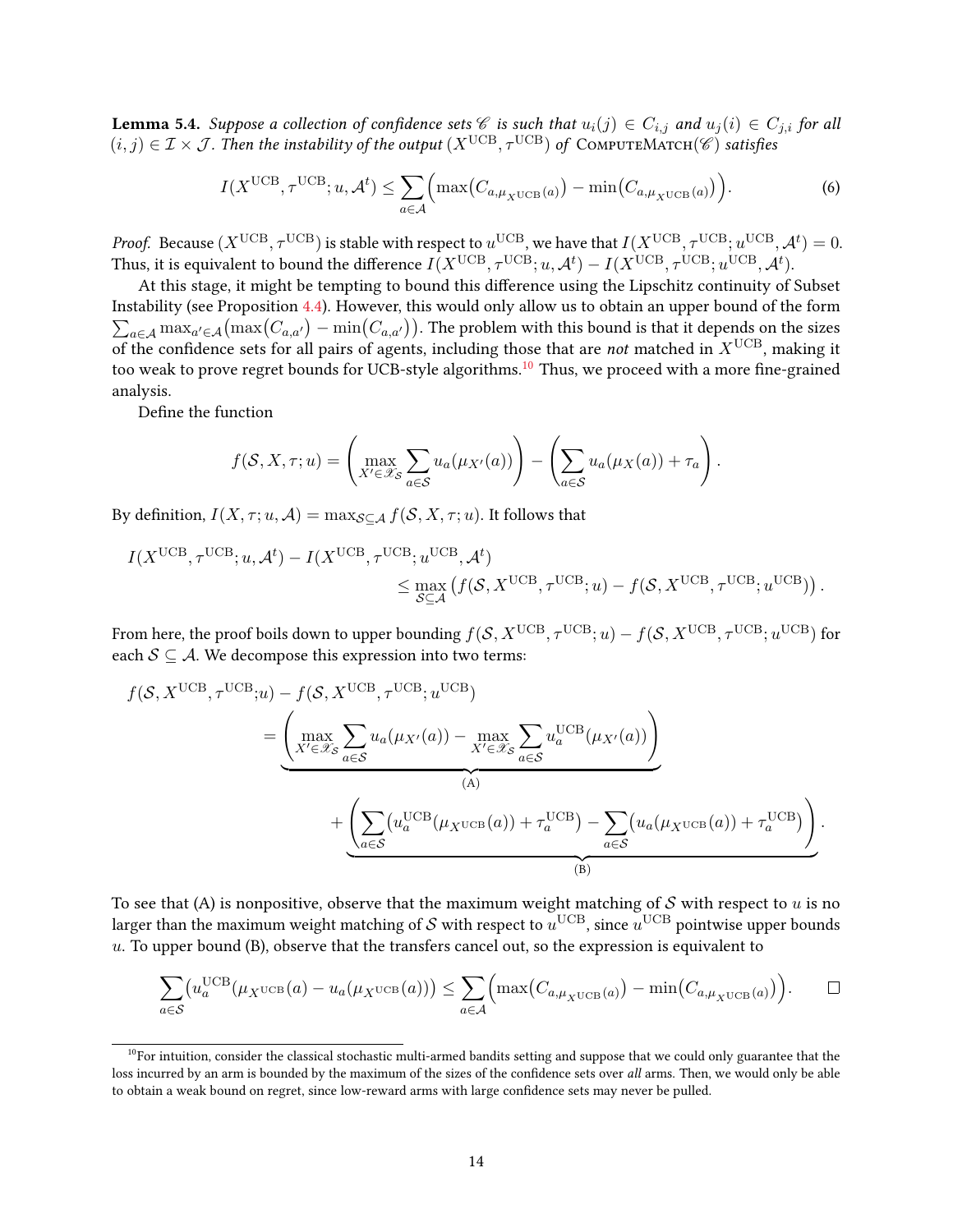| Algorithm 1 COMPUTEMATCH: Compute matching with transfers from confidence sets |  |  |  |
|--------------------------------------------------------------------------------|--|--|--|
|                                                                                |  |  |  |

1: procedure  $COMPUTEMATCH(\mathscr{C})$ 2: for  $(i, j) \in \mathcal{I} \times \mathcal{J}$  do  $\triangleright$  Instantiate UCB estimates of utilities. 3:  $u_{i_{\text{new}}}^{\text{UCB}}(j) \leftarrow \max(C_{i,j})$ 4:  $u_j^{\text{UCB}}(i) \leftarrow \max(C_{j,i})$ 5:  $(X^*, p^*)$  ← optimal primal-dual pair for (P) and (D) given utilities  $u^{\text{UCB}}$ 6: **for**  $a \in \mathcal{A}$  **do**  $\triangleright$  Set transfers based on  $(X^*, p^*)$  and UCB utilities. 7:  $\tau_a \leftarrow p_a^* - u_a^{\text{UCB}}(\mu_{X^*}(a))$ 8: return  $(X^*, \tau)$ 

### <span id="page-14-0"></span>5.3 Explicit algorithms

The regret bound of Lemma [5.4](#page-12-0) suggests a simple algorithmic approach: each round, select the matching with transfers returned by COMPUTEMATCH and update confidence sets accordingly. To instantiate this approach, it remains to construct condence intervals that contain the true utilities with high probability. This last step naturally depends on the assumptions made about the utilities and the noise.

Unstructured preferences. For this setting, we construct confidence intervals following the classical UCB approach: for each utility value involving the pair  $(i,j)\in\mathcal{I}\times\mathcal{J}$  , we take a length  $O\big(\sqrt{\log(|\mathcal{A}|T)/n_{ij}}\big)$ confidence interval centered around the empirical mean, where  $n_{ij}$  is the number of times the pair has been matched thus far. We describe this construction precisely in Algorithm [2](#page-14-1) (MATCHUCB).

<span id="page-14-1"></span>Algorithm 2 MATCHUCB: A bandit algorithm for matching with transferable utilities for unstructured preferences.

|     | 1: <b>procedure</b> MATCHUCB $(T)$                          |                                                                                                                                                        |
|-----|-------------------------------------------------------------|--------------------------------------------------------------------------------------------------------------------------------------------------------|
| 2:  | for $(i, j) \in \mathcal{I} \times \mathcal{J}$ do          | $\triangleright$ Initialize confidence intervals.                                                                                                      |
| 3:  | $C_{i,j} \leftarrow [-1,1]$                                 |                                                                                                                                                        |
| 4:  | $C_{i,i} \leftarrow [-1,1]$                                 |                                                                                                                                                        |
| 5:  | for $1 \le t \le T$ do                                      |                                                                                                                                                        |
| 6:  | $(X^t, \tau^t) \leftarrow \text{COMPUTEMATEH}(\mathscr{C})$ |                                                                                                                                                        |
| 7:  | for $(i, j) \in X^t$ do                                     | $\triangleright$ Set confidence intervals and update means.                                                                                            |
| 8:  |                                                             | Update empirical means $\hat{u}_i(j)$ and $\hat{u}_j(i)$ from feedback; increment counter $n_{ij}$ .                                                   |
| 9:  |                                                             | $C_{i,j} \leftarrow \left[ \hat{u}_i(j) - 8\sqrt{\log( \mathcal{A} T)/n_{ij}}, \hat{u}_i(j) + 8\sqrt{\log( \mathcal{A} T)/n_{ij}} \right] \cap [-1,1]$ |
| 10: |                                                             | $C_{j,i} \leftarrow \left[ \hat{u}_j(i) - 8\sqrt{\log( \mathcal{A} T)/n_{ij}}, \hat{u}_j(i) + 8\sqrt{\log( \mathcal{A} T)/n_{ij}} \right] \cap [-1,1]$ |
|     |                                                             |                                                                                                                                                        |

To analyze MATCHUCB, recall that Lemma [5.4](#page-12-0) bounds the regret at each step by the lengths of the confidence intervals of each pair in the selected matching. Bounding the lengths of the confidence intervals parallels the analysis of UCB for classical stochastic multi-armed bandits. We give the full proof of Theorem [5.1](#page-11-2) in Appendix [C.1.](#page-29-0)

Typed Preferences. For this setting, we construct our confidence intervals as follows: for each pair of types  $c_1$  and  $c_2$ , we take a length  $O(\sqrt{\log(|\mathcal{A}|T)/n_{c_1c_2}})$  confidence interval centered around the empirical mean, where  $n_{c_1c_2}$  is the number of times that an agent with type  $c_1$  has been matched with an agent with type  $c_2$ . We describe this construction precisely in Algorithm [3](#page-15-0) (MATCHTYPEDUCB). We give the full proof of Theorem [5.2](#page-11-0) in Appendix [C.2.](#page-31-0)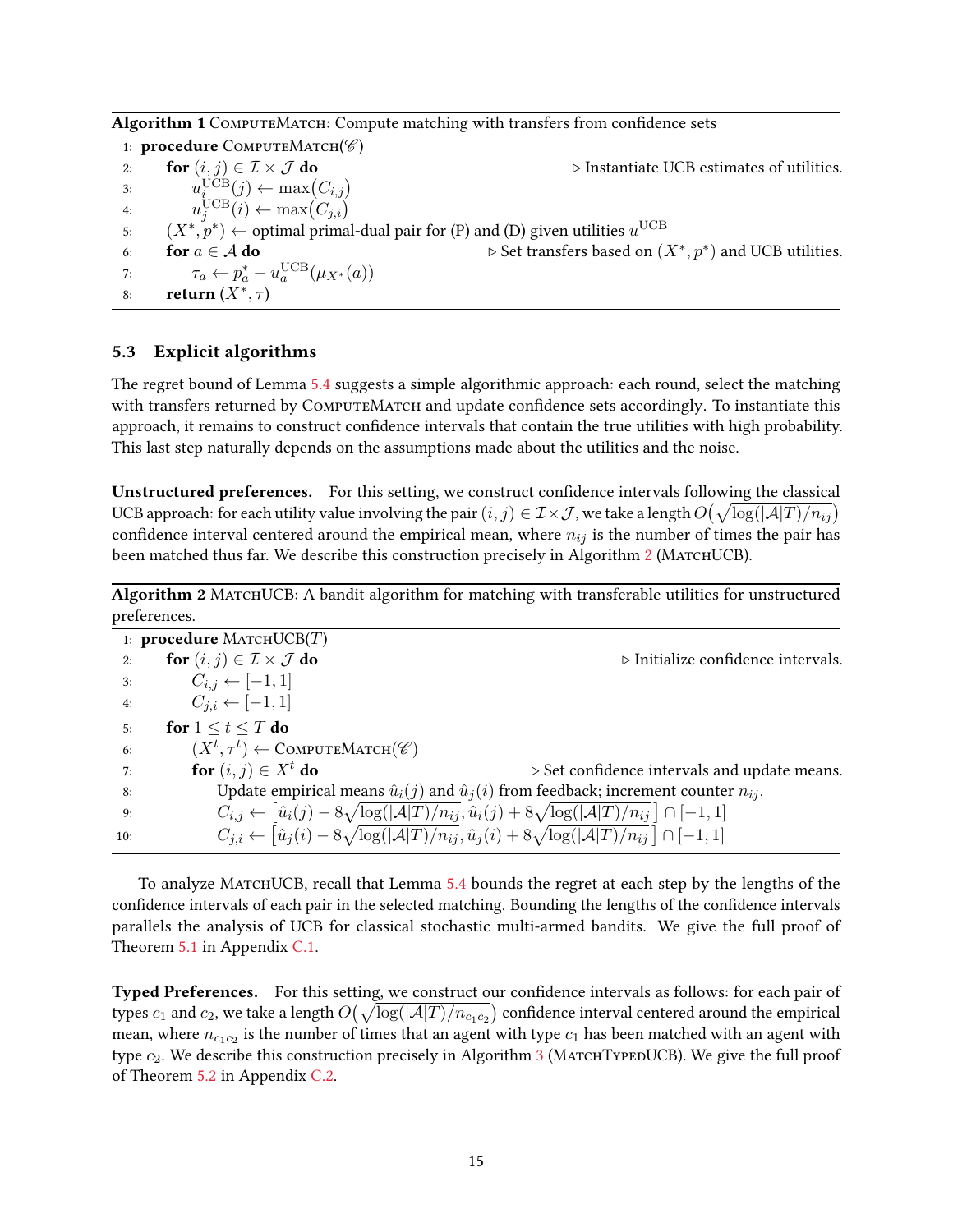<span id="page-15-0"></span>Algorithm 3 MATCHTYPEDUCB: A bandit algorithm for matching with transferable utilities for typed preferences.

1: procedure MATCHTYPEDUCB $(T)$ 2: for  $(c, c') \in \mathcal{C} \times \mathcal{C}$  do ⊳ Initialize confidence intervals and empirical means. 3:  $C_{c,c'} \leftarrow [-1,1]$ 4: for  $1 \le t \le T$  do 5:  $(X^t, \tau^t) \leftarrow \text{COMPUTEMATCH}(\mathscr{C})$ 6: **for**  $(i, j) \in X^t$  **do**  $\triangleright$  Set confidence intervals and update means. 7: Update empirical means  $\hat{f}(c_i, c_j)$  and  $\hat{f}(c_i, c_j)$  from feedback; increment counter  $n_{c_i, c_j}$ . 8:  $C_{c_i,c_j} \leftarrow \left[ \hat{f}(c_i,c_j) - 8\sqrt{\log(|\mathcal{A}|T)/n_{c_i,c_j}}, \hat{f}(c_i,c_j) + 8\sqrt{\log(|\mathcal{A}|T)/n_{c_i,c_j}} \right] \cap [-1,1]$ 9:  $C_{c_j, c_i} \leftarrow \left[ \hat{f}(c_j, c_i) - 8\sqrt{\log(|\mathcal{A}|T)/n_{c_i, c_j}}, \hat{f}(c_i, c_j) + 8\sqrt{\log(|\mathcal{A}|T)/n_{c_i, c_j}} \right] \cap [-1, 1]$ 

<span id="page-15-1"></span>Algorithm 4 MATCHLINUCB: A bandit algorithm for matching with transferable utilities for separable linear preferences.

1: procedure MATCHLINUCB $(T)$ 2: for  $(i, j) \in \mathcal{I} \times \mathcal{J}$  do  $\triangleright$  Initialize confidence intervals. 3:  $C_{i,j}$  ← [-1, 1] 4:  $C_{i,i} \leftarrow [-1,1]$ 5: for  $1 \leq t \leq T$  do 6:  $(X^t, \tau^t) \leftarrow \text{ComputerMarten}(\mathscr{C})$ 7: **for**  $a \in A^t$  **do**  $\triangleright$  Update confidence intervals. 8: Increment the counter  $n_a$ . 9:  $\beta \leftarrow O\left(d\log T + \frac{n_a\sqrt{\ln(n_a/(T|A|))}}{T^2}\right)$  $\overline{T^2}$  $\setminus$  $\triangleright$  Parameter for width of confidence set. 10: **if**  $\mu_{X^t}(a) \neq a$  **then** 11: Add t to  $\mathcal{T}_a$  (the set of rounds in which agent a has been matched). 12: Set  $\mathcal{R}_{a,t}$  equal to the observed utility for agent a in round t. 13:  $\phi$  $\text{Ls}(a) \leftarrow \text{argmin}_{v \in \mathcal{B}^d} \left( \sum_{t' \in \mathcal{T}_a} \left( \langle v, c_{\mu_{X_{t'}}(a)} \rangle - \mathcal{R}_{a,t'} \rangle^2 \right)$  $\triangleright$  Least squares estimate. 14:  $C_{\phi(a)} \leftarrow \left\{ v \mid \sum_{t' \in \mathcal{T}_a} (\langle v - \phi^{\text{LS}}(a), c_{\mu_{X_{t'}}(a)} \rangle)^2 \leq \beta, ||v||_2 \leq 1 \right\}$ . Conf. ellipsoid. 15: **for**  $a' \in \mathcal{A}$  do 16:  $C_{a,a'} \leftarrow \{ \langle c_{a'}, v \rangle \mid v \in C_{\phi(a)} \} \cap [-1,1].$   $\Rightarrow$  Update confidence sets involving a.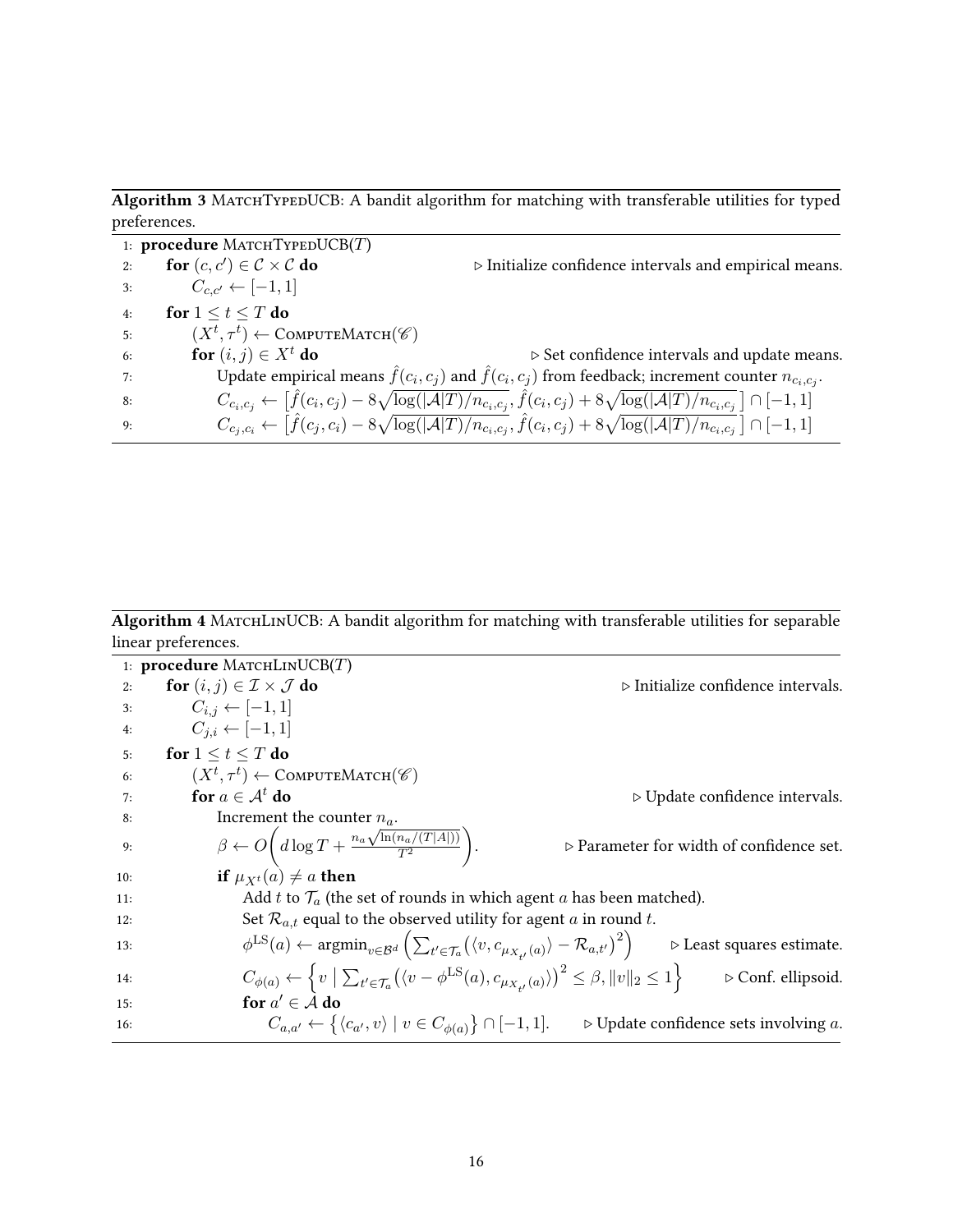Separable Linear Preferences. To build the confidence sets, we use the high-level idea from LinUCB [\[RR13;](#page-24-9) [LS20\]](#page-24-1). The idea is to compute a confidence set for each hidden vector  $\phi(a)$  using the least squares estimate and use that to construct confidence sets for the utilities  $C_{a,a'}$ .

More formally, let  $\mathcal{T}_a$  be the set of rounds where agent a is matched on the platform thus far, and for  $t'\in\mathcal{T}_a$ , let  $\mathcal{R}_{a,t'}$  be the observed utility at time  $t'$  for agent  $a.$  The center of the confidence set will be given by the least squares estimate

$$
\phi^{\text{LS}}(a) = \underset{v \in \mathcal{B}^d}{\arg \min} \left( \sum_{t' \in \mathcal{T}_a} (\langle v, c_{\mu_{X_{t'}}(a)} \rangle - \mathcal{R}_{a,t'} \right).
$$

The confidence set for  $\phi(a)$  is given by

$$
C_{\phi(a)}:=\left\{v\,\left|\,\sum_{t'\in\mathcal{T}_{a,t}}\left\langle v-\phi^{\text{LS}}(a),c_{\mu_{X_{t'}}(a)}\right\rangle^2\leq \beta\text{ and }\|v\|_2\leq 1\right.\right\},
$$

where  $\beta = O\left(D\log T + \frac{n_a\sqrt{\ln(n_a/\delta)}}{T^2}\right)$  $\overline{T^2}$ ) and  $n_a$  counts the number of times that  $a$  has appeared in selected matchings. The confidence set for  $u(a,a')$  is given by

$$
C_{a,a'} := \left\{ \langle c_{a'}, v \rangle \mid v \in C_{\phi(a)} \right\} \cap [-1,1].
$$

We describe this construction precisely in Algorithm [4](#page-15-1) (MATCHLINUCB). We give the full proof of Theorem [5.3](#page-11-1) in Appendix [C.3.](#page-32-0)

### <span id="page-16-1"></span>5.4 Matching lower bound

For the case of unstructured preferences, we now show that MATCHUCB achieves optimal regret (up to logarithmic factors) by showing a lower bound that (nearly) matches the upper bound in Theorem [5.1.](#page-11-2)

<span id="page-16-0"></span>**Lemma 5.5.** For any algorithm that learns a stable matching with respect to unstructured preferences, there exists an instance on which it has expected regret  $\widetilde{\Omega}(|A|^{3/2}\sqrt{T})$  (where regret is given by Subset Instability).

The idea behind this lemma is to show a lower bound for the easier problem of learning a maximum weight matching using utility difference as regret. By Proposition [4.4,](#page-10-1) this immediately implies a lower bound for learning a stable matching with regret measured by Subset Instability.

This lower bound illustrates the close connection between our setting and that of learning a maximum weight matching. Indeed, by applying MATCHUCB and simply disregarding the transfers every round, we recover the classical UCB-based algorithm for learning the maximum weight matching [\[GKJ12;](#page-23-7) [CWY13;](#page-22-8)  $KWA<sup>+</sup>15$  $KWA<sup>+</sup>15$ . From this perspective, the contribution of MATCHUCB is an approach to set the dual variables while asymptotically maintaining the same regret as the primal-only problem.

## 6 Extensions and Discussion

In this section, we discuss several extensions of our results; these extensions illustrate the generality of our framework and also suggest several avenues for future research.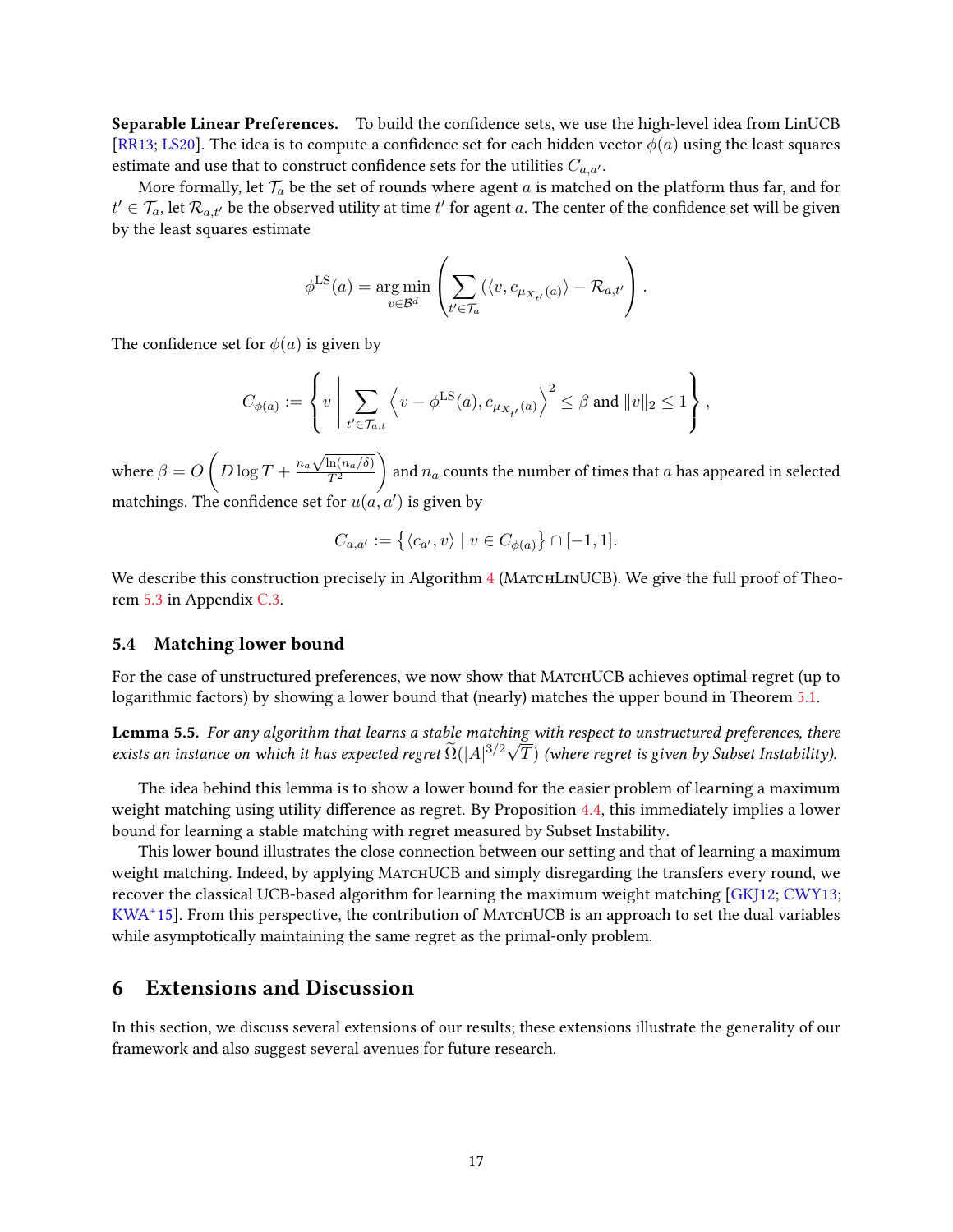### <span id="page-17-0"></span>6.1 Instance-dependent regret bounds

While our analyses in Section [5.1](#page-12-1) focused on bounds that hold uniformly for all problem instances, we now explore instance-dependent regret bounds. Instance-dependent bounds capture a different facet of bandit algorithms: how does the number of mistakes made by the algorithm scale on each instance with respect to T? Bounds of this nature have been explored in previous works [\[LMJ20;](#page-23-0) [BSS21;](#page-22-3) [SBS21;](#page-24-3) [CS21;](#page-22-2) [LRM](#page-23-1)<sup>+</sup> 20] on learning stable matchings in the non-transferable utilities setting, and we show that they can be obtained within our framework as well.

Our instance-dependent regret bound depends on a gap  $\Delta > 0$  determined by the true utility function u. We focus on the setting where agent utilities are unstructured (i.e.,  $u \in \mathcal{U}_{\text{unstructured}}$ ) and where the same set of agents A arrives in each round. As is common in analyses of combinatorial bandit problems (e.g., [\[KWA](#page-23-8)<sup>+</sup>15; [CWY13\]](#page-22-8)), the gap  $\Delta$  in the bound is global to the matching. Letting  $X^{\text{opt}}$  be a maximum weight matching with respect to u, we define the gap to  $\Delta$  be the difference in utility between the optimal and second-best matchings: $^{11}$  $^{11}$  $^{11}$ :

$$
\Delta = \inf_{X \neq X^{\text{opt}}} \left\{ \sum_{a \in \mathcal{A}} u_a(\mu_{X^{\text{opt}}}(a)) - \sum_{a \in \mathcal{A}} u_a(\mu_X(a)) \right\}.
$$

<span id="page-17-2"></span>We prove the following regret bound:

**Theorem 6.1** (Instance-Dependent Regret). Suppose that  $A_t = A$  for all t. Let  $u \in \mathcal{U}_{unstructured}$  be any utility function, and put

$$
\Delta = \inf_{X \neq X^*} \left\{ \sum_{a \in \mathcal{A}} u_a(\mu_{X^*}(a)) - \sum_{a \in \mathcal{A}} u_a(\mu_X(a)) \right\}.
$$

Then MATCHUCB' incurs expected regret  $\mathbb{E}(R_T) = O(|A|^5 \cdot \log(|A|T)/\Delta^2)$ .

Remark. MATCHUCB' is MATCHUCB with a slight adjustment to COMPUTEMATCH needed to prove Theo-rem [6.1.](#page-17-2) МатснUCB', like МатснUCB, does not depend on the gap  $\Delta$  and achieves the instance-independent regret bound in Theorem [5.1.](#page-11-2)<sup>[12](#page-17-3)</sup> That is, MATCHUCB<sup>'</sup> achieves both our instance-independent and instancedependent regret bounds.

Our starting point for proving Theorem [6.1](#page-17-2) is the analysis in Chen, Wang, and Yuan [\[CWY13\]](#page-22-8) for the combinatorial bandits problem of learning a maximum weight matching. The analysis in [\[CWY13\]](#page-22-8) proceeds by upper bounding the number of "mistakes" that a platform makes while exploring and learning, i.e., the number of rounds where the chosen matching is suboptimal. Analogously, we bound the number of rounds where the chosen market outcome is not stable with respect to the true utilities  $u$ .

To make this argument work, it turns out that we need to specify more precisely how the primal-dual solution is chosen in line 5 of COMPUTEMATCH (which we previously did not specify). In particular, poor choices of the primal-dual solution can lead to many rounds where the chosen outcome is unstable. To see this, consider a market with a single customer C and a single provider P such that  $u_C(P) = 2$  and  $u_P(C) = -1$ , and suppose we have nearly tight upper bounds  $u_C^{\text{UCB}}(P) = 2 + \varepsilon$  and  $u_P^{\text{UCB}}(C) = -1 + \varepsilon$ on the utilities. Then the market outcome with matching  $\{(C, P)\}\$  with  $\tau_C = -2 - \varepsilon$  and  $\tau_P = -\tau_C$  could be selected by COMPUTEMATCH, since it corresponds to an optimal primal-dual pair for  $u^{\text{UCB}}$ . However, it is not stable with respect to the true utilities  $u$  (as individual rationality is violated for  $C$ ), regardless

<span id="page-17-1"></span><sup>&</sup>lt;sup>11</sup>Our bound is less fine-grained than the gap in  $\lceil$  CWY13], and in particular does not allow there to be multiple maximum weight matchings. We defer improving our definition of  $\Delta$  to future work.

<span id="page-17-3"></span> $12$ The instance-independent regret bound can be shown using the same argument as the proof for Theorem [5.1.](#page-11-2)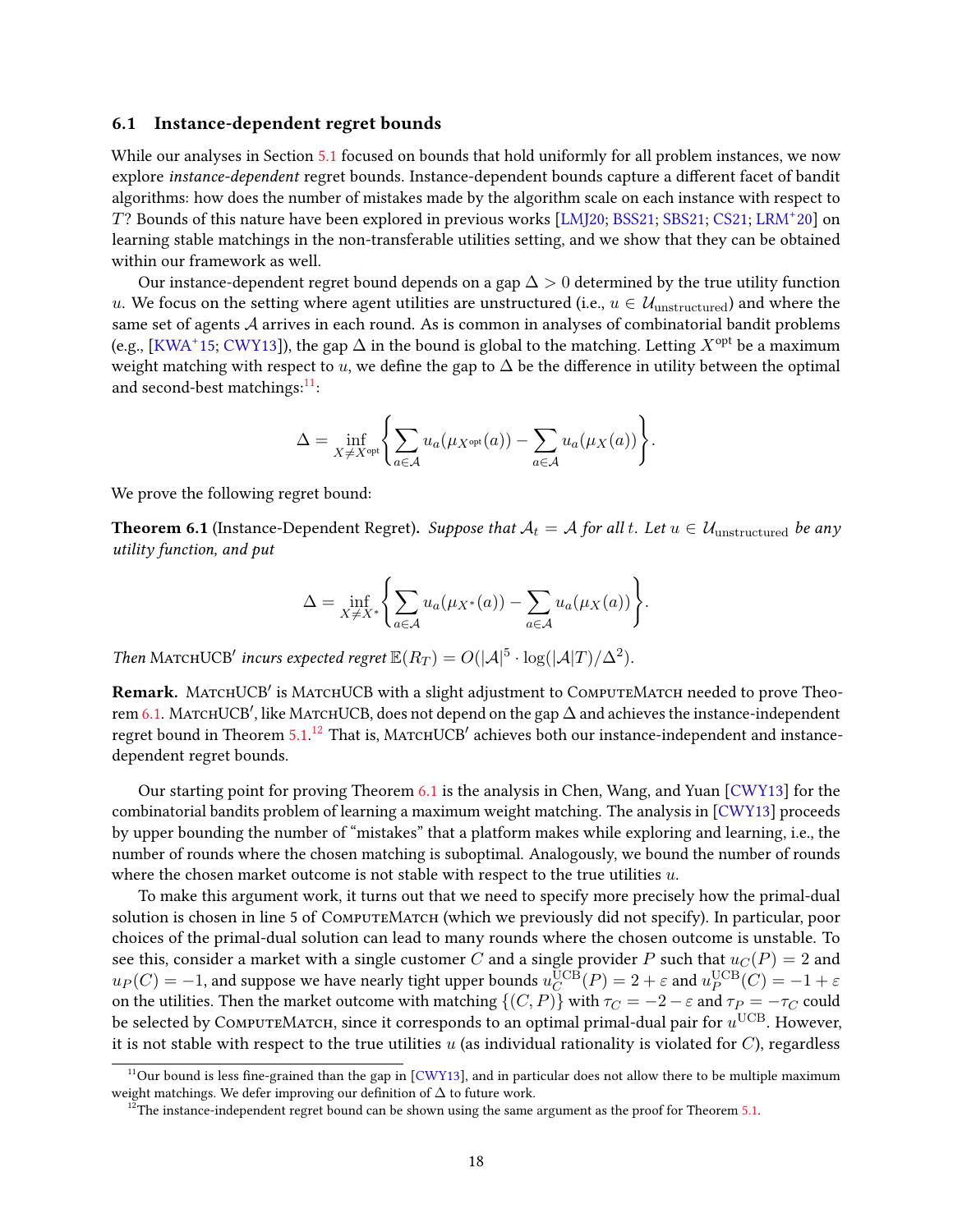of how small  $\varepsilon$  is. Thus, without assuming more about how the optimal primal-dual pair is chosen in ComputeMatch, we cannot hope to bound the number of unstable market outcomes selected.

In Appendix [D,](#page-36-0) we describe how we choose optimal primal-dual pairs and tweak ComputeMatch in  $M$ ATCHUCB', and we provide a full proof of Theorem [6.1.](#page-17-2)

Theorem [6.1](#page-17-2) opens the door to further exploring algorithmic properties of learning stable matchings. First, this result establishes fine-grained regret bounds, demonstrating the typical  $O(\log T)$  regret bounds from the combinatorial bandits literature [\[CWY13\]](#page-22-8) are achievable in our setting as well. Second, Theorem [6.1](#page-17-2) provides insight into the number of mistakes made by the platform. In particular, we show within the proof of Theorem [6.1](#page-17-2) that the platform fails to choose a matching that is stable with respect to  $u$  in at  $\frac{1}{2}$  most  $O(|A|^5 \cdot \log(|A|T)/\Delta^2)$  rounds.<sup>[13](#page-18-1)</sup> This means that the platform selects a stable matching in at least  $T - O(|\mathcal{A}|^5 \cdot \log(|\mathcal{A}|T)/\Delta^2) = T - O(\log T)$  of the rounds.

As we described, our bounds in Theorem [6.1](#page-17-2) rely on choosing an appropriate primal-dual solution. An interesting direction for future work would be to provide further insight into how different methods for finding an optimal primal-dual pairs affect both regret bounds and the trajectory of the selected market outcomes over time.

### <span id="page-18-0"></span>6.2 Search frictions and platform revenue

Next, we further ground Subset Instability by explicitly connecting it to the platform's revenue under a stylized economic model of search frictions. A major motivation for this is that it helps explain when an online platform can earn a profit in competitive settings, even when they start out with no information about agent preferences.

More specifically, we incorporate search frictions where an agent must lose  $\varepsilon$  utility to find an alternative to the given match (e.g. from the time spent finding an alternate partner, or from a cancellation fee). These search frictions weaken the requirements for stability: the platform now only needs matchings to be  $\varepsilon$ -stable, i.e.,

$$
u_i(j) + u_j(i) - 2\varepsilon \le u_i(\mu_X(i)) + \tau_i + u_j(\mu_X(j)) + \tau_j
$$

for all  $(i, j) \in \mathcal{I} \times \mathcal{J}$  and  $u_a(\mu_X(a)) + \tau_a \geq -\varepsilon$  for all  $a \in \mathcal{A}^{.14}$  $a \in \mathcal{A}^{.14}$  $a \in \mathcal{A}^{.14}$ 

To model revenue, we take the subsidy perspective on Subset Instability. Specifically, recall that Subset Instability was equal to the minimum subsidy needed to maintain stability (see Proposition [4.2\)](#page-8-4). With search frictions, that subsidy can potentially be negative, thus allowing the platform to generate revenue. We are interested in analyzing the maximum revenue (minimum subsidy) the platform can generate while ensuring stability with high probability over all rounds. For realism, we also want this subsidy to be computed online using only information that the platform has access to, but it turns out we can do this with minimal modifications to our algorithm.

More formally, in this modified model, the platform must select an  $\varepsilon$ -stable matching in each round with high probability by choosing appropriate subsidies. That is, in round  $t$ , the platform selects a matching with transfers  $(X^t, \tau^t)$  with the modification that the transfers need not be zero-sum. The transfers thus incorporate the amount that platform is subsidizing or charging agents for participation on the platform.

<span id="page-18-1"></span><sup>&</sup>lt;sup>13</sup>The number of mistakes necessarily depends on the gap  $\Delta$  because there exist utility functions u and  $\tilde{u}$  where  $||u - \tilde{u}||_{\infty}$  is arbitrary small, but where the stable market outcomes with respect to u and  $\tilde{u}$  differ. To see this, consider a market where  $\mathcal{I} = \{C\}$ and  $\mathcal{J} = \{P\}$ . Suppose that  $u_C(P) = \tilde{u}_C(P) = 1$ , while  $u_P(C) = -1 + \varepsilon$  and  $\tilde{u}_P(C) = -1 - \varepsilon$ . Then, the maximum weight matchings under these utility functions differ:  $\{(C, P)\}\$ is the only maximum weight matching in the former, whereas Ø is the only maximum weight matching in the latter.

<span id="page-18-2"></span><sup>&</sup>lt;sup>14</sup>This definition corresponds to  $(X, \tau)$  belonging to the weak  $\varepsilon$ -core of Shapley and Shubik [\[SS66\]](#page-24-2). We note that this definition also relaxes individual rationality. This formulation gives us the cleanest algorithmic results; while it can be extended to an analogue that does not relax individual rationality, it would involve bounds that (necessarily) depend on the specifics of agents' utilities.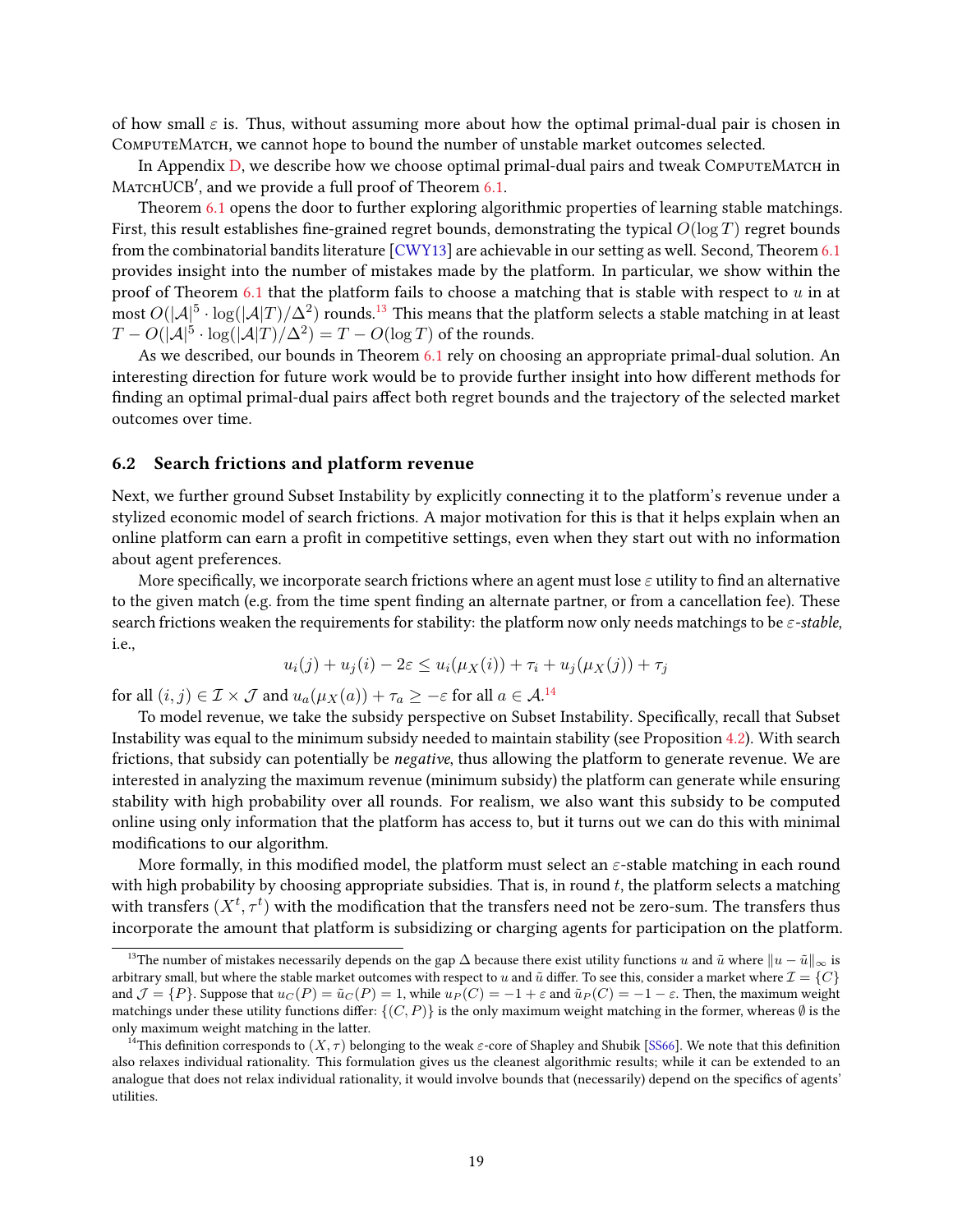The net profit of the platform is then  $-\sum_{t=1}^T\sum_{a\in\mathcal{A}}\tau_a^t.$  We impose the stability requirement that

 $\mathbb{P}[(X^t, \tau^t)$  is  $\varepsilon$ -stable for all  $1 \le t \le T] \ge 0.99$ .

<span id="page-19-1"></span>Given this setup, we show the following:

**Theorem 6.2.** For preference class  $\mathcal{U}_{\text{unstructured}}$  (see Section [3\)](#page-5-1), there exists an algorithm giving the platform

$$
\varepsilon(\sum_{t=1}^T |\mathcal{A}_t|)T - O\big(|\mathcal{A}|\sqrt{nT}\sqrt{\log(|\mathcal{A}||T|)}\big)
$$

revenue in the presence of search frictions while maintaining stability with high probability.

**Remark.** In particular if  $A_t = A$  in every round, the platform will starting making a profit within  $O(|\mathcal{A}|/\varepsilon^2 \cdot \log(|\mathcal{A}|/\varepsilon^2))$  rounds.

We defer the proof of Theorem [6.2](#page-19-1) to Appendix [E.](#page-42-0)

Qualitatively, Theorem [6.2](#page-19-1) captures that if the platform "pays to learn" in initial rounds, the information that it obtains will help it achieve a profit in the long run. We note that both the revenue objective and the model for search frictions that we consider in these preliminary results are stylized. An interesting direction for future work would be to integrate more realistic platform objectives and models for search frictions into the framework.

### <span id="page-19-0"></span>6.3 Matching with non-transferable utilities

While we have focused on matching with transferable utilities, utilities are not always transferable in practice, as in the cases of dating markets and college admissions (i.e., most people are not willing to date an undesirable partner in exchange for money, and a typical college admission slot is not sold for money). We can extend our findings to this setting following the model of matching with non-transferable utilities  $(NTU)$  [\[GS62\]](#page-23-2), which has also been studied in previous work [\[DK05;](#page-22-0) [LMJ20;](#page-23-0) [CS21;](#page-22-2) [SBS21\]](#page-24-3). The definition of Subset Instability extends naturally and has advantages over the "utility difference" metric that is commonly used in prior work. Our algorithmic meta-approach also sheds new light on the convergence properties of the centralized UCB algorithm of Liu, Mania, and Jordan [\[LMJ20\]](#page-23-0).

The starting point of our instability measure is slightly different than in Section [4.](#page-6-0) Since stable matchings in the NTU model need not maximize total utility, we cannot define instability based on a maximum over all subsets of agents of the utility difference for that subset. On the other hand, the subsidy formulation of Subset Instability (see [\(4\)](#page-8-3)) translates well to this setting. Our instability measure will correspond to the minimum amount the platform could subsidize agents so that individual rationality holds and no blocking pairs remain. For matching with NTU, we formalize this notion as follows:

<span id="page-19-4"></span>**Definition 6.3** (NTU Subset Instability). For utilities u and agents A, the NTU Subset Instability  $I(X; u, \mathcal{A})$ of a matching  $X$  is

<span id="page-19-2"></span>
$$
\min_{s \in \mathbb{R}^{|\mathcal{A}|}} \sum_{a \in \mathcal{A}} s_a
$$
\n
$$
\text{s.t. } \min(u_i(j) - u_i(\mu_X(i)) - s_i, u_j(i) - u_j(\mu_X(j)) - s_j) \le 0 \quad \forall (i, j) \in \mathcal{I} \times \mathcal{J}
$$
\n
$$
u_a(\mu_X(a)) + s_a \ge 0 \quad \forall a \in \mathcal{A}
$$
\n
$$
s_a \ge 0 \quad \forall a \in \mathcal{A}.
$$
\n
$$
(†)
$$

<span id="page-19-3"></span>NTU Subsidy Instability inherits some of the same appealing properties as Subsidy Instability.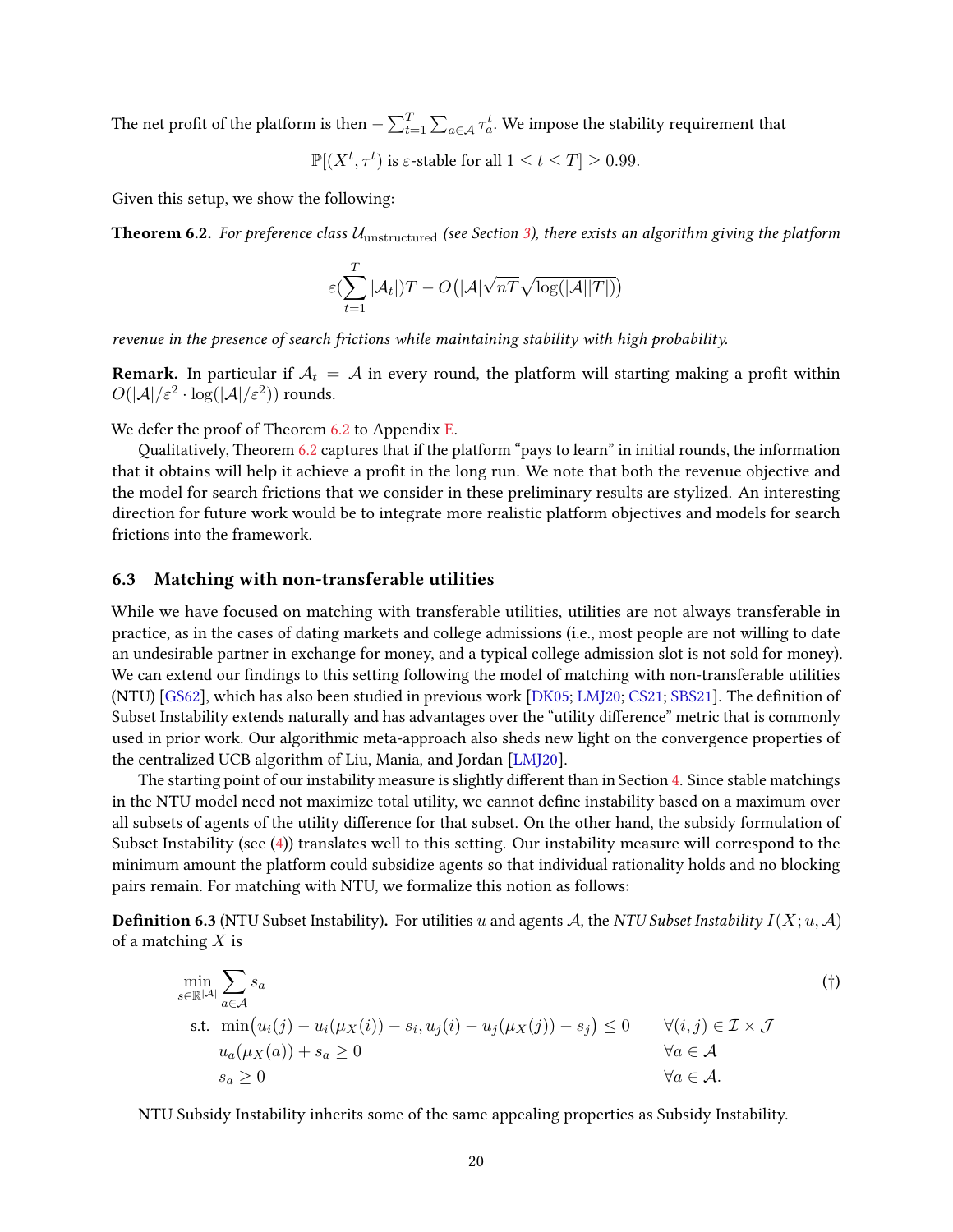Proposition 6.4 (Informal). NTU Subset Instability satisfies the following properties:

- 1. NTU Subset Instability is always nonnegative and is zero if and only if  $(X, \tau)$  is stable.
- 2. NTU Subset Instability is Lipschitz continuous with respect to agent utilities. That is, for any matching X and any pair of utility functions u and  $\tilde{u}$ , it holds that:

$$
|I(X; u, \mathcal{A}) - I(X; \tilde{u}, \mathcal{A})| \leq 2 \sum_{a \in \mathcal{A}} ||u_a - \tilde{u}_a||_{\infty}.
$$

The proofs of this and subsequent results are deferred to Appendix [F.](#page-43-0) Together, the preceding properties mean that NTU Subsidy Instability is useful as a regret measure for learning stable matchings.

As in the transferable utilities setting, Property 2 implies the existence of an explore-then-commit As in the transferable utilities setting, Property 2 implies the existence of an explore-then-commit<br>algorithm with  $\tilde{O}(|A|^{4/3}T^{2/3})$  regret. We show that this can be improved to a  $\sqrt{T}$  dependence by adapting our approach from Section [5:](#page-11-3)

<span id="page-20-1"></span>**Theorem 6.5.** For matchings with non-transferable utilities, there exists an algorithm that for any utility **Theorem 6.5.** For matchings with non-transferable utility<br>function u incurs regret  $R_T = O(|A|^{3/2}\sqrt{T}\sqrt{\log(|A|T)})$ .

While Theorem [6.5](#page-20-1) illustrates that our approach easily generalizes to the NTU setting, we highlight two crucial differences between these settings. First, learning a stable matching is incomparable to learning a maximum weight matching because stable matchings do not maximize the sum of agents' utilities in the NTU setting. Next, the instability measure is not equivalent to the cumulative unhappiness of agents, unlike in the setting with transferable utilities. Intuitively, these definitions cease to be equivalent because non-transferable utilities render the problem more "disccontinuous" and thus obstruct the duality results we applied earlier.

These results provide a preliminary application of our framework to the setting of matching with nontransferable utilities; an interesting direction for future inquiry would be to more thoroughly investigate notions of approximate stability and regret in this setting.

#### <span id="page-20-0"></span>6.3.1 Comparison to the utility difference measure

It turns out that the algorithm underlying Theorem [6.5](#page-20-1) is equivalent to the centralized UCB algorithm from previous work [\[LMJ20;](#page-23-0) [CS21\]](#page-22-2), albeit derived from a different angle. However, an important difference is that Theorem [6.5](#page-20-1) guarantees low regret relative to the incentive-aware NTU Subset Instability, as opposed to the incentive-unaware "utility difference" measure in prior work. In this section, we outline several properties that make our instability measure more suitable especially in the NTU setting. In particular, we show for utility difference that:

- (a) There is no canonical formalization of utility difference when multiple stable matchings exist.
- (b) The utility difference of a matching can be positive even if the matching is stable and negative even if the matching is unstable.
- (c) Even when restricting to markets with unique stable matchings, the utility difference of a matching can be discontinuous in the true agent utilities. As a result, it does not allow for instance-independent regret bounds that are sublinear in T.

For (a), the utility difference requires specifying a stable matching to serve as a benchmark against which to measure relative utility. However, when multiple stable matchings exist, some ambiguity arises as to which one should be chosen as the benchmark. Because of this, previous works [\[DK05;](#page-22-0) [LMJ20;](#page-23-0) [CS21;](#page-22-2)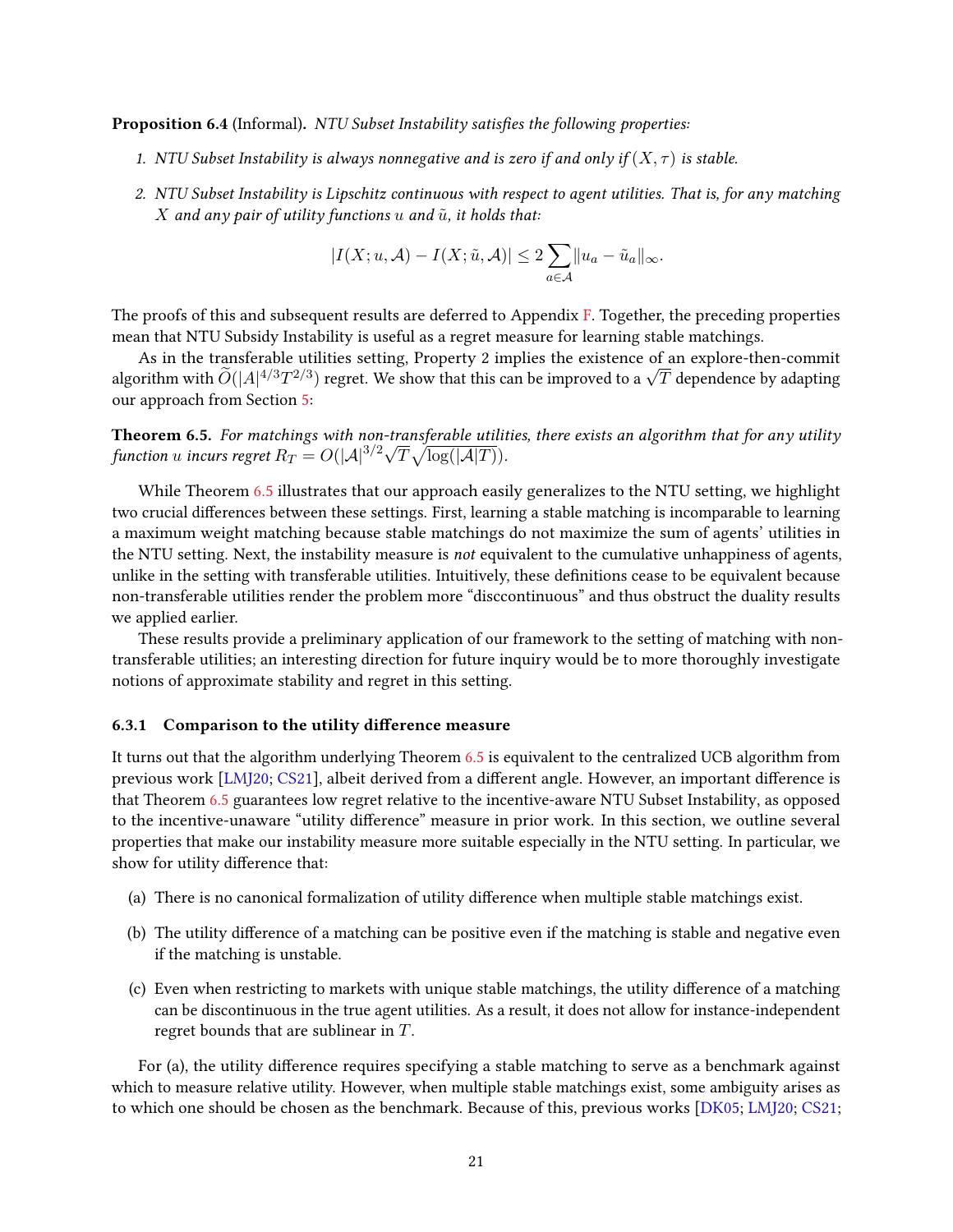[SBS21\]](#page-24-3) study two different benchmarks. In particular, they assume providers' preferences are known and benchmark with respect to the customer-optimal and customer-pessimal stable matchings. For (b), notice that the utility difference for the maximum weight matching is negative, even though it is typically not stable in the NTU setting. Moreover, because of the ambiguity in the benchmark from (a), the utility difference may not be  $0$  even when the matching is stable. For (c), to see that utility difference is not continuous as a function of the underlying agent utilities, consider the following example:

**Example 6.6.** Consider a market where is a single customer i and two providers  $j_1$  and  $j_2$ . Suppose their utility functions are given by  $u_i(j_1) = \varepsilon$ ,  $u_i(j_2) = 2\varepsilon$ ,  $u_{j_1}(i) = 1$ , and  $u_{j_2}(i) = 0.5$ . Then the unique stable matching  $\{(i, j_2)\}$  has total utility  $0.5 + 2\varepsilon$ . Now, consider the perturbed utility function  $\tilde{u}$  such that  $\tilde{u}_i(j_1)=2\varepsilon,$   $\tilde{u}_i(j_2)=\varepsilon,$   $\tilde{u}_{j_1}(i)=1,$  and  $\tilde{u}_{j_2}(i)=0.5.$  For this perturbed utility function, the unique stable matching is  $\{(i, j_1)\}\$ , which has total utility  $1 + 2\varepsilon$ . The utility difference (either optimal or pessimal) for matching  $\{(i, j_2)\}\$ is 0 for u and  $0.5 + \varepsilon$  for  $\tilde{u}$ . Since this holds for any  $\varepsilon > 0$ , taking  $\varepsilon \to 0$  shows that utility difference is not continuous in the utility function.

That utility difference is discontinuous in agent utilities rules out the existence of bandit algorithms that achieve sublinear instance-independent regret when using utility difference as the regret measure. In particular, the analyses in previous work [LMI20; [SBS21;](#page-24-3) [CS21;](#page-22-2) [LRM](#page-23-1)+20] focus entirely on *instance*dependent regret bounds. They show centralized UCB achieves logarithmic instance-dependent regret with respect to the utility difference relative to the customer-pessimal stable matching (but does not achieve sublinear regret with respect to the customer-optimal stable matching). Our insight here is that a new measure of instability can present a more appealing evaluation metric and paint a clearer picture of an algorithm's convergence to the set of stable matchings as a whole.

### 6.4 In what settings are equilibria learnable?

A core insight of our work is that, in a stochastic environment, "optimism in the face of uncertainty" can be effectively leveraged for the problem of learning stable matchings. This motivates us to ask: in what other settings, and with what other algorithmic methods, can equilibria be learned?

One interesting open direction is to understand when equilibria can be learned in *adversarial* environments where the utility functions can change between rounds. From an economic perspective, adversarial environments could capture evolving market conditions. In adversarial bandits, instead of UCB-based algorithms, most works rely on gradient-based algorithms to attain optimal regret bounds (e.g., [\[ACF](#page-22-13)<sup>+</sup>02; [AHR08\]](#page-22-14)). Can these gradient-based algorithms similarly be adapted to Subset Instability?

Another interesting open direction is to consider more general market settings, even in stochastic environments. For example, within the context of matching markets, each agent might match to more than one agent on the other side of the market; and outside of matching markets, a buyer might purchase multiple units of multiple goods. In markets with transferable utilities, incentive-aligned outcomes can be captured by Walrasian equilibria (see, e.g., [\[BFS21\]](#page-22-15)). Can Subset Instability and our UCB-based algorithms be adapted to learning Walrasian equilibria in general?

Addressing these questions would provide a richer understanding of when and how large-scale, datadriven marketplaces can efficiently learn market equilibria.

# Acknowledgments

We would like to thank Itai Ashlagi, Jiantao Jiao, Scott Kominers (along with the Lab for Economic Design), Cassidy Laidlaw, Celestine Mendler-Dünner, and Banghua Zhu for valuable feedback. Meena Jagadeesan acknowledges support from the Paul and Daisy Soros Fellowship; Alexander Wei acknowledges support from an NSF Graduate Research Fellowship.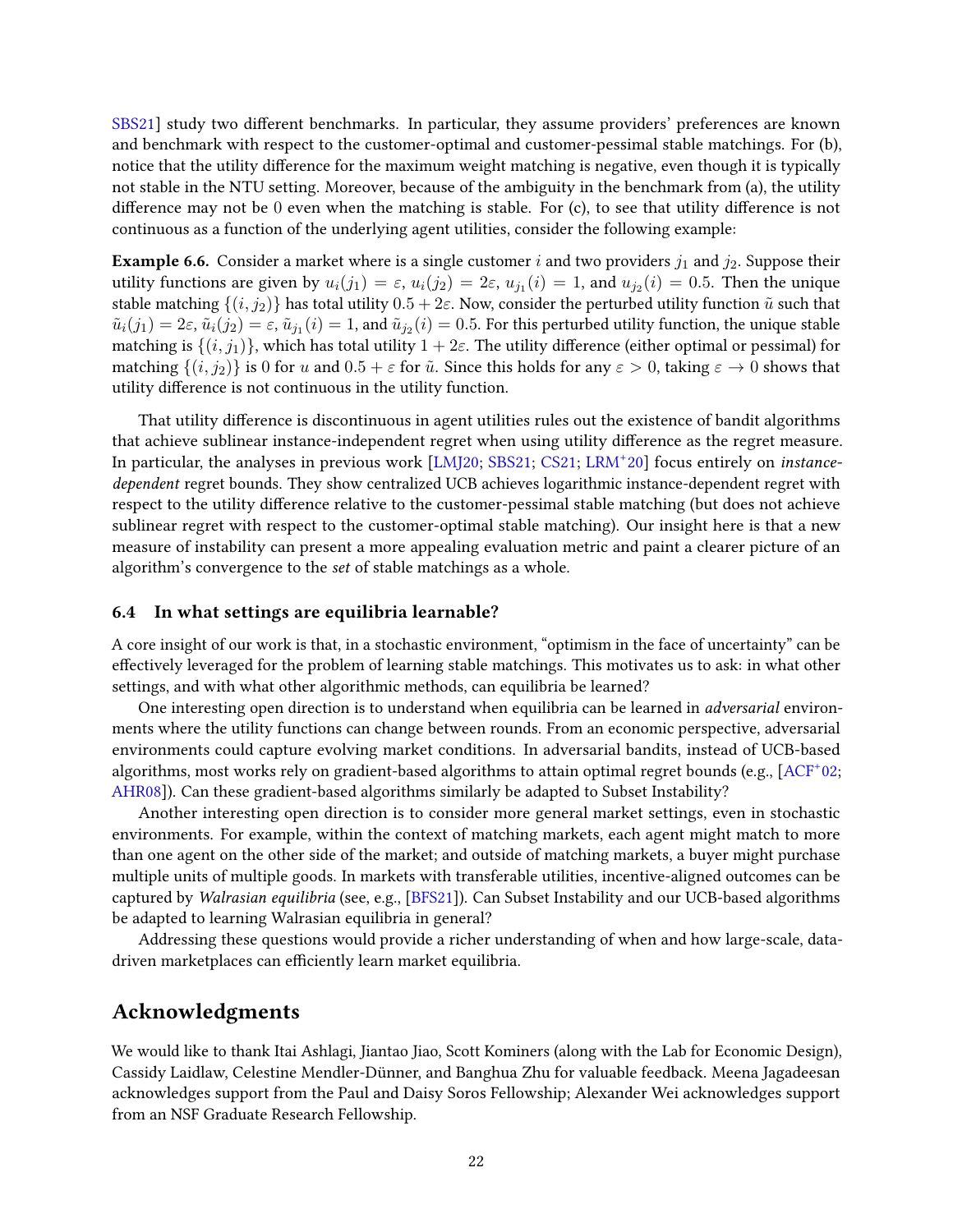# References

- <span id="page-22-4"></span> $[ABK^+20]$ Itai Ashlagi, Mark Braverman, Yash Kanoria, and Peng Shi. Clearing matching markets efficiently: informative signals and match recommendations. Management Science, 66(5):2163– 2193, 2020.
- <span id="page-22-13"></span> $[ACF+02]$ 02] Peter Auer, Nicolò Cesa-Bianchi, Yoav Freund, and Robert E. Schapire. The nonstochastic multiarmed bandit problem. SIAM J. Comput., 32(1):48–77, 2002.
- <span id="page-22-1"></span>[ACF02] Peter Auer, Nicolò Cesa-Bianchi, and Paul Fischer. Finite-time analysis of the multiarmed bandit problem. Mach. Learn., 47(2-3):235–256, 2002.
- <span id="page-22-12"></span>[AH18] Eduardo M. Azevedo and John William Hatfield. Existence of equilibrium in large matching markets with complementarities. Available at SSRN, 2018.
- <span id="page-22-14"></span>[AHR08] Jacob D. Abernethy, Elad Hazan, and Alexander Rakhlin. Competing in the dark: an efficient algorithm for bandit linear optimization. In 21st Annual Conference on Learning Theory - COLT 2008, Helsinki, Finland, July 9-12, 2008, pages 263–274. Omnipress, 2008.
- <span id="page-22-6"></span>[Als20] Max Alston. On the non-existence of stable matches with incomplete information. *Games and* Economic Behavior, 120:336–344, 2020.
- <span id="page-22-11"></span> $[AMS^+20]$ 20] Guy Aridor, Yishay Mansour, Aleksandrs Slivkins, and Zhiwei Steven Wu. Competing bandits: the perils of exploration under competition. CoRR, abs/2007.10144, 2020.
- <span id="page-22-15"></span>[BFS21] Martin Bichler, Maximilian Fichtl, and Gregor Schwarz. Walrasian equilibria from an optimization perspective: a guide to the literature. Naval Research Logistics (NRL), 68(4):496–513, 2021.
- <span id="page-22-5"></span>[Bik17] Sushil Bikhchandani. Stability with one-sided incomplete information. Journal of Economic Theory, 168:372–399, 2017.
- <span id="page-22-10"></span>[BKS18] Ashwinkumar Badanidiyuru, Robert Kleinberg, and Aleksandrs Slivkins. Bandits with knapsacks. *J. ACM*, 65(3):13:1-13:55, 2018.
- <span id="page-22-3"></span>[BSS21] Soumya Basu, Karthik Abinav Sankararaman, and Abishek Sankararaman. Beyond  $\log^2(T)$ regret for decentralized bandits in matching markets. CoRR, abs/2103.07501, 2021.
- <span id="page-22-16"></span>[CH87] Chandra R. Chegireddy and Horst W. Hamacher. Algorithms for finding k-best perfect matchings. Discret. Appl. Math., 18(2):155–165, 1987.
- <span id="page-22-7"></span>[CL12] Nicolò Cesa-Bianchi and Gábor Lugosi. Combinatorial bandits. J. Comput. Syst. Sci., 78(5):1404– 1422, 2012.
- <span id="page-22-2"></span>[CS21] Sarah H. Cen and Devavrat Shah. Regret, stability, and fairness in matching markets with bandit learners. CoRR, abs/2102.06246, 2021.
- <span id="page-22-9"></span> $[CTP^+15]$ 15] Richard Combes, Mohammad Sadegh Talebi, Alexandre Proutière, and Marc Lelarge. Combinatorial bandits revisited. In Corinna Cortes, Neil D. Lawrence, Daniel D. Lee, Masashi Sugiyama, and Roman Garnett, editors, Advances in Neural Information Processing Systems 28: Annual Conference on Neural Information Processing Systems 2015, pages 2116–2124, 2015.
- <span id="page-22-8"></span>[CWY13] Wei Chen, Yajun Wang, and Yang Yuan. Combinatorial multi-armed bandit: general framework and applications. In Proceedings of the 30th International Conference on Machine Learning, volume 28 of JMLR Workshop and Conference Proceedings, pages 151–159. JMLR.org, 2013.
- <span id="page-22-0"></span>[DK05] Sanmay Das and Emir Kamenica. Two-sided bandits and the dating market. In Leslie Pack Kaelbling and Alessandro Saffiotti, editors, IJCAI-05, Proceedings of the Nineteenth International Joint Conference on Artificial Intelligence, pages 947-952. Professional Book Center, 2005.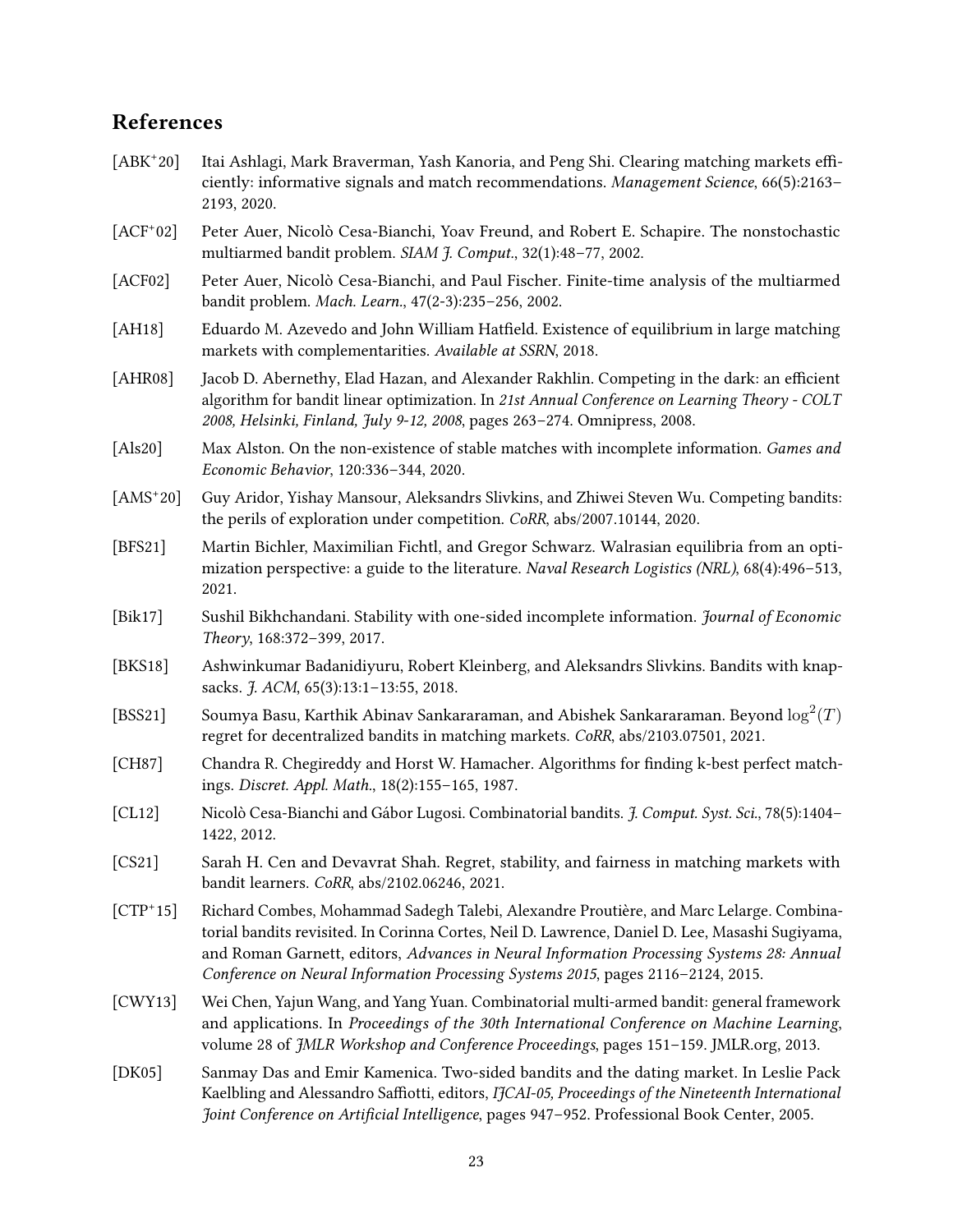- <span id="page-23-13"></span>[DS63] Gerard Debreu and Herbert Scarf. A limit theorem on the core of an economy. International Economic Review, 4(3):235–246, 1963.
- <span id="page-23-4"></span>[EGK20] Ehsan Emamjomeh-Zadeh, Yannai A. Gonczarowski, and David Kempe. The complexity of interactively learning a stable matching by trial and error. In Péter Biró, Jason D. Hartline, Michael Ostrovsky, and Ariel D. Procaccia, editors, EC '20: The 21st ACM Conference on Economics and Computation, page 599. ACM, 2020.
- <span id="page-23-14"></span> $[ELS^+13]$ Federico Echenique, Sangmok Lee, Matthew Shum, and M. Bumin Yenmez. The revealed preference theory of stable and extremal stable matchings. Econometrica, 81(1):153–171, 2013.
- <span id="page-23-10"></span> $[FKK^+14]$ Peter I. Frazier, David Kempe, Jon M. Kleinberg, and Robert Kleinberg. Incentivizing exploration. In Moshe Babaioff, Vincent Conitzer, and David A. Easley, editors, ACM Conference on Economics and Computation, EC '14, pages 5–22. ACM, 2014.
- <span id="page-23-7"></span>[GKJ12] Yi Gai, Bhaskar Krishnamachari, and Rahul Jain. Combinatorial network optimization with unknown variables: multi-armed bandits with linear rewards and individual observations. IEEE/ACM Trans. Netw., 20(5):1466–1478, 2012.
- <span id="page-23-3"></span> $\left[\text{GNO}^+\text{19}\right]$ 19] Yannai A. Gonczarowski, Noam Nisan, Rafail Ostrovsky, and Will Rosenbaum. A stable marriage requires communication. Games Econ. Behav., 118:626–647, 2019.
- <span id="page-23-2"></span>[GS62] D. Gale and L. S. Shapley. College admissions and the stability of marriage. The American Mathematical Monthly, 69(1):9–15, 1962.
- <span id="page-23-12"></span> $[ISS^+19]$ 19] Nicole Immorlica, Karthik Abinav Sankararaman, Robert E. Schapire, and Aleksandrs Slivkins. Adversarial bandits with knapsacks. In David Zuckerman, editor, 60th IEEE Annual Symposium on Foundations of Computer Science, FOCS 2019, Baltimore, Maryland, USA, November 9-12, 2019, pages 202–219. IEEE Computer Society, 2019.
- <span id="page-23-11"></span>[JKK21] Ramesh Johari, Vijay Kamble, and Yash Kanoria. Matching while learning. Oper. Res., 69(2):655– 681, 2021.
- <span id="page-23-9"></span>[KL03] Robert D. Kleinberg and Frank Thomson Leighton. The value of knowing a demand curve: bounds on regret for online posted-price auctions. In 44th Symposium on Foundations of Computer Science (FOCS 2003), pages 594–605. IEEE Computer Society, 2003.
- <span id="page-23-15"></span>[Kuh55] H. W. Kuhn. The hungarian method for the assignment problem. Naval Research Logistics Quarterly, 2(1-2):83–97, 1955.
- <span id="page-23-8"></span> $[KWA^+15]$ 15] Branislav Kveton, Zheng Wen, Azin Ashkan, and Csaba Szepesvári. Tight regret bounds for stochastic combinatorial semi-bandits. In Guy Lebanon and S. V. N. Vishwanathan, editors, Proceedings of the Eighteenth International Conference on Artificial Intelligence and Statistics, volume 38 of JMLR Workshop and Conference Proceedings. JMLR.org, 2015.
- <span id="page-23-6"></span>[Liu20] Qingmin Liu. Stability and bayesian consistency in two-sided markets. American Economic Review, 110(8), August 2020.
- <span id="page-23-0"></span>[LMJ20] Lydia T. Liu, Horia Mania, and Michael I. Jordan. Competing bandits in matching markets. In Silvia Chiappa and Roberto Calandra, editors, The 23rd International Conference on Artificial Intelligence and Statistics, volume 108 of Proceedings of Machine Learning Research, pages 1618– 1628. PMLR, 2020.
- <span id="page-23-5"></span> $[LMP^+]$ ] Qingmin Liu, George J. Mailath, Andrew Postlewaite, and Larry Samuelson. Stable matching with incomplete information. Econometrica, 82(2):541–587.
- <span id="page-23-1"></span> $[LRM^+20]$ 20] Lydia T. Liu, Feng Ruan, Horia Mania, and Michael I. Jordan. Bandit learning in decentralized matching markets. CoRR, abs/2012.07348, 2020.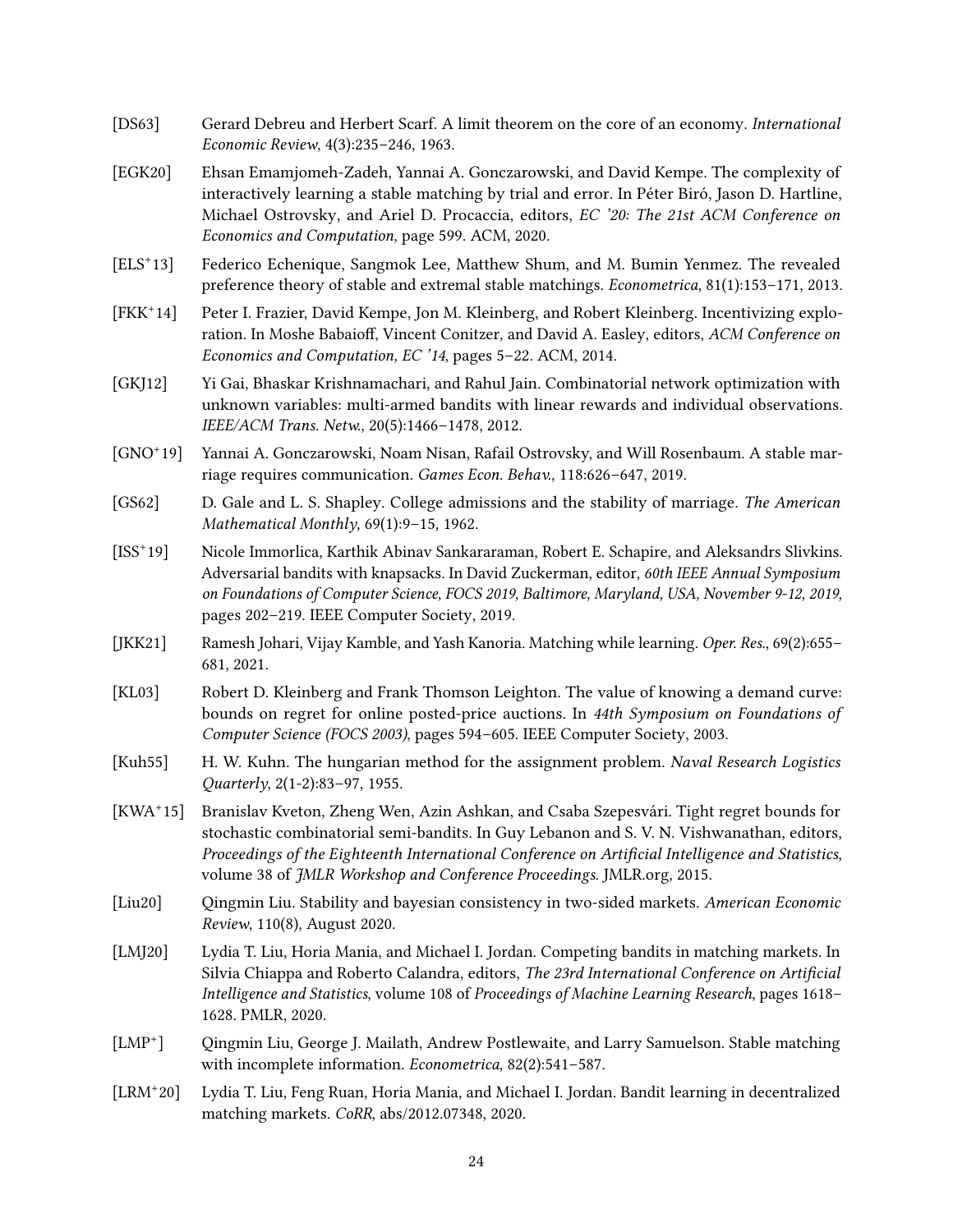<span id="page-24-1"></span>

| [LS20] | Tor Lattimore and Csaba Szepesvári. Bandit Algorithms. Cambridge University Press, 2020. |  |  |
|--------|------------------------------------------------------------------------------------------|--|--|
|        |                                                                                          |  |  |

- <span id="page-24-8"></span>[LSY21] Xiaocheng Li, Chunlin Sun, and Yinyu Ye. The symmetry between arms and knapsacks: A primal-dual approach for bandits with knapsacks. CoRR, abs/2102.06385, 2021.
- <span id="page-24-6"></span>[MSS15] Yishay Mansour, Aleksandrs Slivkins, and Vasilis Syrgkanis. Bayesian incentive-compatible bandit exploration. In Tim Roughgarden, Michal Feldman, and Michael Schwarz, editors, Proceedings of the Sixteenth ACM Conference on Economics and Computation, EC '15, pages 565– 582. ACM, 2015.
- <span id="page-24-5"></span>[Rot74] Michael Rothschild. A two-armed bandit theory of market pricing. Journal of Economic Theory, 9(2):185–202, 1974.
- <span id="page-24-9"></span>[RR13] Daniel Russo and Benjamin Van Roy. Eluder dimension and the sample complexity of optimistic exploration. In Christopher J. C. Burges, Léon Bottou, Zoubin Ghahramani, and Kilian Q. Weinberger, editors, Advances in Neural Information Processing Systems 26: 27th Annual Conference on Neural Information Processing Systems 2013, pages 2256–2264, 2013.
- <span id="page-24-3"></span>[SBS21] Abishek Sankararaman, Soumya Basu, and Karthik Abinav Sankararaman. Dominate or delete: decentralized competing bandits in serial dictatorship. In Arindam Banerjee and Kenji Fukumizu, editors, The 24th International Conference on Artificial Intelligence and Statistics, volume 130 of Proceedings of Machine Learning Research, pages 1252–1260. PMLR, 2021.
- <span id="page-24-4"></span>[Shi20] Peng Shi. Efficient matchmaking in assignment games with application to online platforms. In Péter Biró, Jason D. Hartline, Michael Ostrovsky, and Ariel D. Procaccia, editors, EC '20: The 21st ACM Conference on Economics and Computation, pages 601–602. ACM, 2020.
- <span id="page-24-2"></span>[SS66] L. S. Shapley and M. Shubik. Quasi-cores in a monetary economy with nonconvex preferences. Econometrica, 34(4):805–827, 1966.
- <span id="page-24-0"></span>[SS71] L. S. Shapley and M. Shubik. The assignment game I: The core. *International fournal of Game* Theory, 1(1):111–130, December 1971.
- <span id="page-24-7"></span> $[TPR^+20]$ 20] Andrea Tirinzoni, Matteo Pirotta, Marcello Restelli, and Alessandro Lazaric. An asymptotically optimal primal-dual incremental algorithm for contextual linear bandits. In Advances in Neural Information Processing Systems 33: Annual Conference on Neural Information Processing Systems 2020, NeurIPS 2020, December 6-12, 2020, virtual, 2020.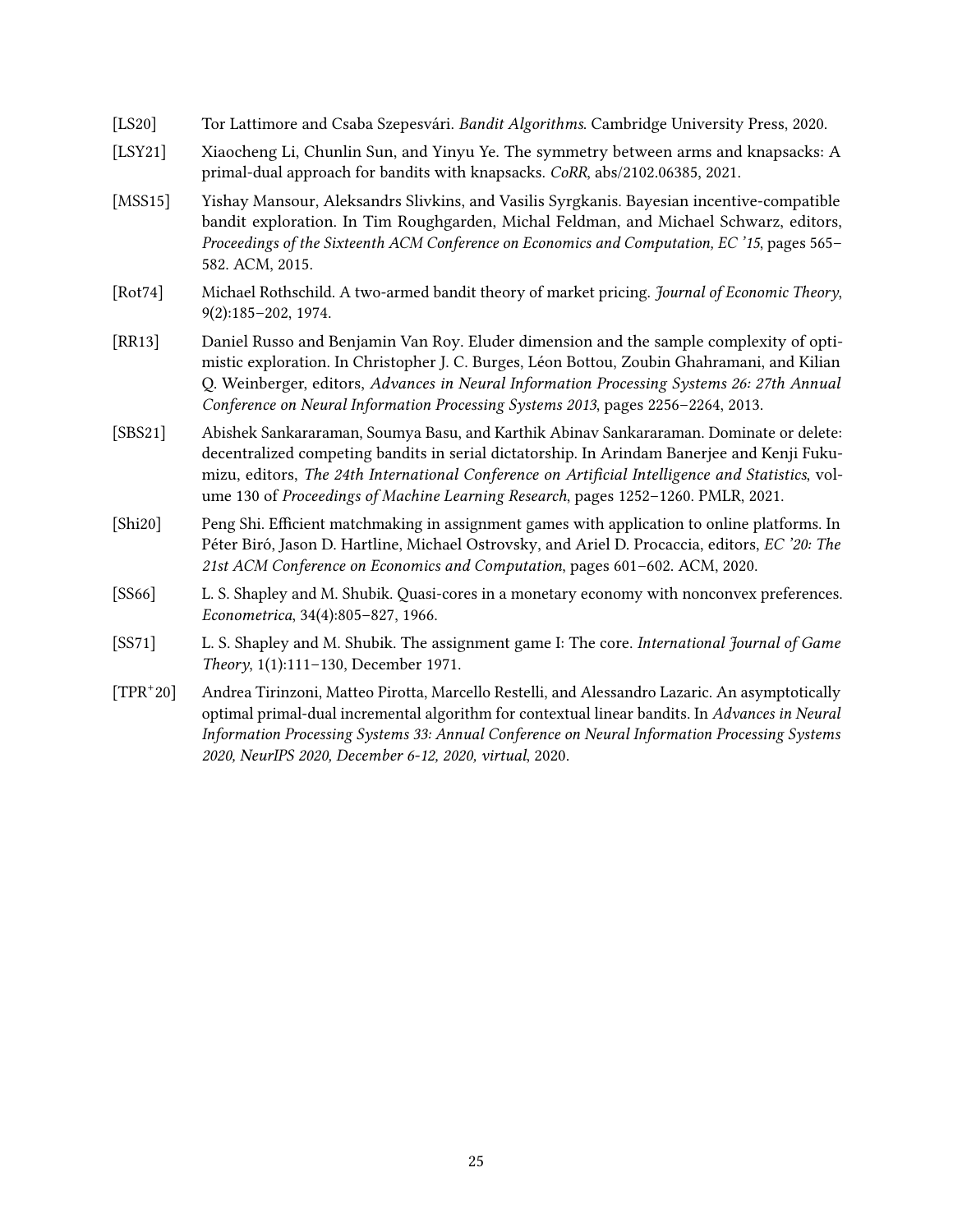# <span id="page-25-0"></span>A Classical Results for Matching with Transferable Utilities

To be self-contained, we briefly state and prove the key results from Shapley and Shubik [\[SS71\]](#page-24-0) we need.

First, we explicitly relate the primal-dual formulation in Section [5.1](#page-12-1) to stable matchings.

<span id="page-25-1"></span>**Theorem A.1** ([\[SS71\]](#page-24-0)). If  $(X, \tau)$  is stable, then  $(Z, p)$  is an optimal primal-dual pair to (P) and (D), where  $p_a=\tau_a+u_a(X(a))$  and  $Z$  is the indicator matrix in  $\mathbb{R}^{\mathcal{I} \times \mathcal{J}}$  corresponding to  $X.$ 

Moreover, if  $(Z, p)$  is an optimal primal-dual pair to (P) and (D) such that Z lies at an extreme point of the feasible set, then  $(X, \tau)$  is stable where  $\tau_a = p_a - u_a(X(a))$  and X is the matching corresponding to the nonzero entries of Z.

Proof. Both statements follow from the complementary slackness conditions and the definition of stability in Definition  $2.1$ . The complementary slackness conditions are:

- If  $Z_{i,j} > 0$ , then  $p_i + p_j = u_i(j) + u_j(i)$ .
- If  $p_i > 0$ , then  $\sum_j Z_{i,j} = 1$ .
- If  $p_j > 0$ , then  $\sum_{i=1}^{j} Z_{i,j} = 1$ .

Suppose that  $(X, \tau)$  is stable. Let us first show that  $(Z, p)$  is feasible. We see that Z is primal feasible by definition. For dual feasibility, since there are no blocking pairs, we know that

$$
(u_i(\mu_X(i)) + \tau_i) + (u_j(\mu_X(j)) + \tau_j) \ge u_i(j) + u_j(i),
$$

which implies

$$
p_i + p_j \ge u_i(j) + u_j(i).
$$

The individual rationality condition  $u_a(\mu_X(a)) + \tau_a \geq 0$  tells us  $p_a \geq 0$ . Hence p is dual feasible. Next, we show that  $(Z, p)$  is an optimal primal-dual pair by checking the Karush–Kuhn–Tucker conditions. We have already shown primal and dual feasibility, so it suffices to show complementary slackness. The first condition follows from zero-sum transfers. To see the second and third conditions, we show the contrapositive: If  $i \in \mathcal{I}$  is such that  $\sum_j Z_{i,j} < 1$ , then  $\sum_j Z_{i,j} = 0$  by our assumption on  $Z$ . Hence  $i$  is unmatched (i.e.,  $u_i(\mu_X(i)) = 0$  and  $\tau_i = 0$ ) which implies  $p_i = 0$ . The analogous argument applies for  $j \in \mathcal{J}$ .

We now prove the second part of the theorem. Suppose  $(Z, p)$  is an optimal solution to (P) and (D) such that  $Z$  is at a vertex. By the Birkhoff-von Neumann theorem, since  $Z$  is a vertex, it corresponds to a matching. We wish to show that  $(X, \tau)$  has no blocking pairs, is individually rational, and has zero-sum transfers. Dual feasibility tells us that:

$$
p_i + p_j \ge u_i(j) + u_j(i)
$$

which means that:

$$
(u_i(\mu_X(i)) + \tau_i) + (u_j(\mu_X(j)) + \tau_j) \ge u_i(j) + u_j(i),
$$

so there are no blocking pairs. Dual feasibility also tells us that  $p_a \ge 0$ , which means that  $u_a(\mu_X(a)) + \tau_a \ge 0$ 0, so individual rationality is satised. To show that there are zero-sum transfers, we use complementary slackness. The first complementary slackness condition tells us that if  $Z_{i,j} > 0$ , then  $p_i + p_j = u_i(j) + u_j(i)$ . Using the fact that Z corresponds to a matching, this in particular means that if  $(i, j) \in X$ , we know  $\tau_i + \tau_j = 0$ . To show that agents who are unnmatched receive 0 transfers, let's use the second and third complementary slackness conditions. The contrapositive tells us that if a is unmatched, then  $p_a = 0$ , which implies  $\tau_a = 0$ . П

Since  $(P)$  is exactly the maximum weight matching linear program, Theorem [A.1](#page-25-1) immediately tells us that if  $(X, p)$  is stable, then X is a maximum weight matching. This means that stable matchings with transferable utilities maximize social welfare.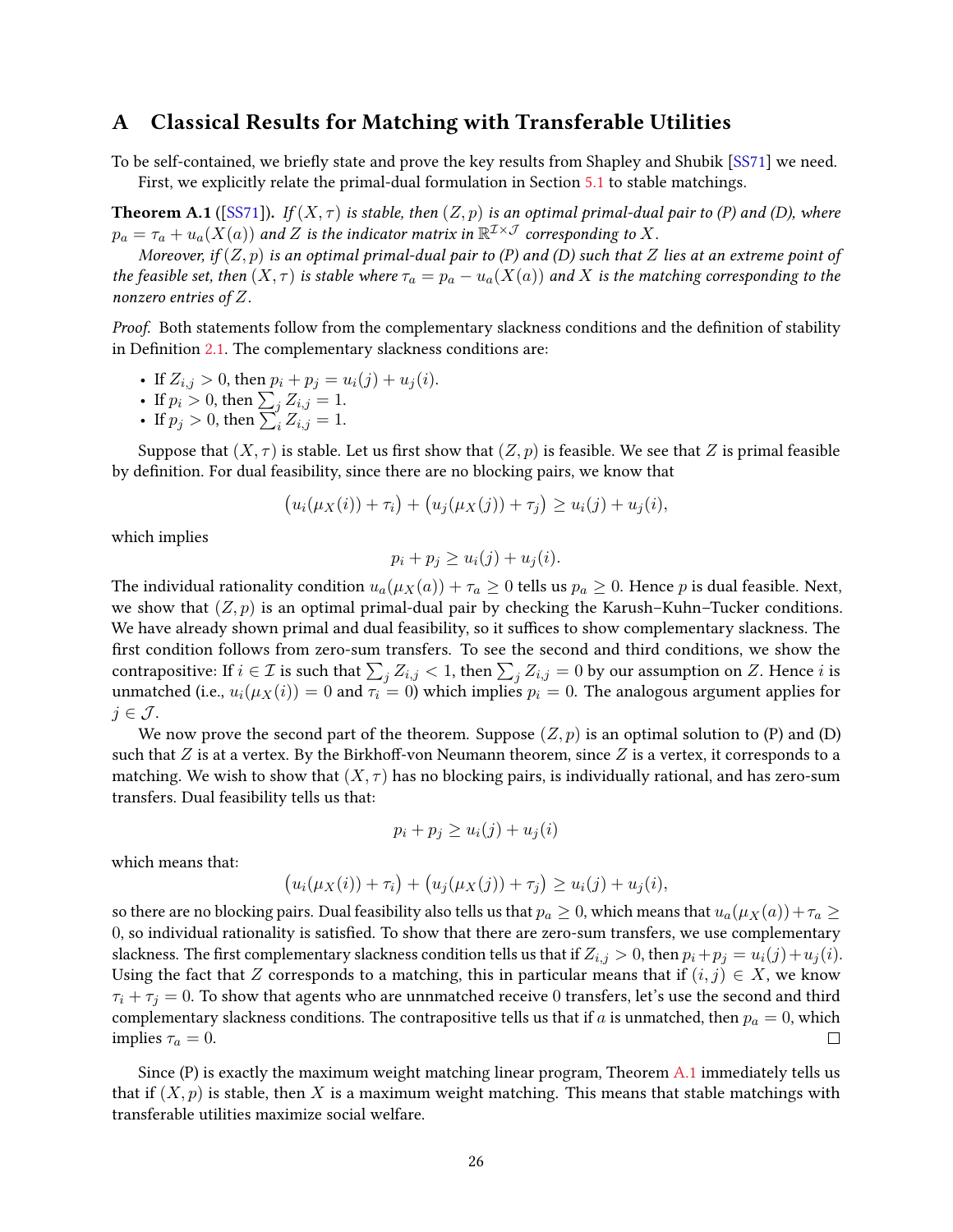# B Proofs for Section [4](#page-6-0)

This section contains further exposition (including proofs) for Section [4.](#page-6-0)

### <span id="page-26-0"></span>B.1 Limitations of utility difference as an instability measure

To illustrate why utility difference fails to be a good measure of instability, we describe a matching with transfers that (i) is far from stable and (ii) has 0 utility difference (but large Subset Instability).

**Example B.1.** Consider the following market with two agents:  $\mathcal{I} = \{i\}$  and  $\mathcal{J} = \{j\}$ . Suppose that  $u_i(j) = 2$  and  $u_j(i) = -1$ . Consider the matching  $X = \{(i, j)\}\$  with transfers  $\tau_i = -\xi$  and  $\tau_j = \xi$  for some  $\xi > 0$ . We will show that this matching with transfers will have the properties stated above when  $\xi$ is large.

This matching with transfers has utility difference 0 (for any  $\xi$ ) since it maximizes the sum of utilities. Indeed, it is stable for any  $\xi \in [1,2]$ . However, when  $\xi > 2$ , this matching with transfers is no longer stable, since the individual rationality condition  $u_i(j) + \tau_i \geq 0$  fails. (Intuitively, the larger  $\xi$  is, the further we are from stability.) But its utility difference remains at  $0$ .

On the other hand, the Subset Instability of this matching with transfers is  $\xi - 2 > 0$  when  $\xi > 2$ . In particular, Subset Instability increases with  $\xi$  in this regime, which is consistent with the intuition that outcomes with larger  $\xi$  should be more unstable.

### <span id="page-26-1"></span>B.2 Proof of Proposition [4.2](#page-8-4)

Proposition 4.2. For any market outcome, the minimum stabilizing subsidy equals the Subset Instability.

Proof of Proposition [4.2.](#page-8-4) We can take the dual of the linear program [\(5\)](#page-8-1) to obtain:

$$
\max_{\substack{S \in \mathbb{R}^{|\mathcal{I}| \times |\mathcal{J}|} \\ Z \in \mathbb{R}^{|\mathcal{A}|}}} \sum_{(i,j) \in \mathcal{I} \times \mathcal{J}} S_{i,j} \Big( \big( u_i(j) - u_i(\mu_X(i)) - \tau_i \big) + \big( u_j(i) - u_j(\mu_X(j)) - \tau_j \big) \Big) \qquad \qquad (†)
$$

<span id="page-26-2"></span>s.t. 
$$
Z_i + \sum_{j \in \mathcal{J}} S_{i,j} \le 1
$$
  $\forall i \in \mathcal{I};$   $Z_j + \sum_{i \in \mathcal{I}} S_{i,j} \le 1$   $\forall j \in \mathcal{J};$   
 $S_{i,j} \ge 0$   $\forall (i,j) \in \mathcal{I} \times \mathcal{J};$   $Z_a \ge 0$   $\forall a \in \mathcal{A}.$ 

By strong duality, the optimal values of  $(5)$  and  $(‡)$  $(‡)$  $(‡)$  are equal. Thus, it suffices to show that Subset Instability is equal to  $(\ddagger)$ . By Proposition [4.3,](#page-9-0) we know that Subset Instability is equal to the maximum unhappiness of any coalition. Thus it suffices to show that  $(\ddagger)$  is equal to the maximum unhappiness of any coalition.

To interpret ([‡](#page-26-2)), observe that there exist optimal  $S^*$  and  $Z^*$  all of whose entries lie in  $\{0,1\}$  because this linear program can be embedded into a maximum weight matching linear program. Take such a choice of optimal  $S^*$  and  $Z^*$ . Then,  $S^*$  is an indicator vector corresponding to a (partial) matching on a subset of the agents such that all pairs in this matching are blocking with respect to  $(X, \tau)$ . Similarly,  $Z^*$  is an indicator vector of agents who would rather be unmatched than match according to  $(X, \tau)$ .

We first prove the claim that  $I(X, \tau; u, \mathcal{A})$  is at least ( $\ddagger$ ). Based on the above discussion, the optimal objective of  $(\ddagger)$  is obtained through  $S^*$  and  $Z^*$  that represent a matching and a subset of agents respectively. Let S be the union of agents participating in  $S^*$  and  $Z^*$ . We see that the objective of  $(\ddagger)$  is equal to the utility difference at  $S$ , i.e.:

$$
\left(\max_{X' \in \mathscr{X}_S} \sum_{a \in S} u_a(\mu_{X'}(a))\right) - \left(\sum_{a \in S} u_a(\mu_X(a)) + \tau_a)\right).
$$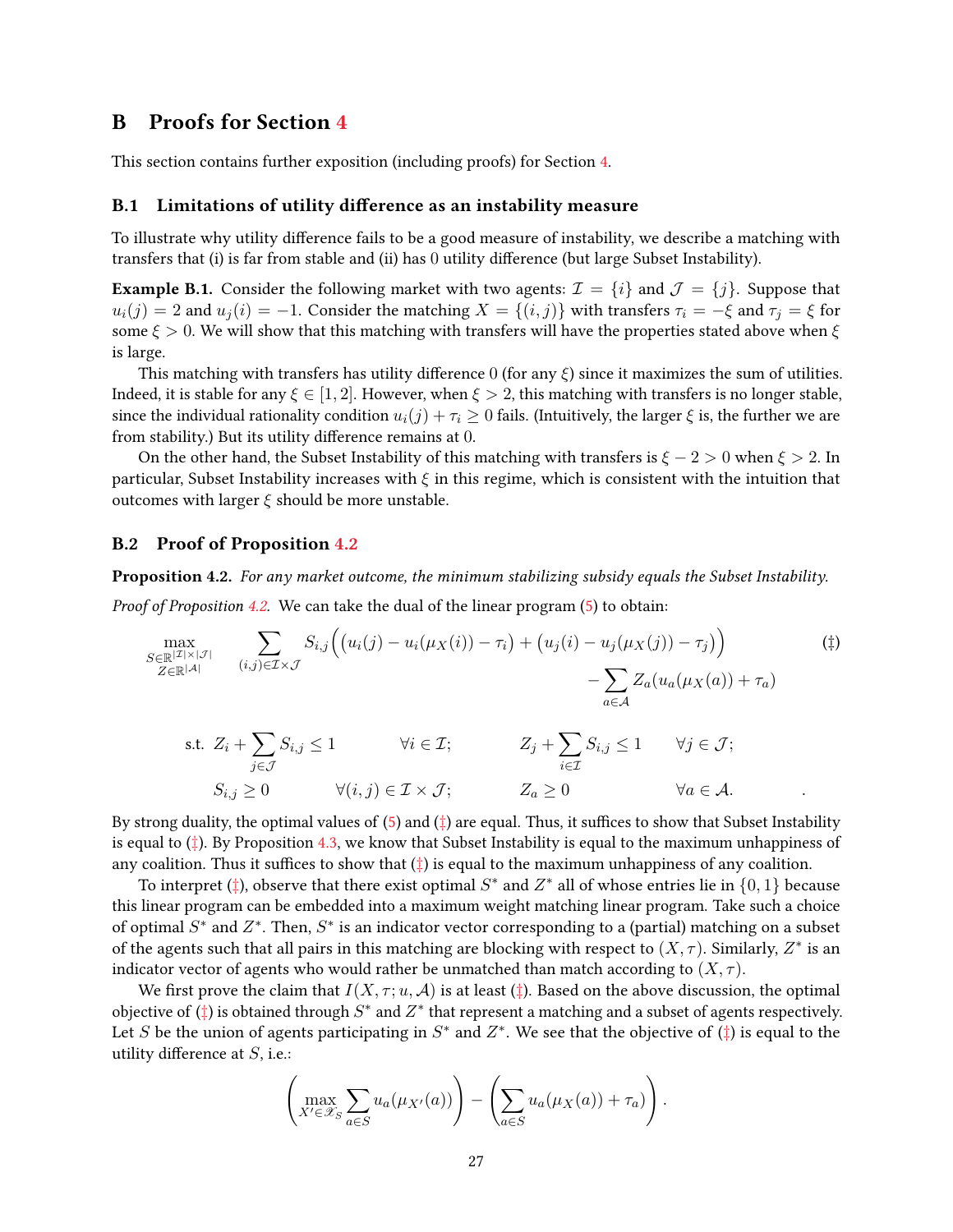This is no larger than Subset Instability by definition.

We next prove the claim that  $I(X, \tau; u, \mathcal{A})$  is at most ( $\ddagger$ ). Let's consider  $S^*$  that maximizes:

$$
\max_{S \subseteq \mathcal{A}} \left( \max_{X' \in \mathcal{X}_S} \sum_{a \in S} u_a(\mu_{X'}(a)) \right) - \left( \sum_{a \in S} u_a(\mu_X(a)) + \tau_a) \right).
$$

Let's take the maximum weight matching of  $S^*$ . Let  $S$  be given by the matched agents in this matching and let Z be given by the unmatched agents in this matching (using the interpretation of  $(\ddagger)$  described above). We see that the objective at  $(\ddagger)$  for  $(S, Z)$  is equal to Subset Instability which proves the desired statement.  $\Box$ 

### <span id="page-27-0"></span>B.3 Proof of Proposition [4.3](#page-9-0)

We first formally define the *unhappiness of a coalition*, as follows. In particular, the unhappiness with respect to  $(X, \tau)$  of a coalition  $S \subseteq A$  is defined to be:

<span id="page-27-1"></span>
$$
\sup_{X' \in \mathcal{X}_{\mathcal{S}}} \sum_{a \in \mathcal{S}} \left( u_a(\mu_{X'}(a)) + \tau'_a \right) - \sum_{a \in \mathcal{S}} \left( u_a(\mu_X(a)) + \tau_a \right) \tag{7}
$$
\n
$$
\text{s.t. } u_a(\mu_{X'}(a)) + \tau'_a \ge u_a(\mu_X(a)) + \tau_a \qquad \forall a \in \mathcal{S}
$$
\n
$$
\tau'_a + \tau'_{\mu_{X'}(a)} = 0 \qquad \qquad \forall a \in \mathcal{S},
$$

with unhappiness being 0 if there are no feasible  $X'$  and  $\tau'$ . In the optimization program,  $(X', \tau')$  represents a matching with transfers over  $S$ , with the constraint  $\tau'_a + \tau'_{\mu_{X'}(a)} = 0$  ensuring that it is zero-sum. The objective measures the difference between  $(X,\tau)$  and  $(X',\tau')$  of the total utility of the agents in  ${\cal S}.$  The constraint  $u_a(\mu_{X'}(a)) + \tau_a' \ge u_a(\mu_X(a)) + \tau_a$  encodes the requirement that all agents be at least as well off under  $(X', \tau')$  as they were under  $(X, \tau)$ . This optimization program therefore captures the objective of S to maximize their total payoff while ensuring that no member of the coalition is worse off than they were according to  $(X, \tau)$ .

Recall that, in terms of unhappiness, Proposition [4.3](#page-9-0) is as follows:

**Proposition 4.3.** The maximum unhappiness of any coalition  $S \subseteq A$  with respect to  $(X, \tau)$  equals the Subset Instability  $I(X, \tau; u, \mathcal{A})$ .

Proof of Proposition [4.3.](#page-9-0) By Proposition [4.2,](#page-8-4) we know that Subset Instability is equal to [\(5\)](#page-8-1). Moreover, by strong duality, we know that Subset Instability is equal to  $(\dagger)$  (the dual linear program of [\(5\)](#page-8-1)). Thus, it suffices to prove that the maximum unhappiness of any coalition is equal to  $(\dagger)$ .

We first prove the claim that  $(\dagger)$  is at most the maximum unhappiness of any coalition with respect to  $(X, \tau)$ . To do this, it suffices to construct a coalition  $S \subseteq A$  such that ( $\ddagger$ ) is at most the unhappiness of S. We construct S as follows: Recall that there exist optimal solutions  $S^*$  and  $Z^*$  to  $(\ddagger)$  such that  $S^*$ corresponds to a (partial) matching on  $\mathcal{I}\times\mathcal{J}$  and  $Z^*$  corresponds to a subset of  $\mathcal{A}.$  We may take  $\mathcal S$  to be the union of the agents involved in  $S^*$  and in  $Z^*$ . Now, we upper bound the unhappiness of  $\mathcal S$  by constructing X' and  $\tau'$  that are feasible for [\(7\)](#page-27-1). We can take X' to be the matching that corresponds to the indicator vector  $S^*$ . Because  $(S^*, Z^*)$  is optimal for  $(\dagger)$ ,

$$
u_i(j) + u_j(i) \ge (u_i(\mu_X(i)) + \tau_i) + (u_j(\mu_X(j)) + \tau_j)
$$

for all  $(i,j)\in X'$ . Thus, we can find a vector  $\tau'$  of transfers that is feasible for [\(7\)](#page-27-1). Then, since  $\sum_{a\in\mathcal{S}}\tau'_a=0$ , the objective of [\(7\)](#page-27-1) at  $(X', \tau')$  is

$$
\sum_{a\in S} \bigl(u_a(\mu_{X'}(a))-u_a(\mu_X(a)) - \tau_a\bigr).
$$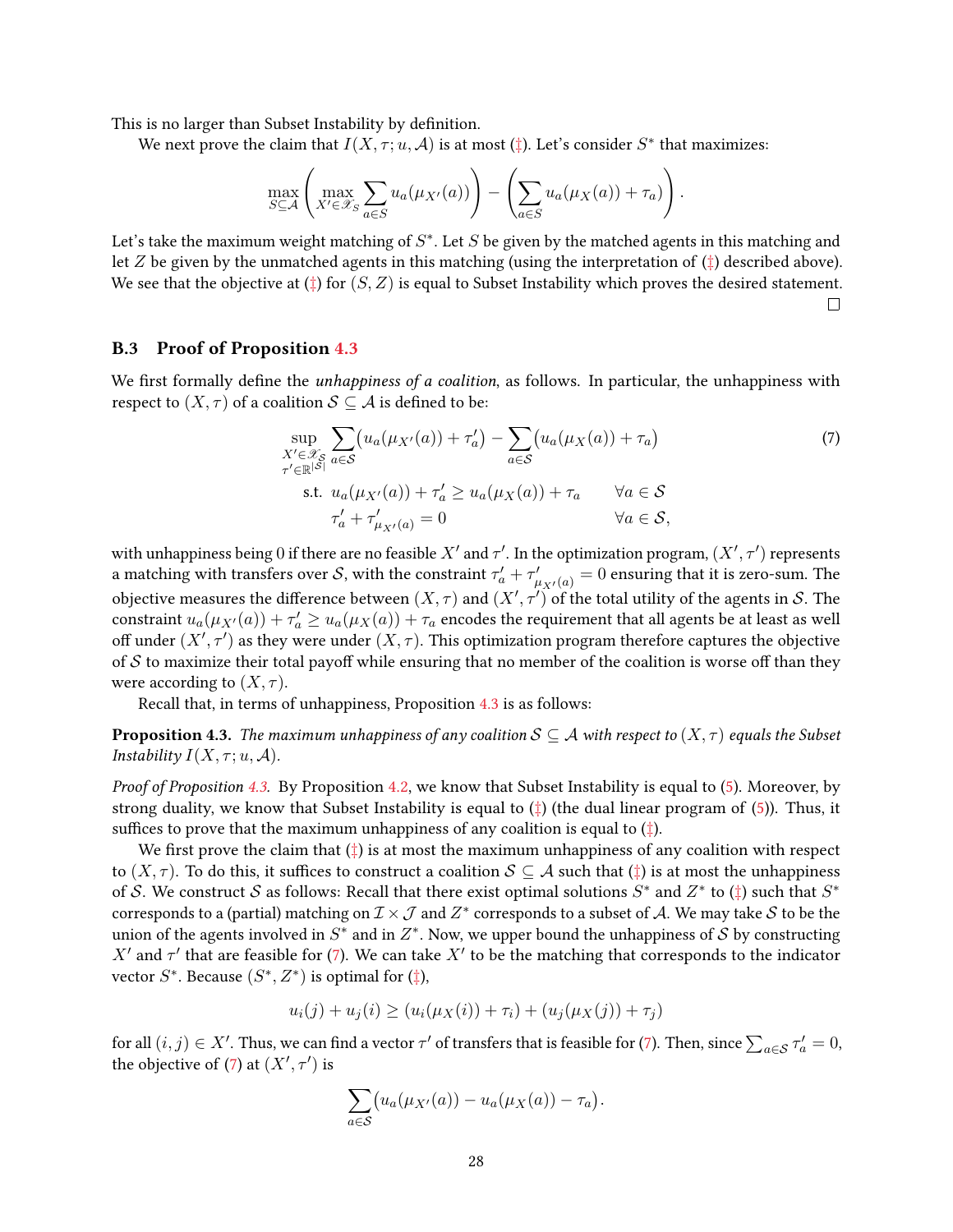This equals to the objective of  $(\ddagger)$  at  $(S^*, Z^*)$ , which equals  $(\ddagger)$ , as desired.

We now show the inequality in the other direction, that  $(\dagger)$  is at least the maximum unhappiness of any coalition with respect to  $(X, \tau)$ . It suffices to construct a feasible solution  $(S, Z)$  to ( $\ddagger$ ) that achieves at least the maximum unhappiness of any coalition. Let  $S$  be a coalition with maximum unhappiness, and let  $(X', \tau')$  be an optimal solution for [\(7\)](#page-27-1). Moreover, let S be the indicator vector corresponding to agents who are matched in  $X'$  and  $Z$  be the indicator vector corresponding to agents in  $S$  who are unmatched. The objective of [\(7\)](#page-27-1) at  $(X', \tau')$  is

$$
\sum_{a \in S} \bigl( u_a(\mu_{X'}(a)) - u_a(\mu_X(a)) - \tau_a \bigr),
$$

which equals the objective of  $(\pm)$  at the  $(S, Z)$  that we constructed.

 $\Box$ 

### <span id="page-28-0"></span>B.4 Proof of Proposition [4.4](#page-10-1)

Proposition 4.4. Subset Instability satisfies the following properties:

- 1. Subset Instability is always nonnegative and is zero if and only if  $(X, \tau)$  is stable.
- 2. Subset Instability is Lipschitz continuous with respect to agent utilities. That is, for any possible market outcome  $(X, \tau)$ , and any pair of utility functions u and  $\tilde{u}$  it holds that:

$$
|I(X,\tau;u,\mathcal{A}) - I(X,\tau;\tilde{u},\mathcal{A})| \leq 2 \sum_{a \in \mathcal{A}} ||u_a - \tilde{u}_a||_{\infty}.
$$

3. Subset Instability is always at least the utility difference.

Proof of Proposition [4.4.](#page-10-1) We first prove the third part of the Proposition statement, then the first part of the Proposition statement, and finally the second part.

**Proof of part (c).** Because  $\sum_{a \in \mathcal{A}} \tau_a = 0$ , Subset Instability satisfies the following:

$$
I(X, \tau; u, \mathcal{A}) \geq \left( \max_{X' \in \mathcal{X}_{\mathcal{A}}} \sum_{a \in \mathcal{A}} u_a(\mu_{X'}(a)) \right) - \left( \sum_{a \in \mathcal{A}} u_a(\mu_X(a)) + \tau_a \right)
$$
  
= 
$$
\left( \max_{X' \in \mathcal{X}_{\mathcal{A}}} \sum_{a \in \mathcal{A}} u_a(\mu_{X'}(a)) \right) - \left( \sum_{a \in \mathcal{A}} u_a(\mu_X(a)) \right).
$$

The second line is exactly the utility difference.

**Proof of part (a).** From above, we have that Subset Instability is lower bounded by the utility difference, which is always nonnegative. Hence Subset Instability is also always nonnegative.

To see that Subset Instability is 0 if and only if  $(X, \tau)$  is stable, first suppose  $(X, \tau)$  is unstable. Then, there exists a blocking pair  $(i, j)$ , in which case

$$
I(X, \tau; u, \mathcal{A}) \ge u_i(j) + u_j(i) - (u_i(\mu_X(i)) + u_j(\mu_X(j)) + \tau_i + \tau_j) > 0
$$

by the definition of blocking. Now, suppose  $I(X, \tau; u, \mathcal{A}) > 0$ . Then, there exists a subset  $S \subseteq \mathcal{A}$  such that

$$
\left(\max_{X' \in \mathcal{X}_S} \sum_{a \in S} u_a(\mu_{X'}(a))\right) - \left(\sum_{a \in S} u_a(\mu_X(a)) + \tau_a\right) > 0.
$$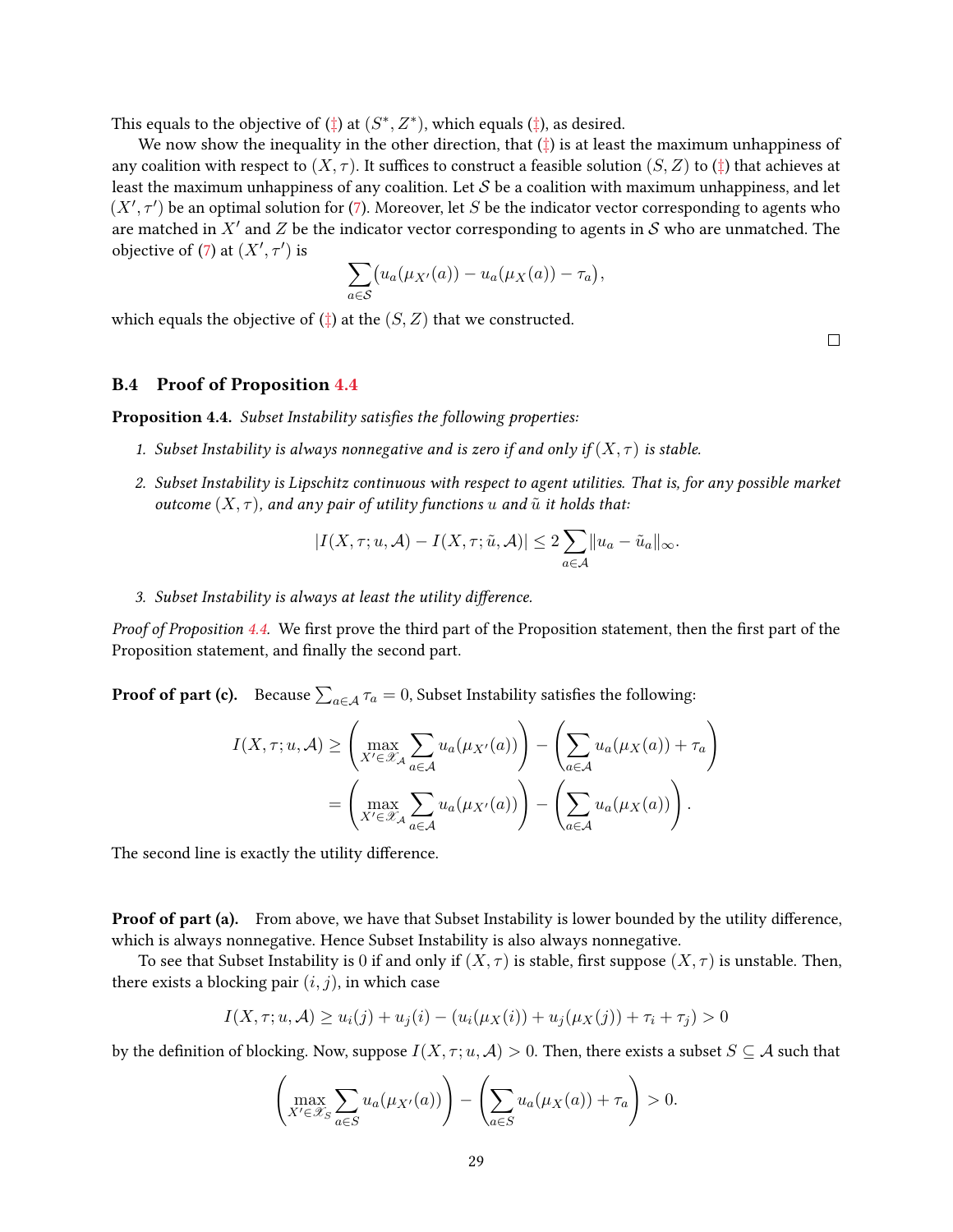Let  $X^\prime$  be a maximum weight matching on  $S.$  We can rewrite the above as

$$
\sum_{(i,j)\in X'} \bigl(u_i(j) + u_j(i) - (u_i(\mu_X(i)) + u_j(\mu_X(j)) + \tau_i + \tau_j\bigr) > 0.
$$

Some term in the sum on the left-hand side must be positive, so there exists a blocking pair  $(i, j) \in X'$ . In particular,  $(X, \tau)$  is not stable.

Proof of part (b). We prove that

$$
|I(X,\tau;u,\mathcal{A})-I(X,\tau;\tilde{u},\mathcal{A})|\leq 2\sum_{a\in\mathcal{A}}||u_a-\tilde{u}_a||_{\infty}.
$$

The supremum of  $L$ -Lipschitz functions is  $L$ -Lipschitz, so it suffices to show that

$$
\left(\max_{X' \in \mathcal{X}_S} \sum_{a \in S} u_a(\mu_{X'}(a))\right) - \sum_{a \in S} (u_a(\mu_X(a)) + \tau_a)
$$

satisfies the desired Lipschitz condition for any  $S \subseteq A$ . In particular, it suffices to show that

<span id="page-29-1"></span>
$$
\left| \sum_{a \in S} (u_a(\mu_X(a)) + \tau_a) - \sum_{a \in S} (\tilde{u}_a(\mu_X(a)) + \tau_a) \right| \leq \sum_{a \in \mathcal{A}} ||u_a - \tilde{u}_a||_{\infty}
$$
 (8)

and

<span id="page-29-2"></span>
$$
\left| \left( \max_{X' \in \mathcal{X}_S} \sum_{a \in S} u_a(\mu_{X'}(a)) \right) - \left( \max_{X' \in \mathcal{X}_S} \sum_{a \in S} \tilde{u}_a(\mu_{X'}(a)) \right) \right| \leq \sum_{a \in \mathcal{A}} \|u_a - \tilde{u}_a\|_{\infty}.
$$
\n(9)

For [\(8\)](#page-29-1), we have

$$
\left|\sum_{a\in S}(u_a(\mu_X(a))+\tau_a)-\sum_{a\in S}(\tilde{u}_a(\mu_X(a))+\tau_a)\right|=\left|\sum_{a\in S}(u_a(\mu_X(a))-\tilde{u}_a(\mu_X(a)))\right|\leq \sum_{a\in \mathcal{A}}\|u_a-\tilde{u}_a\|_{\infty}.
$$

For [\(9\)](#page-29-2), this boils down to showing that the total utility of the maximum weight matching is Lipschitz. Using again the fact that the supremum of Lipschitz functions is Lipschitz, this follows from the total utility of any fixed matching being Lipschitz.  $\Box$ 

# C Proofs for Section [5](#page-11-3)

## <span id="page-29-0"></span>C.1 Proof of Theorem [5.1](#page-11-2)

**Theorem 5.1.** For preference class  $U_{\text{unstructured}}$  (see Section [3\)](#page-5-1), MATCHUCB (defined in Section [5.3\)](#page-14-0) incurs expected regret  $\mathbb{E}(R_T) = O\big(|\mathcal{A}|\sqrt{nT\log(|\mathcal{A}|T)}\big)$ , where  $n = \max_t |\mathcal{A}_t|.$ 

Proof of Theorem [5.1.](#page-11-2) The starting point for our proof of Theorem [5.1](#page-11-2) is the typical approach in multi-armed bandits and combinatorial bandits [\[GKJ12;](#page-23-7) [CWY13;](#page-22-8) [LS20\]](#page-24-1) of bounding regret in terms of the sizes of the confidence interval of the chosen arms. However, rather than using the sizes of confidence intervals to bound the utility difference (as in the incentive-free maximum weight matching setting), we bound Subset Instability through Lemma [5.4.](#page-12-0) From here on, our approach composes cleanly with existing bandits analyses; in particular, we can follow the typical combinatorial bandits approach [\[GKJ12;](#page-23-7) [CWY13\]](#page-22-8) to get the desired upper bound.

For completeness, we present the full proof. We divide into two cases, based on the event E that all of the confidence sets contain their respective true utilities at every time step  $t \leq T$ . That is,  $u_i(j) \in C_{i,j}$  and  $u_j(i) \in C_{j,i}$  for all  $(i, j) \in \mathcal{I} \times \mathcal{J}$  at all t.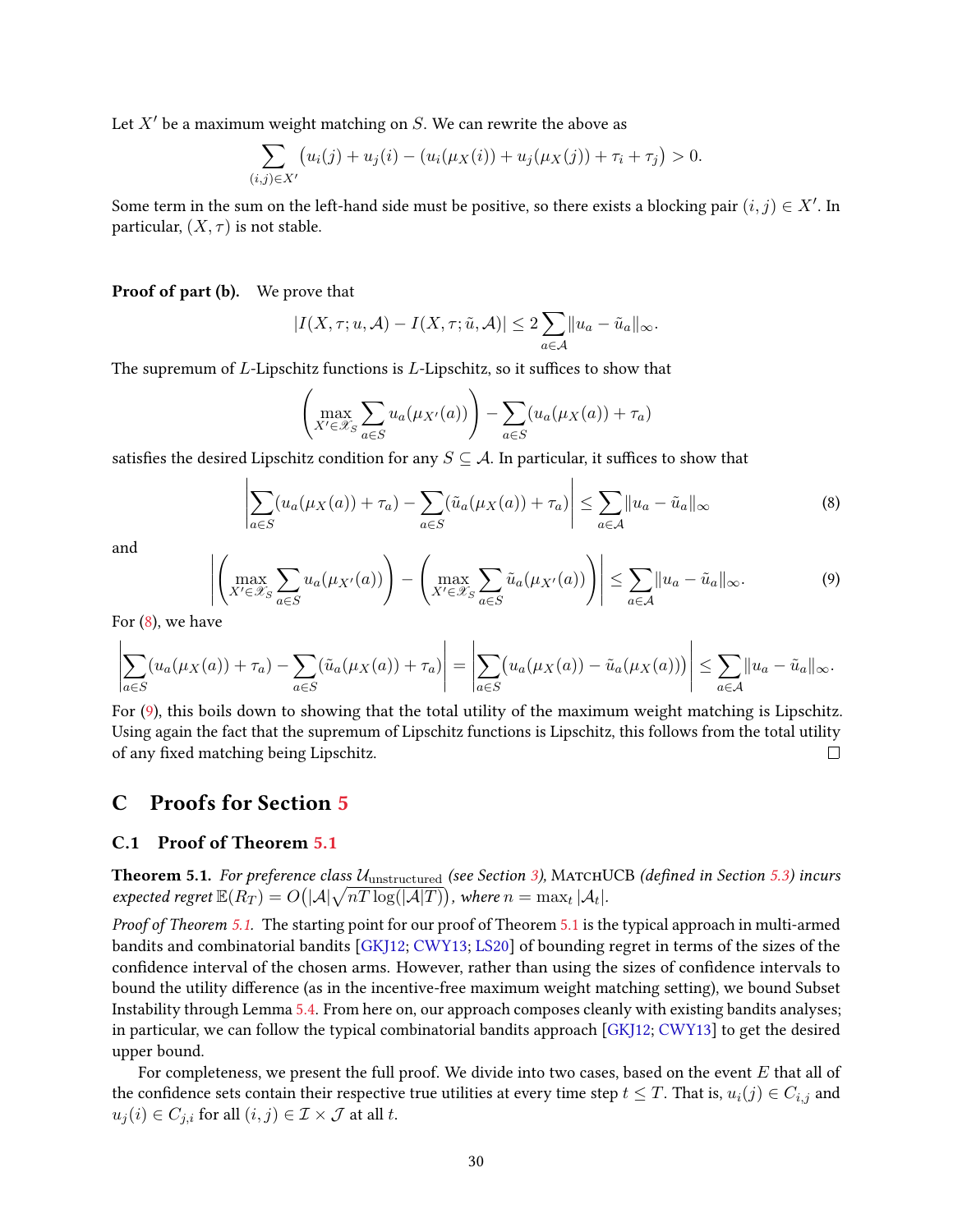Case 1: E holds. By Lemma [5.4,](#page-12-0) we may bound

$$
I(X^t, \tau^t; u, \mathcal{A}^t) \leq \sum_{a \in \mathcal{A}^t} \left( \max(C_{a,\mu_{X^t}(a)}) - \min(C_{a,\mu_{X^t}(a)}) \right) = O\left(\sum_{(i,j) \in X^t} \sqrt{\frac{\log(|\mathcal{A}|T)}{n_{ij}^t}}\right),
$$

where  $n_{ij}^t$  is the number of times that the pair  $(i, j)$  has been matched at the start of round t. Let  $w_{i,j}^t = \frac{1}{\sqrt{n}}$  $n_{ij}^t$ be the size of the confidence set (with the log factor scaled out) for  $(i, j)$  at the start of round t.

At each time step  $t$ , let's consider the list consisting of  $w_{i_t,j_t}^t$  for all  $(i_t,j_t)\in X^t$ . Let's now consider the overall list consisting of the concatenation of all of these lists over all rounds. Let's order this list in decreasing order to obtain a list  $\tilde w_1,\dots,\tilde w_L$  where  $L=\sum_{t=1}^T|X^t|\le nT.$  In this notation, we observe that:

$$
\sum_{t=1}^T I(X^t, \tau^t; u, \mathcal{A}) \leq \sum_{t=1}^T \sum_{a \in \mathcal{A}^t} \left( \max\left( C_{a, \mu_{X^t}(a)} \right) - \min\left( C_{a, \mu_{X^t}(a)} \right) \right) = \log(|\mathcal{A}|T) \sum_{l=1}^L \tilde{w}_l.
$$

We claim that  $\tilde{w}_l \leq O\Big(\min(1, \frac{1}{\sqrt{a^{1/d}}})\Big)$  $\frac{1}{(l/|{\cal A}|^2)-1})$ ). The number of rounds that a pair of agents can have their confidence set have size at least  $\tilde{w}_l$  is upper bounded by  $1+\frac{1}{\tilde{w}_l^2}$ . Thus, the total number of times that any confidence set can have size at least  $\tilde{w}_l$  is upper bounded by  $(|A|^2)(1 + \frac{1}{\tilde{w}_l^2})$ .

Putting this together, we see that:

$$
\log(|\mathcal{A}|T) \sum_{l=1}^{L} \tilde{w}_l \le O\left(\sum_{l=1}^{L} \min(1, \frac{1}{\sqrt{(l/|\mathcal{A}|^2) - 1}})\right)
$$
  

$$
\le O\left(\log(|\mathcal{A}|T) \sum_{l=1}^{nT} \min(1, \frac{1}{\sqrt{(l/|\mathcal{A}|^2) - 1}})\right)
$$
  

$$
\le O\left(|\mathcal{A}|\sqrt{nT}\log(|\mathcal{A}|T)\right).
$$

**Case 2:** E **does not hold.** Since each  $n_{ii}(\hat{u}_i(j) - u_i(j))$  is mean-zero and 1-subgaussian, and we have  $O(|\mathcal{I}||\mathcal{J}|T)$  such random variables over T rounds, the probability that any of them exceeds

$$
2\sqrt{\log(|\mathcal I| |\mathcal J| T/\delta)} \leq 2\sqrt{\log(|\mathcal A|^2T/\delta)}
$$

is at most  $\delta$  by a standard tail bound for the maximum of subgaussian random variables. It follows that E fails to hold with probability at most  $|{\cal A}|^{-2}T^{-2}.$  In the case that  $E$  fails to hold, our regret in any given round would be at most  $4|\mathcal{A}|$  by the Lipschitz property in Proposition [4.4.](#page-10-1) (Recall that our upper confidence bound for any utility is wrong by at most 2 due to clipping each confidence interval to lie in  $[-1, 1]$ .) Thus, the expected regret from this scenario is at most

$$
|\mathcal{A}|^{-2}T^{-2} \cdot 4|\mathcal{A}|T \le 4|\mathcal{A}|^{-1}T^{-1},
$$

which is negligible compared to the regret bound from when  $E$  does occur.

 $\Box$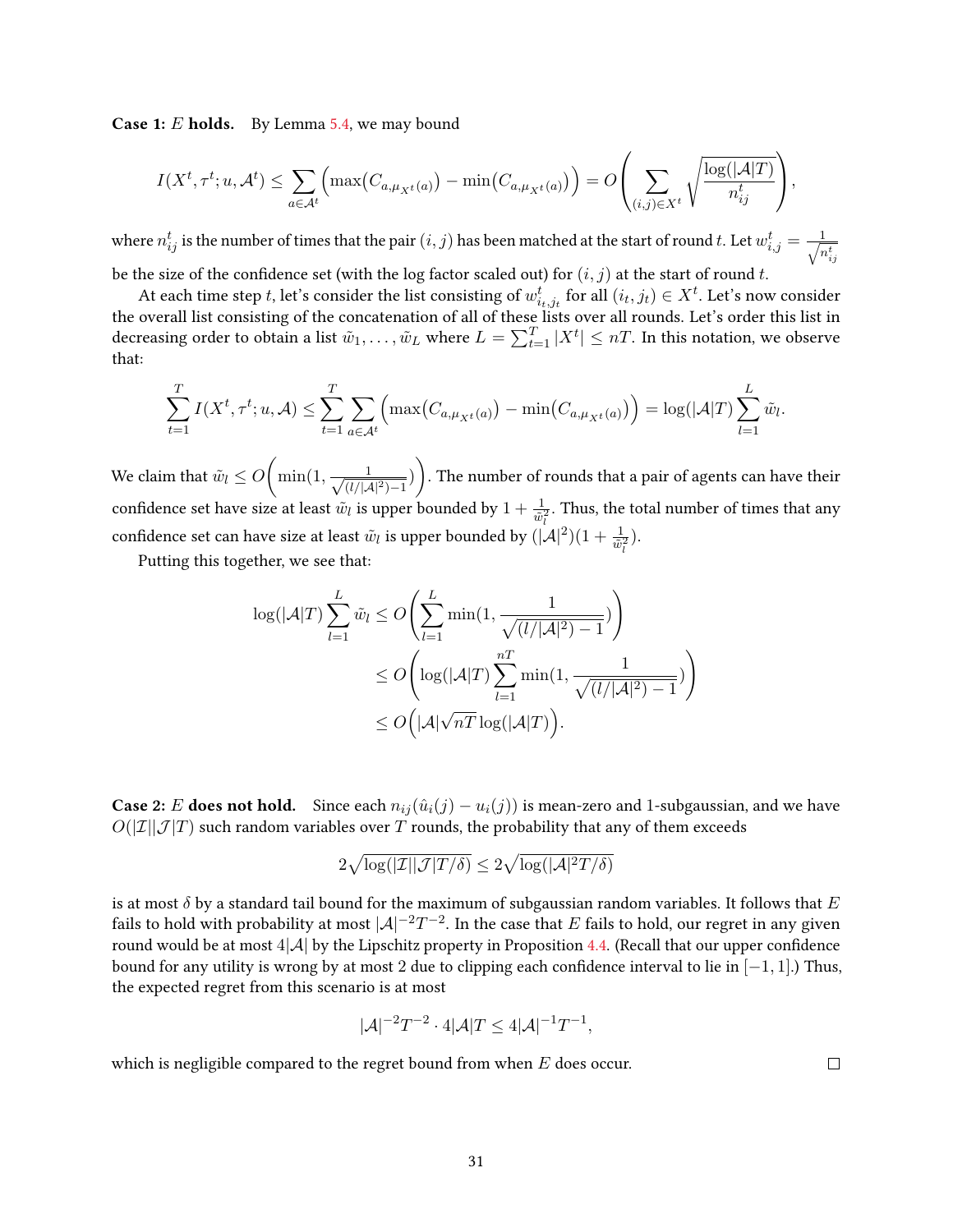### <span id="page-31-0"></span>C.2 Proof of Theorem [5.2](#page-11-0)

**Theorem 5.2.** For preference class  $U_{\text{typed}}$  (see Section [3\)](#page-5-1), MATCHTYPEDUCB (defined in Section [5.3\)](#page-14-0) incurs expected regret  $\mathbb{E}(R_T)=O\big(|\mathcal{C}|\sqrt{nT\log(|\mathcal{A}|T)}\big)$ , where  $n=\max_t|\mathcal{A}_t|.$ 

*Proof of Theorem [5.2.](#page-11-0)* Like in the proof of Theorem [5.1,](#page-11-2) we divide into two cases, based on the event  $E$ that all of the confidence sets contain their respective true utilities at every time step  $t \leq T$ . That is,  $u_a(a') \in C_{a,a'}$  for all pairs of agents at all t.

**Case 1:** *E* holds. By Lemma [5.4,](#page-12-0) we may bound

$$
I(X^t, \tau^t; u, \mathcal{A}^t) \leq \sum_{a \in \mathcal{A}^t} \Big( \max\big(C_{c_a, c_{\mu_{X^t}(a))}}\big) - \min\big(C_{c_a, c_{\mu_{X^t}(a))}}\big)\Big) = O\Bigg(\sum_{(i,j) \in X^t} \sqrt{\frac{\log(|\mathcal{A}|T)}{n_{c_ic_j}^t}}\Bigg),
$$

where  $n_{c_1c_2}^t$  is the number of times that the an agent of type  $c_1$  has been matched with an agent of context  $c_2$ at the start of round t. (We define  $n_{c_1,c_2}^0 = 0$  by default.) Let  $w_{c_1,c_2}^t = \frac{1}{\sqrt{n^t}}$  $\overline{n_{c_{1},c_{2}}^{t}}$ be the size of the confidence set (with the log factor scaled out) for  $(c_1, c_2)$  at the start of round t.

At each time step t, let's consider the list consisting of  $w_{c_{i_t}, c_{j_t}}^t$  for all  $(i_t, j_t) \in X^t$ . Let's now consider the overall list consisting of the concatenation of all of these lists over all rounds. Let's order this list in decreasing order to obtain a list  $\tilde w_1,\dots,\tilde w_L$  where  $L=\sum_{t=1}^T |X^t|\le nT.$  In this notation, we observe that:

$$
\sum_{t=1}^{T} I(X^{t}, \tau^{t}; u, \mathcal{A}^{t}) \leq \sum_{t=1}^{T} \sum_{a \in \mathcal{A}^{t}} \Big( \max \big(C_{c_{a}, c_{\mu_{X^{t}}(a)}} \big) - \min \big(C_{c_{a}, c_{\mu_{X^{t}}(a)}} \big) \Big) = \log(|\mathcal{A}|T) \sum_{l=1}^{L} \tilde{w}_{l}.
$$

We claim that  $\tilde{w}_l \leq O\left(\min(1, \frac{1}{\sqrt{d/lc}}\right)$  $\frac{1}{(l/|{\cal C}|^2)-1})$ ). The number of instances that a pair of contexts can have their confidence set have size at least  $\tilde{w}_l$  is upper bounded by  $2n + \frac{1}{\tilde{w}_l}$  $\overline{\tilde{w}_l^2}$ . Thus, the total number of times that any confidence set can have size at least  $\tilde{w}_l$  is upper bounded by  $(|\mathcal{C}|)(2n+\frac{1}{\tilde{w}^2})$  $\frac{1}{\tilde{w}_l^2}$ ).

Putting this together, we see that:

$$
\log(|\mathcal{A}|T) \sum_{l=1}^{L} \tilde{w}_l \le O\left(\sum_{l=1}^{L} \min(1, \frac{1}{\sqrt{(l/|\mathcal{A}|^2) - 1}})\right)
$$
  

$$
\le O\left(\log(|\mathcal{A}|T) \sum_{l=1}^{nT} \min(1, \frac{1}{\sqrt{(l/|\mathcal{C}|^2) - 1}})\right)
$$
  

$$
\le O\left(|\mathcal{C}|\sqrt{nT}\log(|\mathcal{C}|^2T)\right).
$$

**Case 2:** E does not hold. Since each  $n_{ij}(\hat{u}_i(j) - u_i(j))$  is mean-zero and 1-subgaussian, and we have  $O(|\mathcal{I}||\mathcal{J}|T)$  such random variables over T rounds, the probability that any of them exceeds

$$
2\sqrt{\log(|\mathcal I| |\mathcal J| T/\delta)} \leq 2\sqrt{\log(|\mathcal A|^2T/\delta)}
$$

is at most  $\delta$  by a standard tail bound for the maximum of subgaussian random variables. It follows that  $E$ fails to hold with probability at most  $|{\cal A}|^{-2}T^{-2}.$  In the case that  $E$  fails to hold, our regret in any given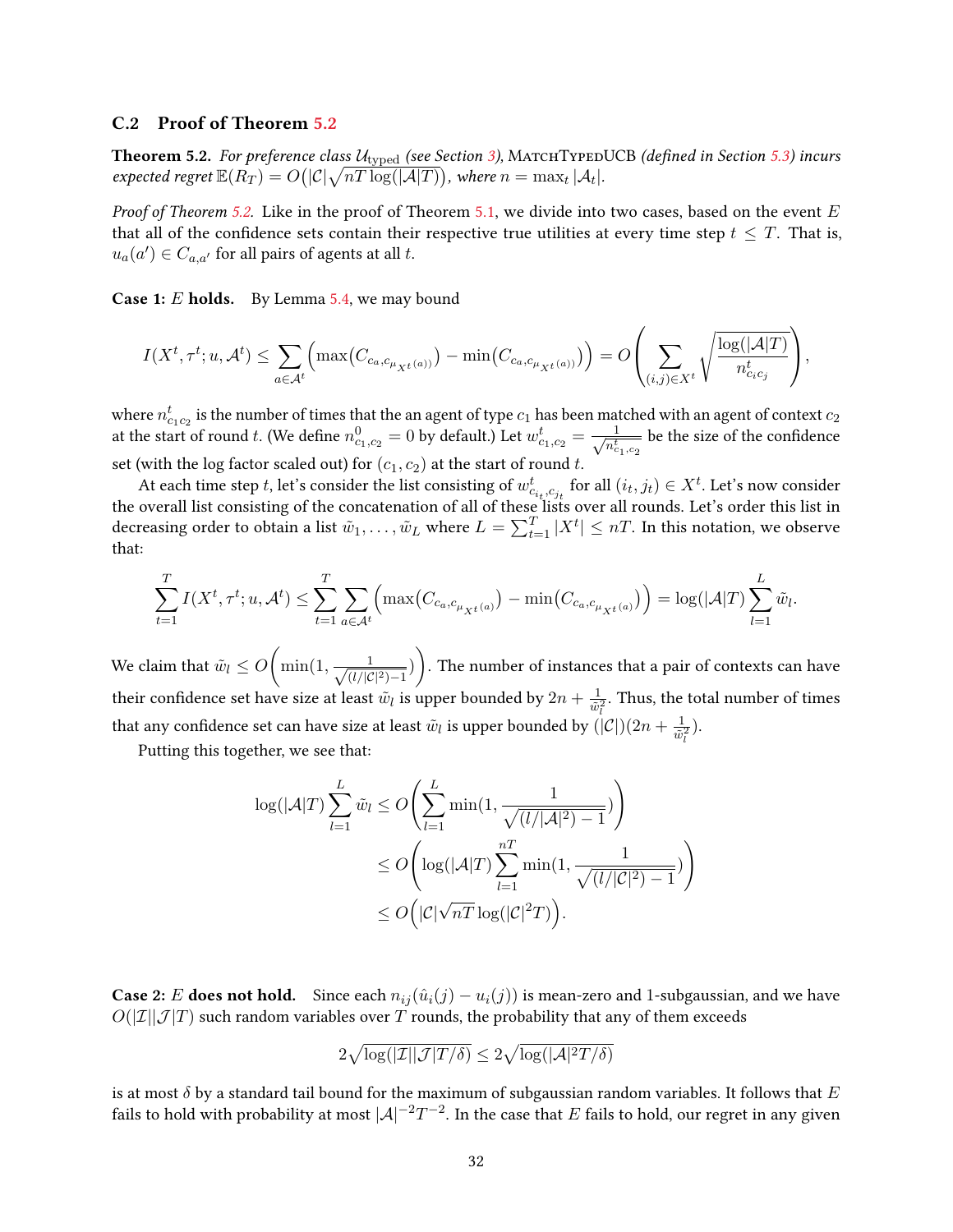round would be at most  $4|\mathcal{A}|$  by the Lipschitz property in Proposition [4.4.](#page-10-1) (Recall that our upper confidence bound for any utility is wrong by at most 2 due to clipping each confidence interval to lie in  $[-1, 1]$ .) Thus, the expected regret from this scenario is at most

$$
|\mathcal{A}|^{-2}T^{-2} \cdot 4|\mathcal{A}|T \le 4|\mathcal{A}|^{-1}T^{-1},
$$

which is negligible compared to the regret bound from when  $E$  does occur.

## <span id="page-32-0"></span>C.3 Proof of Theorem [5.3](#page-11-1)

Theorem 5.3. For preference class  $U_{\text{linear}}$  (see Section [3\)](#page-5-1), MATCHLINUCB (defined in Section [5.3\)](#page-14-0) incurs expected regret  $\mathbb{E}(R_T)=O\big(d\sqrt{|\mathcal{A}|}\sqrt{nT\log(|\mathcal{A}|T)}\big)$ , where  $n=\max_t|\mathcal{A}_t|.$ 

To prove Theorem [5.3,](#page-11-1) it suffices to (a) show that the confidence sets contain the true utilities with high probability, and (b) bound the sum of the sizes of the confidence sets.

Part (a) follows from fact established in existing analysis of LinUCB in the classical linear contextual bandits setting [\[RR13\]](#page-24-9).

<span id="page-32-2"></span>Lemma C.1 ([\[RR13,](#page-24-9) Proposition 2]). Let the confidence sets be defined as above (and in MATCHLINUCB). For each  $a \in \mathcal{A}$ , it holds that:

$$
\mathbb{P}[\phi(a) \in C_{\phi(a)} \quad \forall 1 \le t \le T] \ge 1 - 1/(|\mathcal{A}|^3 T^2).
$$

<span id="page-32-1"></span>**Lemma C.2.** Let the confidence sets be defined as above (and in MATCHLINUCB). For each  $a \in A$  and for any  $\varepsilon > 0$ , it holds that:

$$
\sum_{t|a\in\mathcal{A}^t,\mu_{X^t}(a)\neq a} \mathbf{1}\left[\max(C_{a,\mu_{X^t}(a)})-\min(C_{a,\mu_{X^t}(a)})\right] > \varepsilon\right] \leq O\left(\left(\frac{4\beta_T}{\varepsilon^2}+1\right)d\log(1/\varepsilon)\right).
$$

Proof. We follow the same argument as the proof of Proposition 3 in [\[RR13\]](#page-24-9).

We first recall the definition of  $\varepsilon$ -dependence and  $\varepsilon$ -eluder dimension: We say that an agent  $a'$  is  $\varepsilon$ -dependent on  $a'_1,\ldots,a'_s$  if for all  $\phi(a),\tilde{\tilde{\phi}}(a)\in\mathcal{B}^d$  such that

$$
\sum_{k=1}^s \langle c_{a'_k}, \tilde{\phi}(a) - \phi(a) \rangle^2 \le \varepsilon^2,
$$

we also have  $\langle c_{a'},\tilde{\phi}(a)-\phi(a)\rangle^2\leq\varepsilon^2.$  The  $\varepsilon$ -eluder dimension  $d_{\varepsilon\text{-eluder}}$  of  $\mathcal{B}^d$  is the maximum length of a sequence  $a'_1, \ldots, a'_s$  such that no element is  $\varepsilon$ -dependent on a prefix.

Consider the subset  $S_a$  of  $\{t \mid a \in \mathcal{A}^t, \mu_{X^t}(a) \neq a\}$  such that

$$
\mathbf{1}\left[\max\big(C_{a,\mu_{X^t}(a)}\big)-\min\big(C_{a,\mu_{X^t}(a)}\big)\big)>\varepsilon\right].
$$

Suppose for the sake of contradiction that

$$
|S_a| > \left(\frac{4\beta_T}{\varepsilon^2} + 1\right) d_{\varepsilon\text{-eluder}}.
$$

Then, there exists an element  $t^*$  that is  $\varepsilon$ -dependent on  $\frac{4\beta_T}{\varepsilon^2}+1$  disjoint subsets of  $S_a$ : One can repeatedly remove sequences  $a'_{\mu_{X^{t_1}}(a)},\ldots,a'_{\mu_{X^{t_s}}(a)}$  of maximal length such that no element is  $\varepsilon$ -dependent on a prefix;

 $\Box$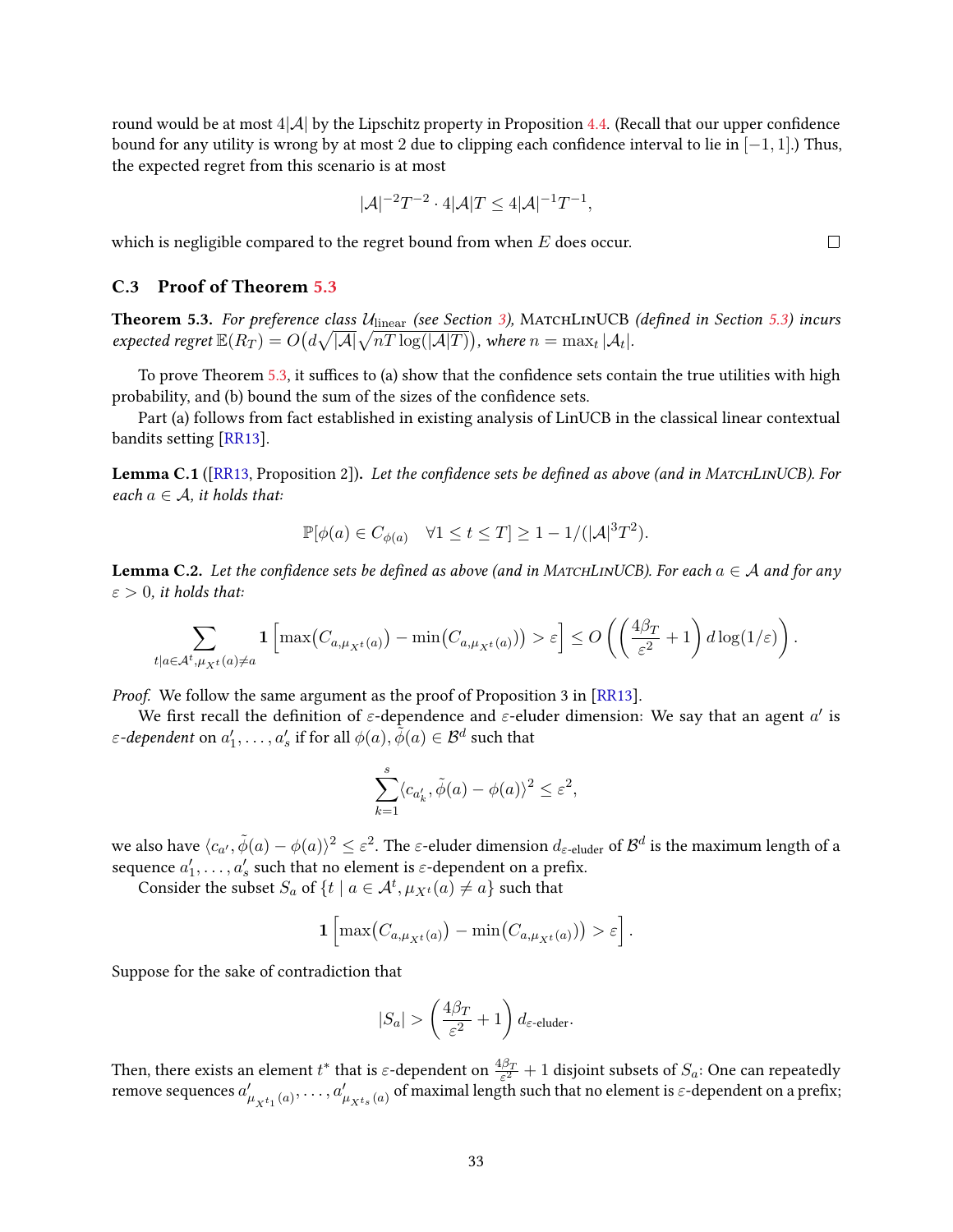note that  $s\leq d_{\varepsilon\text{-eluder}}$  always. Let the subsets be  $S_a^{(q)}$  for  $q=1,\ldots,\frac{4\beta_T}{\varepsilon^2}$  $\frac{\beta_T}{\varepsilon^2}+1$ , and let  $\phi(a),\tilde\phi(a)$  be such that  $\langle c_{\mu_{X^{t^*}}(a)}, \tilde{\phi}(a) - \phi(a) \rangle > \varepsilon.$  The above implies that

$$
\sum_{q=1}^{\frac{4\beta_T}{\varepsilon^2}+1}\sum_{t\in S_a^{(q)}}\langle c\mu_{X^t}(a),\tilde{\phi}(a)-\phi(a)\rangle^2>4\beta_T
$$

by the definition of  $\varepsilon$ -dependence. But this is impossible, since the left-hand side is upper bounded by

$$
\sum_{t=1}^{T} \langle c\mu_{X^t}(a), \tilde{\phi}(a) - \phi(a) \rangle^2 \le 4\beta_T
$$

by the definition of the confidence sets. Hence it must hold that

$$
|S_a| \le \left(\frac{4\beta_T}{\varepsilon^2} + 1\right) d_{\varepsilon\text{-eluder}}.
$$

Now, it follows from the bound on the eluder dimension for linear bandits (Proposition 6 in [\[RR13\]](#page-24-9)) that the bound of  $\tilde{O}\left(\left(\frac{4\beta_T}{\varepsilon^2}+1\right)d\log(1/\varepsilon).\right)$  holds.  $\Box$ 

<span id="page-33-1"></span>**Lemma C.3.** Let the confidence sets be defined as above (and in MATCHLINUCB). For any  $a \in A$ , it holds that:

$$
\sum_{t|a\in\mathcal{A}^t,\mu_X(t|a)\neq a} \left( \max\left( C_{a,\mu_{X^t}(a)} \right) - \min\left( C_{a,\mu_{X^t}(a)} \right) \right) \leq O(d(\log(T|\mathcal{A}|))\sqrt{T_a}),
$$

where  $T_a$  is the number of times that agents is matched.

*Proof.* Let's consider the set of confidence set sizes  $\left(\max(C_{a,\mu_{X^t}(a)})-\min(C_{a,\mu_{X^t}(a)})\right)$  for  $t$  such that  $a\in\mathcal{A}^t, \mu_{X^t}.$  Let's sort these confidence set sizes in decreasing order and label them  $w_1\geq\ldots\geq w_{T_a}.$ Restating Lemma [C.2,](#page-32-1) we see that

<span id="page-33-0"></span>
$$
\sum_{t=1}^{T_a} w_t \mathbf{1}[w_t > \varepsilon] \le O\left(\left(\frac{4\beta_T}{\varepsilon^2} + 1\right) d \log(1/\varepsilon)\right). \tag{10}
$$

for all  $\varepsilon > 0$ .

We see that:

$$
\sum_{t|a\in\mathcal{A}^t, \mu_X(t|a)\neq a} \left( \max(C_{a,\mu_{X^t}(a)}) - \min(C_{a,\mu_{X^t}(a)}) \right) = \sum_{t=1}^{T_a} w_t
$$
\n
$$
\leq \sum_{t=1}^{T_a} w_t \mathbf{1}[w_t > 1/T_a^2] + \sum_{t=1}^{T_a} w_t \mathbf{1}[w_t \leq 1/T_a^2]
$$
\n
$$
\leq \frac{1}{T_a} + \sum_{t=1}^{T_a} w_t \mathbf{1}[w_t > 1/T_a^2].
$$

We claim that  $w_i \leq 2$  if  $i \geq d \log(T_a)$  and  $w_i \leq \min(2, \frac{4\beta_T(d \log T_a)}{i - d \log T_a})$  $\frac{\beta_T(d\log T_a)}{d- d\log T_a}$ ) if  $i>d\log T_a.$  The first part follows from the fact that we truncate the confidence sets to be within  $[-1, 1]$ . It thus suffices to show that  $w_i \leq \frac{4\beta_T(d\log T_a)}{i-d\log T_a}$  $\frac{\beta_T(d\log T_a)}{d-d\log T_a}$  for  $t\leq d\log T.$  If  $w_i\geq \varepsilon>1/T_a^2,$  then we see that  $\sum_{t=1}^{T_a}\mathbf{1}[w_t>\varepsilon]\geq i,$  which means by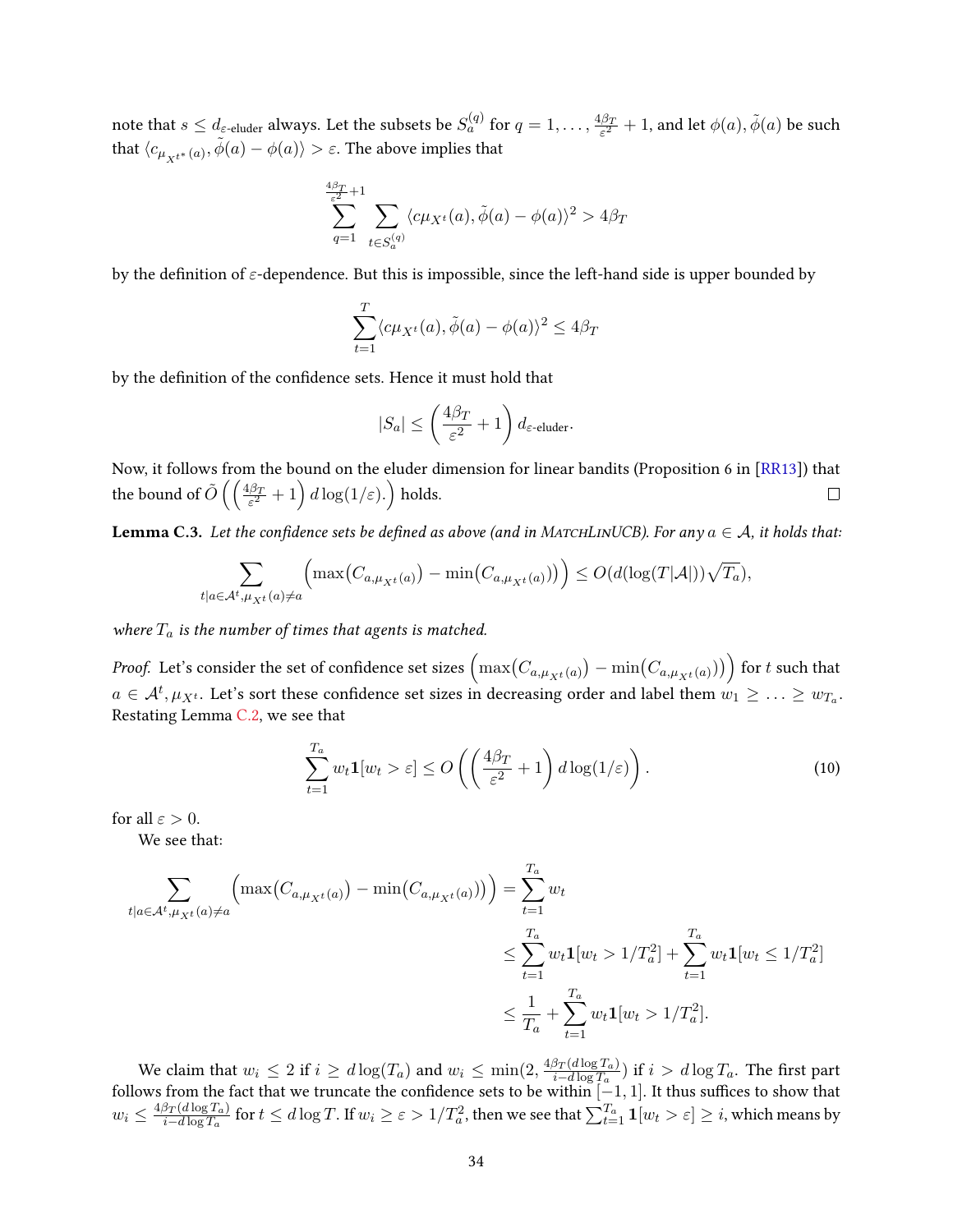$\text{(10) that } i \leq O\left(\left(\frac{4\beta_T}{\varepsilon^2}+1\right)d\log(1/\varepsilon)\right) \leq O\left(\left(\frac{4\beta_T}{\varepsilon^2}+1\right)d\log(T_a)\right) \text{ which means that } \varepsilon \leq \frac{4\beta_T(d\log T_a)}{i-d\log T_a}$  $\text{(10) that } i \leq O\left(\left(\frac{4\beta_T}{\varepsilon^2}+1\right)d\log(1/\varepsilon)\right) \leq O\left(\left(\frac{4\beta_T}{\varepsilon^2}+1\right)d\log(T_a)\right) \text{ which means that } \varepsilon \leq \frac{4\beta_T(d\log T_a)}{i-d\log T_a}$  $\text{(10) that } i \leq O\left(\left(\frac{4\beta_T}{\varepsilon^2}+1\right)d\log(1/\varepsilon)\right) \leq O\left(\left(\frac{4\beta_T}{\varepsilon^2}+1\right)d\log(T_a)\right) \text{ which means that } \varepsilon \leq \frac{4\beta_T(d\log T_a)}{i-d\log T_a}$  $\frac{\beta_T(d\log T_a)}{i-d\log T_a}.$ This proves the desired statement.

Now, we can plug this into the above expression to obtain:

$$
\sum_{t|a\in\mathcal{A}^t,\mu_{X^t}(a)\neq a} \left( \max(C_{a,\mu_{X^t}(a)}) - \min(C_{a,\mu_{X^t}(a)}) \right)
$$
\n
$$
\leq \frac{1}{T_a} + \sum_{t=1}^{T_a} w_t \mathbf{1}[w_t > 1/T_a^2]
$$
\n
$$
\leq \frac{1}{T_a} + 2d \log(T_a) + \sum_{i>d \log T_a}^{T_a} \min\left(2, \frac{4\beta_T(d \log T_a)}{i - d \log T_a}\right)
$$
\n
$$
\leq \frac{1}{T_a} + 2d \log(T_a) + 2\sqrt{d \log T_a \beta_T} \int_{t=0}^{T_a} t^{-1/2} dt
$$
\n
$$
= \frac{1}{T_a} + 2d \log(T_a) + 4\sqrt{d T_a \log T_a \beta_T}
$$

We now use that:

$$
\beta_T = O(d \log T + \frac{1}{T} \sqrt{\log(T^2|A|)}).
$$

Plugging this into the above expression, we obtain the desired result.

With these facts, we are ready to prove Theorem [5.3.](#page-11-1)

*Proof of Theorem [5.3.](#page-11-1)* Like in the proof of Theorem [5.1,](#page-11-2) we divide into two cases, based on the event  $E$ that all of the confidence sets contain their respective true utilities at every time step  $t \leq T$ . That is,  $u_{c_1}(c_2) \in C_{c_1,c_2}$  for all  $c_1, c_2 \in \mathcal{C}$  at all t.

**Case 1:** E **holds.** By Lemma [5.4,](#page-12-0) we know that the cumulative regret is upper bounded by

$$
R_T \leq \sum_{t=1}^T \sum_{a \in \mathcal{A}^t} \left( \max(C_{a,\mu_{X^t}(a)}) - \min(C_{a,\mu_{X^t}(a)}) \right)
$$
  
= 
$$
\sum_{a \in \mathcal{A}} \sum_{t | a \in \mathcal{A}^t, \mu_{X^t}(a) \neq a} \left( \max(C_{a,\mu_{X^t}(a)}) - \min(C_{a,\mu_{X^t}(a)}) \right)
$$
  

$$
\leq \sum_{a \in \mathcal{A}} O(d \log(T|\mathcal{A}|) \sqrt{T_a}),
$$

where the last inequality applies Lemma [C.3](#page-33-1) to the inner summand. We see that  $\sum_{a\in\mathcal{A}}T_a=\sum_t|\mathcal{A}_t|\leq nT$ by definition, since at most  $n$  agents show up at every round. Let's now observe that:

$$
\sum_{a \in \mathcal{A}} \sqrt{T_a} \le \sqrt{|\mathcal{A}|} \sqrt{\sum_{a \in \mathcal{A}} T_a} \le \sqrt{|\mathcal{A}| nT},
$$

as desired.

 $\Box$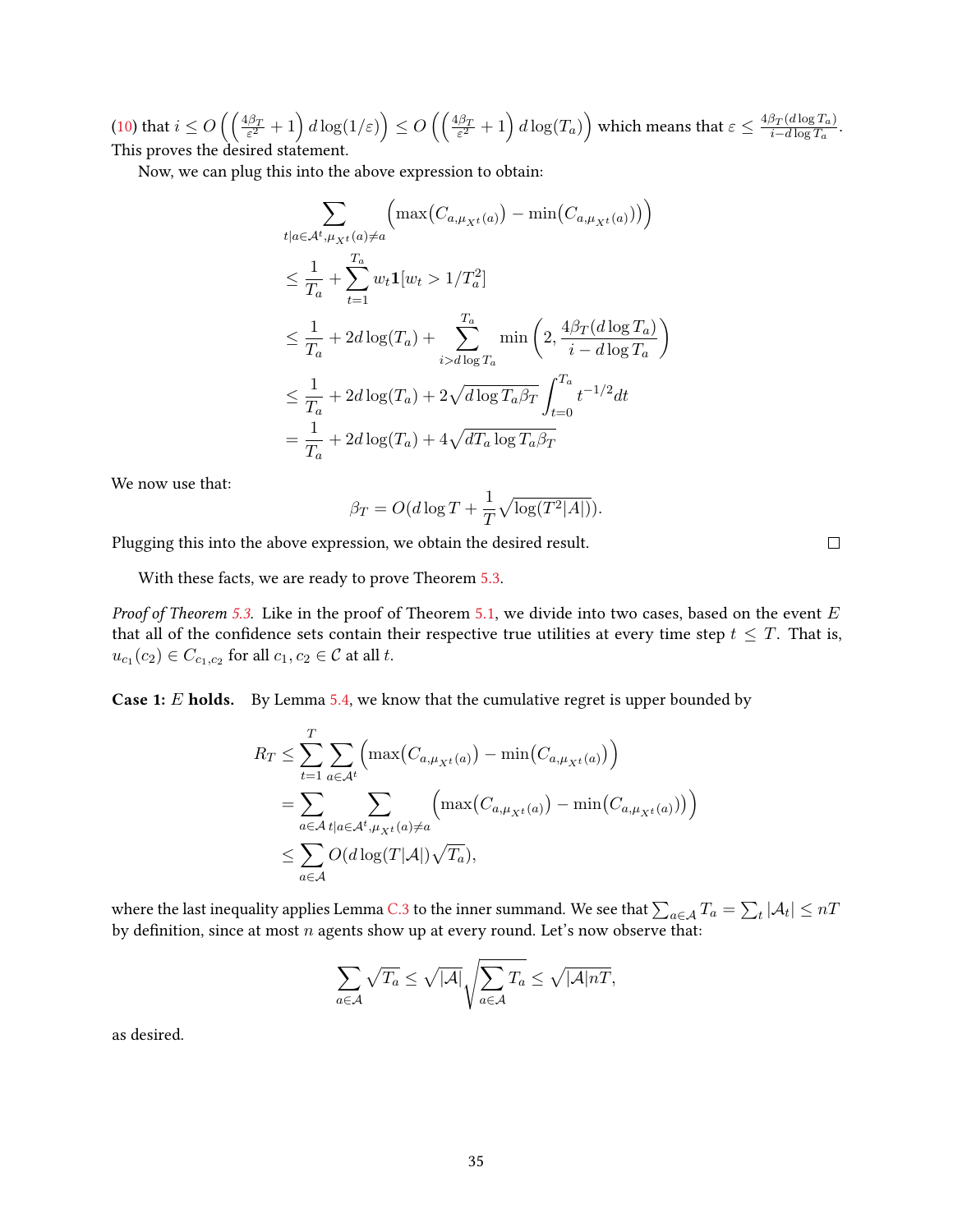**Case 2:**  $E$  **does not hold.** From Lemma [C.1,](#page-32-2) it follows that:

$$
\mathbb{P}[\phi(a) \in C_{\phi(a)} \quad \forall 1 \le t \le T] \ge 1 - 1/(|\mathcal{A}|^3 T^2).
$$

Union bounding, we see that

$$
\mathbb{P}[\phi(a) \in C_{\phi(a)} \quad \forall 1 \le t \le T \forall a \in \mathcal{A}] \ge 1 - 1/(|\mathcal{A}|^2 T^2).
$$

By the definition of the confidence sets for the utilities, we see that:

$$
\mathbb{P}[u(a, a') \in C_{a,a'} \quad \forall 1 \le t \le T, \forall a, a' \in \mathcal{A}] \ge 1/(|\mathcal{A}|^2 T^2). \tag{11}
$$

Thus, the probability that event  $E$  does not hold is at most  $|\mathcal{A}|^{-2}T^{-2}.$  In the case that  $E$  fails to hold, our regret in any given round would be at most  $4|\mathcal{A}|$  by the Lipschitz property in Proposition [4.4.](#page-10-1) Thus, the expected regret is at most 4 $|\mathcal{A}|^{-1}T^{-1}$  which is negligible compared to the regret bound from when  $E$  does occur.

 $\Box$ 

## C.4 Proof of Lemma [5.5](#page-16-0)

**Lemma 5.5.** For any algorithm that learns a stable matching with respect to unstructured preferences, there exists an instance on which it has expected regret  $\widetilde{\Omega}(|A|^{3/2}\sqrt{T})$  (where regret is given by Subset Instability).

Proof of Lemma [5.5.](#page-16-0) Recall that, by Proposition [4.4,](#page-10-1) the problem of learning a maximum weight matching with respect to utility difference is no harder than that of learning a stable matching with respect to Subset Instability. In the remainder of our proof, we reduce a standard "hard instance" for stochastic multi-armed bandits to our setting of learning a maximum weight matching.

Step 1: Constructing the hard instance for stochastic MAB. Consider the following family of stochastic multi-armed bandits instances: for a fixed K, let  $\mathcal{I}_\alpha$  for  $\alpha \in \{1, \dots, K\}$  denote the stochastic multi-armed bandits problem where all arms have 0-1 rewards, and the  $k$ -th arm has mean reward  $\frac{1}{2}+\rho$  if  $k=\alpha$  and  $\frac{1}{2}$ otherwise, where  $\rho > 0$  will be set later. A classical lower bound for stochastic multi-armed bandits is the following:

<span id="page-35-0"></span>**Lemma C.4** ([\[ACF](#page-22-13)<sup>+</sup>02]). The expected regret of any stochastic multi-armed bandit algorithm on an instance **Lemma C.4** ([ACF-02]). The expected regret of any stochastic multi-<br> $\mathcal{I}_{\alpha}$  for  $\alpha$  selected uniformly at random from  $\{1,\ldots,K\}$  is  $\Omega(\sqrt{KT})$ .

Step 2: Constructing a (random) instance for the maximum weight matching problem. We will reduce solving the above distribution over stochastic multi-armed bandits problems to a distribution over instances of learning a maximum weight matching. Let us now construct this random instance of the maximum weight matching problem. Let  $|\mathcal{I}| = K$  and  $|\mathcal{J}| = 10K \log(KT)$ . Specifically, we sample inputs for learning a maximum weight matching as follows: For each man  $i \in \mathcal{I}$ , select  $\alpha_i \in \{1, \ldots, K\}$ uniformly at random, and define  $u_i(j)$  to be  $\frac{1}{2}+\rho$  if  $\lfloor (j-1)/\log K\rfloor=\alpha_i$  and  $\frac{1}{2}$  otherwise. Furthermore, let  $u_i(i) = 0$  for all  $(i, j) \in \mathcal{I} \times \mathcal{J}$ . Finally, suppose observations are always in  $\{0, 1\}$  (but are unbiased).

The key property of the above setup that we will exploit for our reduction is the fact that, due to the imbalance in the market, the maximum weight matching for these utilities has with high probability each  $i$ matched with some  $j$  whom they value at  $\frac{1}{2} + \rho$ . Indeed, by a union bound, the probability that more than  $10\log(KT)$  different *i* have the same  $\alpha_i$  is at most

$$
K \cdot {K \choose 10 \log(KT)} K^{-10 \log(KT)} = O(K^{-4}T^{-4}).
$$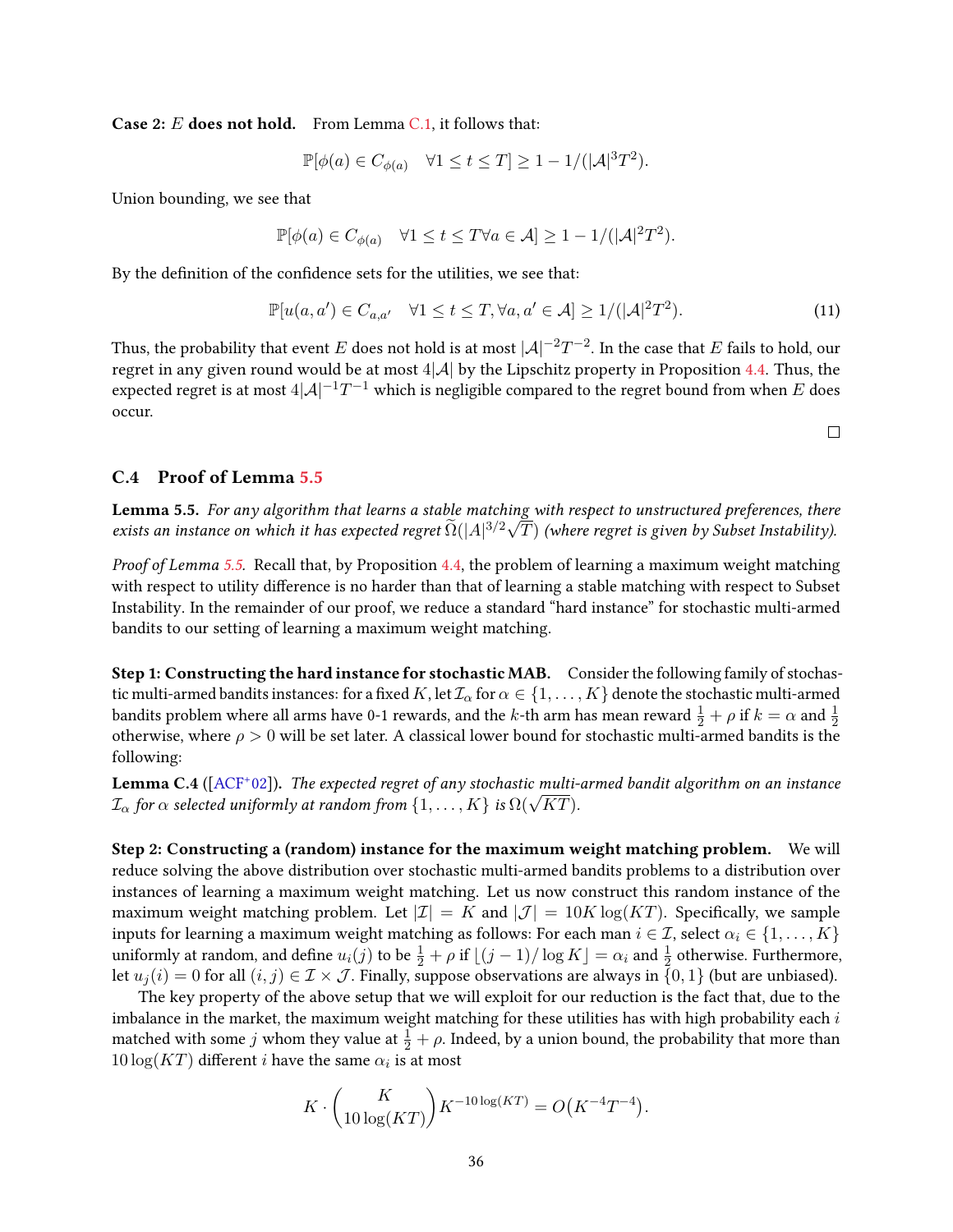Thus, with probability  $1{-}O(K^{-4}T^{-4})$ , this event holds. The case where this event does not hold contributes negligibly to regret, so we do not consider it further.

Step 3: Establishing the reduction. Now, suppose for the sake of contradiction that some algorithm could solve our random instance of learning a maximum weight matching problem with expected regret  $o(K^{3/2}\sqrt{T})$ . We can obtain a stochastic multi-armed bandits that solves the instances in Lemma [C.4](#page-35-0) as follows: Choose a random  $i^* \in \mathcal{I}$  and set  $\alpha_{i^*} = \alpha$ . Simulate the remaining  $i$  by choosing  $\alpha_i$  for all  $i \neq i^*$  uniformly at random. Run the algorithm on this instance of learning a maximum weight matching, "forwarding" arm pulls to the true instance when matching  $i^*$ .

To analyze the regret of this algorithm when faced with the distribution from Lemma  $C.4$ , we first note that with high probability, all the agents  $i \in \mathcal{I}$  can simultaneously be matched to a set of  $j \in \mathcal{J}$  such that each i is matched to some j whom they value at  $\frac{1}{2} + \rho$ . Then, the regret of any matching is  $\rho$  times the number of  $i \in \mathcal{I}$  who are not matched to a  $j$  whom they value at  $\frac{1}{2} + \rho$ . Thus, we can define the cumulative regret for an agent  $i \in \mathcal{I}$  as  $\rho$  times the number of rounds they were not matched to someone whom they value at  $\frac{1}{2}+\rho$ . For  $i^*$ , this regret is just the regret for the distribution from Lemma [C.4.](#page-35-0) Since  $i^*$  was chosen uniformly at random, their expected cumulative regret is at most

$$
\frac{1}{K} \cdot o(K^{3/2}\sqrt{T}) = o(\sqrt{KT}),
$$

in violation of Lemma [C.4.](#page-35-0)

Step 4: Concluding the lower bound. This contradiction implies that no algorithm can hope to obtain  $o(\bar{K}^{3/2}\sqrt{T})$  expected regret on this distribution over instances of learning a maximum weight matching. Since there are  $O(K \log(KT)) = O(K)$  agents in the market total, the desired lower bound follows.  $\square$ 

# <span id="page-36-0"></span>D Proof of Theorem [6.1](#page-17-2)

**Theorem 6.1** (Instance-Dependent Regret). Suppose that  $A_t = A$  for all t. Let  $u \in \mathcal{U}_{unstructured}$  be any utility function, and put

$$
\Delta = \inf_{X \neq X^*} \left\{ \sum_{a \in \mathcal{A}} u_a(\mu_{X^*}(a)) - \sum_{a \in \mathcal{A}} u_a(\mu_X(a)) \right\}.
$$

Then MATCHUCB' incurs expected regret  $\mathbb{E}(R_T) = O(|A|^5 \cdot \log(|A|T)/\Delta^2)$ .

### D.1 MATCHUCB

MATCHUCB' is the same as MATCHUCB, except we call COMPUTEMATCH' instead of COMPUTEMATCH. The idea behind ComputeMatch<sup>'</sup> is that we compute an optimal primal-dual solution for both the original confidence sets  $C$  as well as expanded confidence sets  $C'$ , which we define to be twice the width of the original confidence sets. More formally, we define

$$
C'_{a,a'} := \left[ \min(C_{a,a'}) - \frac{\max(C_{a,a'}) - \min(C_{a,a'})}{2}, \max(C_{a,a'}) + \frac{\max(C_{a,a'}) - \min(C_{a,a'})}{2} \right].
$$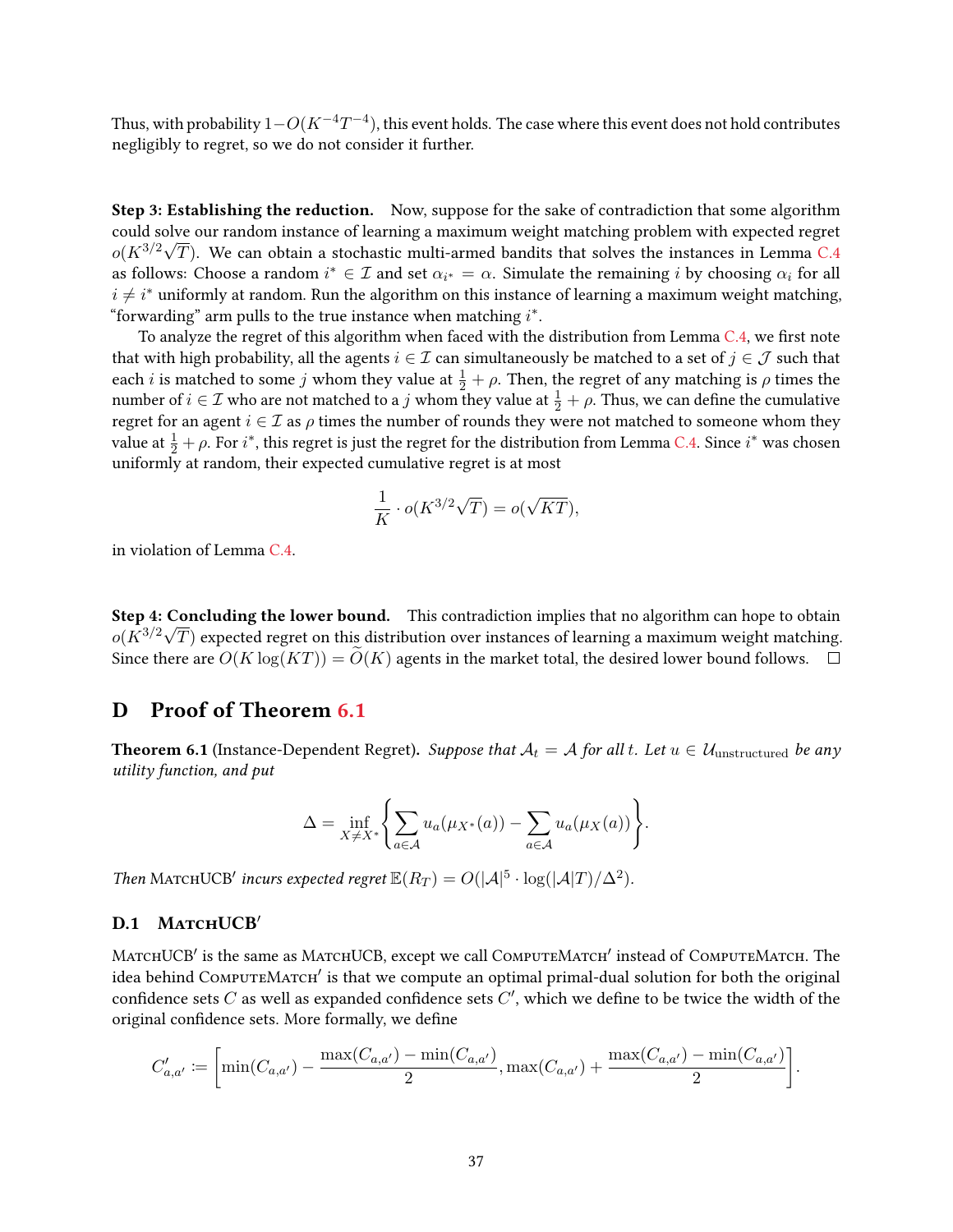We will adaptively explore (following UCB) according to both  $C$  and  $C^{\prime}$ . Doing extra exploration according to the more pessimistic confidence sets  $C'$  is necessary for us to be able to find "robust" dual solutions for setting transfers.

We define  $(X^*, p^*)$ , which will be an optimal primal-dual solution for the upper confidence bounds of C as follows. Let  $X^*$  be a maximum weight matching with respect to  $u^{\text{UCB}}$ . We next compute the gap

$$
\Delta^{\text{UCB}} = \min_{X \neq X^*} \left\{ \sum_{a \in \mathcal{A}} u_a^{\text{UCB}}(\mu_{X^*}(a)) - \sum_{a \in \mathcal{A}} u_a^{\text{UCB}}(\mu_X(a)) \right\}
$$

with respect to  $u^{\text{UCB}}$ . We can compute this gap by computing the maximum weight matching and the second-best matching with respect to  $u^{\text{UCB}}$ .<sup>[15](#page-37-0)</sup> Next, define utility functions  $u'_a$  such that

$$
u'_a(a') = \begin{cases} u_a^{\text{UCB}}(a') - \frac{\Delta^{\text{UCB}}}{|\mathcal{A}|} & \text{if } \mu_{X^*}(a) = a' \text{ and } a \neq a' \\ u_a^{\text{UCB}}(a') & \text{otherwise} \end{cases}
$$

for all  $a \in \mathcal{A}$ . (We show in Lemma [D.1](#page-37-1) that  $X^*$  is still a maximum weight matching for  $u'$ .) Now, compute an optimal dual solution  $p'$  for utility function  $u'$ . To get  $p^*$ , we add  $\Delta^{\rm U\bar C B}/|{\cal A}|$  to  $p'_a$  for each matched agent  $a$  in  $X^*$ . (See Lemma [D.3](#page-42-1) for a proof that  $(X^*,p^*)$  is an optimal primal-dual pair with respect to  $u^{\mathrm{UCB}}$ .)

Finally, let  $(X^{*,2}, p^{*,2})$  be any optimal primal-dual pair for the utility function  $u^{\text{UCB},2}$  given by the upper confidence bounds  $\max(C'_{a,a'})$  of  $C'.$ 

With this setup, we define COMPUTEMATCH' as follows: If  $X^* \neq X^{*,2}$ , return  $(X^{*,2}, \tau^{*,2})$ , where  $\tau^{*,2}$  is given by  $\tau_a^{*,2} = p_a^{\tilde*,2} - u_a^{\mathrm{UCB},2}(\mu_{X^{*,2}}(a))$  if  $a$  is matched and  $\tau_a^{*,2} = 0$  if  $a$  is unmatched. Otherwise, return  $(X^*, \tau^*)$ , where  $\tau^*$  is given by  $\tau_a^* = p_a^* - u_a^{\text{UCB}}(\mu_X(a))$  if  $a$  is matched and  $\tau_a^* = 0$  if  $a$  is unmatched.

### D.2 Proof of Theorem [6.1](#page-17-2)

We first verify (as claimed above) that  $X^*$  is a maximum weight matching with respect to  $u'$ .

<span id="page-37-1"></span>**Lemma D.1.** Matching  $X^*$  is a maximum weight matching with respect to  $u'$ .

*Proof.* Consider any matching  $X \neq X^*$ . Since  $\sum_{a \in \mathcal{A}} u_a^{\text{UCB}}(\mu_X(a)) \leq -\Delta^{\text{UCB}} + \sum_{a \in \mathcal{A}} u_a^{\text{UCB}}(\mu_{X^*}(a))$ by the definition of  $\Delta^{\text{UCB}}$ , we have

$$
\sum_{a \in \mathcal{A}} u_a'(\mu_X(a)) \le \sum_{a \in \mathcal{A}} u_a^{\text{UCB}}(\mu_X(a)) \le \sum_{a \in \mathcal{A}} \left( u_a^{\text{UCB}}(\mu_{X^*}(a)) - \frac{\Delta^{\text{UCB}}}{|\mathcal{A}|} \right) \le \sum_{a \in \mathcal{A}} u_a'(\mu_{X^*}(a)). \qquad \Box
$$

We now prove the main lemma for this analysis: if the confidence sets are small enough, then the selected matching will be stable with respect to the true utilities.

<span id="page-37-2"></span>**Lemma D.2.** Suppose COMPUTEMATCH' is run on confidence sets  $C$  satisfying

$$
\max(C_{i,j}) - \min(C_{i,j}) \le 0.05 \frac{\Delta}{|\mathcal{A}|} \quad \text{and} \quad \max(C_{j,i}) - \min(C_{j,i}) \le 0.05 \frac{\Delta}{|\mathcal{A}|}
$$

for all  $(i, j)$  in the matching returned by COMPUTEMATCH'. Suppose also that the confidence sets  $C$  contain the true utilities for all pairs of agents. Then the market outcome returned by  $\text{ComputerMENT}^{\prime}$  is stable with respect to the true utilities u.

Remark. Lemma [D.2](#page-37-2) does not hold for COMPUTEMATCH. We rely on the particular specification of the optimal primal-dual pair and tweaks discussed above.

<span id="page-37-0"></span> $<sup>15</sup>$ See Chegireddy and Hamacher [\[CH87\]](#page-22-16) for efficient algorithms for to compute the second-best matching.</sup>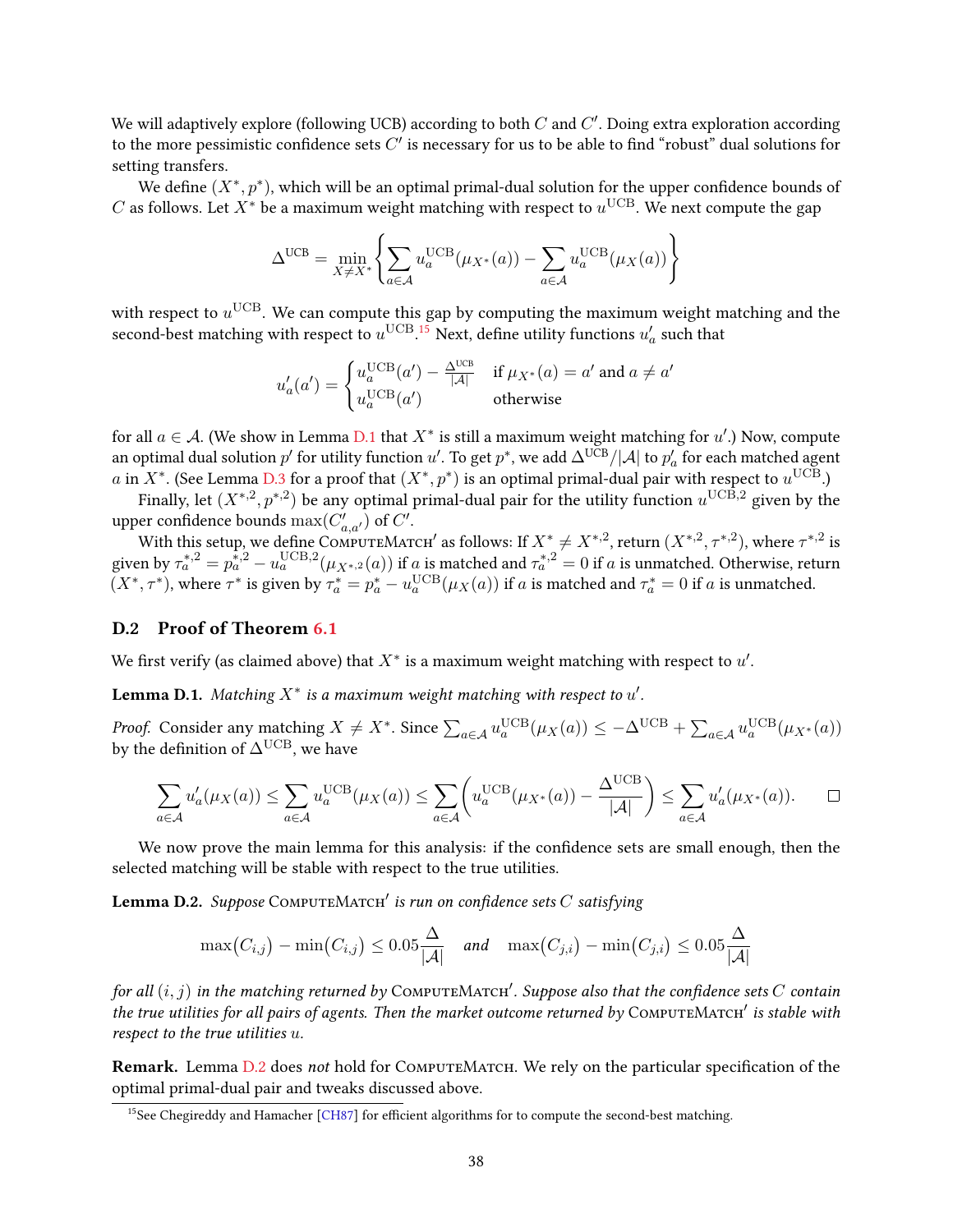Proof of Lemma [D.2.](#page-37-2) The proof proceeds in five steps, which we now outline. We first show the matching returned by COMPUTEMATCH' is the maximum weight matching  $X^{opt}$  with respect to u. We next show that  $X^*$  as defined in COMPUTEMATCH' also equals  $X^{\text{opt}}$ . These facts let us conclude that COMPUTEMATCH' returns  $(X^*,\tau^*)$ . We then show  $\Delta^{\text{UCB}}$  is at least  $0.1\Delta$ . We then show that  $(X^*,\tau^*)$  is stable with respect to u'. We finish by showing that this implies  $(X^*, \tau^*)$  is a stable with respect to u.

Throughout the proof, we will use the following observation about the expanded confidence sets:

<span id="page-38-0"></span>
$$
\max(C'_{i,j}) - \min(C'_{i,j}) \le 0.1 \frac{\Delta}{|\mathcal{A}|} \quad \text{and} \quad \max(C'_{j,i}) - \min(C'_{j,i}) \le 0.1 \frac{\Delta}{|\mathcal{A}|} \tag{12}
$$

for all  $(i, j)$  in the matching returned by  $\overline{\text{COMPUTEMACTCHING}}'$ . This follows from the assumptions in the lemma statement.

Proving ComputeMatch $^\prime$  returns  $X^\mathrm{opt}$  as the matching.  $\,$  ComputeMatch $^\prime$  by definition returns  $X^{*,2}$ always, so it suffices to show that  $X^{*,2} = X^{\text{opt}}$ . Note that  $X^{*,2}$  is a maximum weight matching with respect to  $u^{\text{UCB},2}$ . This means that

$$
\sum_{a \in A} u_a(\mu_{X^{*,2}}(a)) \ge -\sum_{a \in A} (\max(C'_{a,\mu_{X^{*,2}}(a)}) - \min(C'_{a,\mu_{X^{*,2}}(a)})) + \sum_{a \in A} u_a^{\text{UCB},2}(\mu_{X^{*,2}}(a))
$$
  
\n
$$
\ge -0.1\Delta + \sum_{a \in A} u_a^{\text{UCB},2}(\mu_{X^{*,2}}(a))
$$
  
\n
$$
\ge -0.1\Delta + \sum_{a \in A} u_a^{\text{UCB},2}(\mu_{X^{\text{opt}}}(a))
$$
  
\n
$$
\ge -0.1\Delta + \sum_{a \in A} u_a(\mu_{X^{\text{opt}}}(a)).
$$

By the definition of the gap  $\Delta$ , we conclude that  $X^{*,2} = X^{\text{opt}}$ .

**Proving**  $X^* = X^{\text{opt}}$ . Suppose for sake of contradiction that  $X^* \neq X^{\text{opt}}$ . Then

$$
\sum_{a \in \mathcal{A}} u_a^{\text{UCB}}(\mu_{X^*}(a)) \ge \sum_{a \in \mathcal{A}} u_a^{\text{UCB}}(\mu_{X^{\text{opt}}}(a)) \ge \sum_{a \in \mathcal{A}} u_a(\mu_{X^{\text{opt}}}(a)),
$$

since  $X^*$  is a maximum weight matching with respect to  $u^{\mathrm{UCB}}$ . Moreover, by the definition of the gap, we know that  $\sum_{a\in\mathcal{A}}u_a(\mu_{X^*}(a))\leq \sum_{a\in\mathcal{A}}u_a(\mu_{X^{\text{opt}}}(a))-\Delta.$  Putting this all together, we see that

$$
\sum_{a \in \mathcal{A}} (\max(C_{a,\mu_{X^*}(a)}) - \min(C_{a,\mu_{X^*}(a)})) \ge \sum_{a \in \mathcal{A}} u_a^{\text{UCB}}(\mu_{X^*}(a)) - \sum_{a \in \mathcal{A}} u_a(\mu_{X^*}(a))
$$
  
 
$$
\ge \Delta.
$$

We now use this to lower bound the utility of  $X^*$  on  $u^{\mathrm{UCB}, 2}.$  By the definition of the confidence sets, we see that

$$
\sum_{a \in \mathcal{A}} u_a^{\text{UCB},2}(\mu_{X^*}(a)) \ge \sum_{a \in \mathcal{A}} u_a^{\text{UCB}}(\mu_{X^*}(a)) + \frac{1}{2} \sum_{a \in \mathcal{A}} \left( \max(C_{a,\mu_{X^*}(a)}) - \min(C_{a,\mu_{X^*}(a)}) \right) \n\ge \sum_{a \in \mathcal{A}} u_a^{\text{UCB}}(\mu_{X^*}(a)) + 0.5\Delta.
$$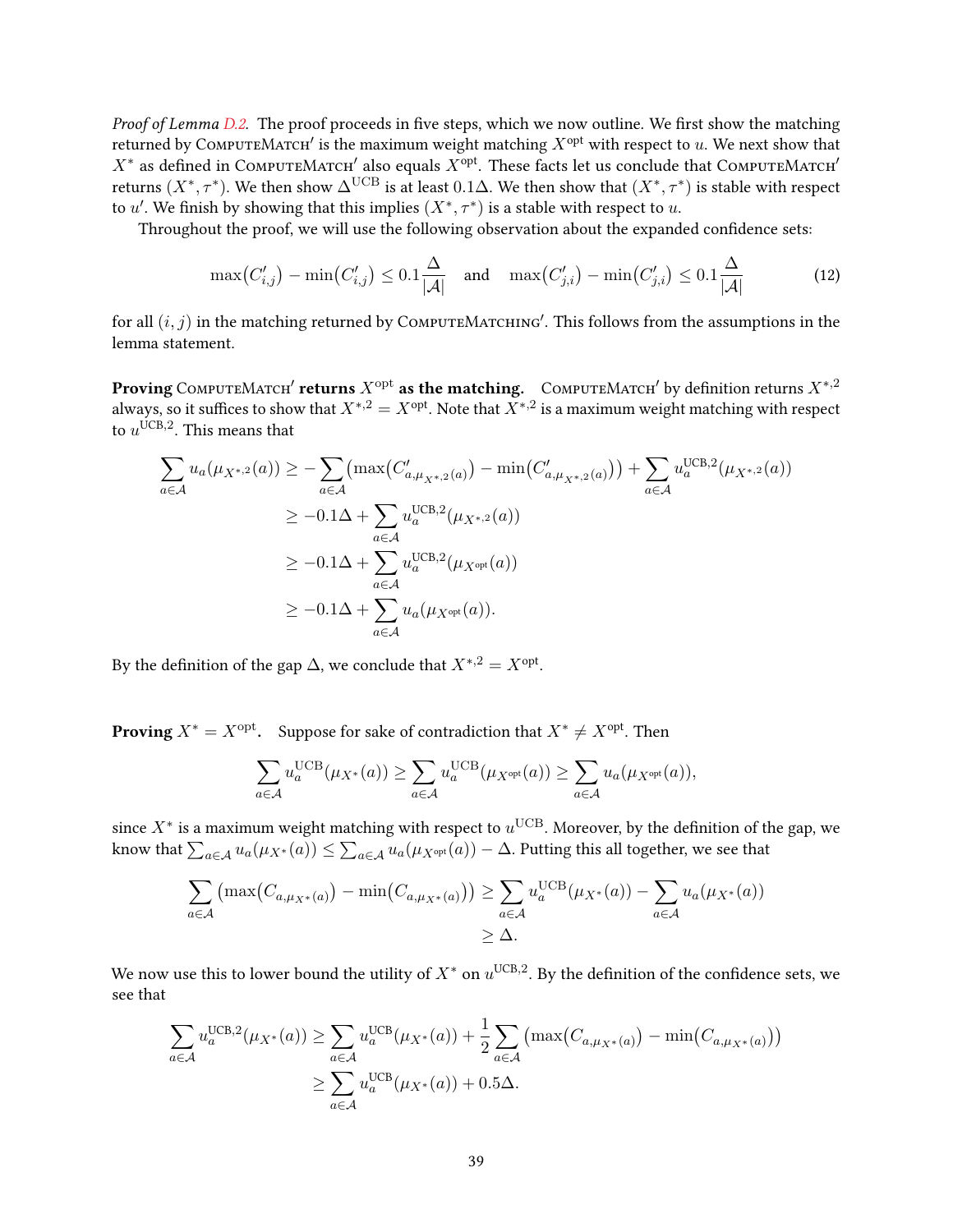However,  $X^{\mathrm{opt}}$  only achieves a utility of

$$
\sum_{a \in \mathcal{A}} u_a^{\text{UCB},2}(\mu_{X^{\text{opt}}}(a)) \le \sum_{a \in \mathcal{A}} u_a(\mu_{X^{\text{opt}}}(a)) + \sum_{a \in \mathcal{A}} \left( \max(C'_{a,\mu_{X^{\text{opt}}}(a)}) - \min(C'_{a,\mu_{X^{\text{opt}}}(a)}) \right)
$$

$$
\le \sum_{a \in \mathcal{A}} u_a(\mu_{X^{\text{opt}}}(a)) + 0.1\Delta.
$$

But this contradicts the fact (from above) that  $X^{\rm opt} = X^{*,2}$  is a maximum weight matching with respect to  $u^{\text{UCB},2}$ . Therefore, it must be that  $X^* = X^{\text{opt}}$ .

Putting the above two arguments together, we conclude  $\text{ComputerMACT}{}'$  returns  $(X^*, \tau^*)$  in this case.

**Bounding the gap**  $\Delta^{\text{UCB}}$ . We next show that  $\Delta^{\text{UCB}} \geq 0.1\Delta$ . We proceed by assuming

<span id="page-39-0"></span>
$$
\sum_{a \in \mathcal{A}} u_a^{\text{UCB}}(\mu_X(a)) \ge -0.1\Delta + \sum_{a \in \mathcal{A}} u_a^{\text{UCB}}(\mu_{X^*}(a)) \tag{13}
$$

for some  $X \neq X^*$  and deriving a contradiction.

We first show that  $(13)$  implies a lower bound on

$$
S = \sum_{a \in \mathcal{A}} \left( \max(C_{a,\mu_X(a)}) - \min(C_{a,\mu_X(a)}) \right)
$$

in terms of  $\Delta$ . Because the confidence sets contain the true utilities and  $u_a^{\rm UCB}$  upper bounds  $u_a$  pointwise, [\(13\)](#page-39-0) implies

$$
S + \sum_{a \in \mathcal{A}} u_a(\mu_X(a)) \ge \sum_{a \in \mathcal{A}} u_a^{\text{UCB}}(\mu_X(a)) \ge -0.1\Delta + \sum_{a \in \mathcal{A}} u_a(\mu_{X^*}(a)).
$$

Applying the definition of  $\Delta$ , we obtain the lower bound

$$
S \ge -0.1\Delta + \sum_{a \in \mathcal{A}} u_a(\mu_{X^*}(a)) - \sum_{a \in \mathcal{A}} u_a(\mu_X(a)) \ge (1 - 0.1)\Delta.
$$

Now, we apply the fact that  $X^* = X^{*,2} = X^{\text{opt}}$ . We establish the following contradiction:

$$
0.1\Delta + \sum_{a \in \mathcal{A}} u_a^{\text{UCB}}(\mu_{X^*}(a)) \ge 0.1\Delta + \sum_{a \in \mathcal{A}} u_a(\mu_{X^*}(a))
$$
  
= 
$$
\sum_{a \in \mathcal{A}} (u_a(\mu_{X^*}(a)) + 0.1\Delta/|\mathcal{A}|)
$$
  

$$
\stackrel{\text{(i)}}{\geq} \sum_{a \in \mathcal{A}} u_a^{\text{UCB},2}(\mu_{X^*}(a))
$$
  

$$
\stackrel{\text{(ii)}}{\geq} \sum_{a \in \mathcal{A}} u_a^{\text{UCB},2}(\mu_X(a))
$$
  

$$
\stackrel{\text{(iii)}}{\geq} \frac{S}{2} + \sum_{a \in \mathcal{A}} u_a^{\text{UCB}}(\mu_X(a))
$$
  

$$
\stackrel{\text{(iv)}}{\geq} \left(\frac{1}{2}(1-0.1)\right)\Delta + \sum_{a \in \mathcal{A}} u_a^{\text{UCB}}(\mu_X(a))
$$

 $)$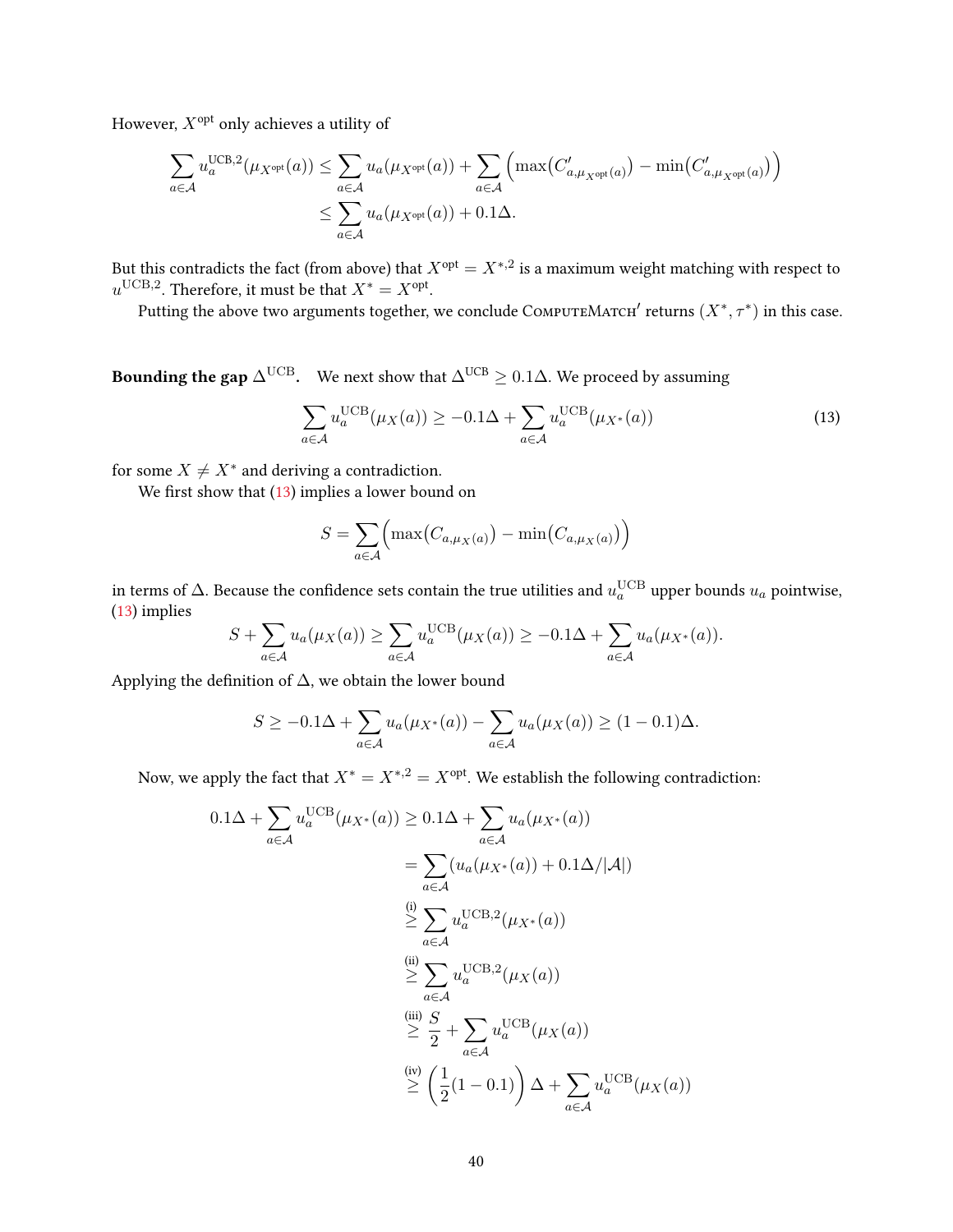$$
\stackrel{\text{(v)}}{\geq} \left(\frac{1}{2}(1-0.1)-0.1\right)\Delta + \sum_{a \in \mathcal{A}} u_a^{\text{UCB}}(\mu_{X^*}(a)).
$$

Here, (i) comes from [\(12\)](#page-38-0) in the lemma statement; (ii) holds because  $X^* = X^{*,2}$  is a maximum weight matching with respect to  $u^{\rm UCB,2}$ ; (iii) is by the definition of  $u^{\rm UCB,2}$ ; (iv) follows from our lower bound on  $S$ ; and (v) follows from  $(13)$ .

**Proving that**  $(X^*, \tau^*)$  is stable with respect to u'. By Lemma [D.1,](#page-37-1)  $(X^*, p')$  is an optimal primal-dual pair with respect to  $u'$ . Now, it suffices to show that the primal-dual solution corresponds to the market outcome  $(X^*, \tau^*)$  for  $u'.$  To see this, notice that  $p'_a = 0$  for unmatched agents and

$$
p'_a = p^*_a - \frac{\Delta^{UCB}}{2|{\cal A}|} = \tau^*_a + u'_a(\mu_{X^*}(a))
$$

for matched agents.

**Proving that**  $(X^*, \tau^*)$  is stable with respect to u. We show the stability  $(X^*, \tau^*)$  with respect to u by checking that individual rationality holds and that there are no blocking pairs.

The main fact that we will use is that

$$
u_a(\mu_{X^*}(a)) \ge u'_a(\mu_{X^*}(a)).
$$

To prove this, we split into two cases: (i) agent  $a$  is matched in  $X^*$  (i.e.,  $\mu_{X^*}(a) \neq a$ ), and (ii) agent  $a$  is not matched by  $X^*$ . For (i), if a is matched by  $X^*$ , then

$$
u_a(\mu_{X^*}(a)) \ge u_a^{\text{UCB}}(\mu_{X^*}(a)) - 0.1 \frac{\Delta}{|\mathcal{A}|} \ge u_a^{\text{UCB}}(\mu_{X^*}(a)) - \frac{\Delta^{\text{UCB}}}{|\mathcal{A}|} = u'_a(\mu_{X^*}(a)).
$$

For (ii), if a is not matched by  $X^*$ , then  $u_a(\mu_{X^*}(a)) \ge u'_a(\mu_{X^*}(a))$  because both sides are 0.

For individual rationality, we thus have

$$
u_a(\mu_{X^*}(a)) + \tau_a^* \ge u'_a(\mu_{X^*}(a)) + \tau_a^* \ge 0,
$$

where the second inequality comes from the individual rationality of  $(X^*, \tau^*)$  with respect to  $u'$ .

Let's next show that there are no blocking pairs. If  $(i, j) \in X^*$ , then we see that:

$$
u_i(\mu_{X^*}(i)) + \tau_i^* + u_j(\mu_{X^*}(j)) + \tau_j^* = u_i(\mu_{X^*}(i)) + u_j(\mu_{X^*}(j)),
$$

as desired. Next, consider any pair  $(i, j) \notin X^*$ . Then,

$$
u_i(j) + u_j(i) \le u_i^{UCB}(j) + u_j^{UCB}(i) = u'_i(j) + u'_j(i).
$$

It follows that

$$
u_i(\mu_{X^*}(i)) + \tau_i^* + u_j(\mu_{X^*}(j)) + \tau_j^* \ge u'_i(\mu_{X^*}(i)) + \tau_i^* + u_j(\mu_{X^*}(j)) + \tau_j^* \ge u'_i(j) + u'_j(i) \ge u_i(j) + u_j(i),
$$

where the second inequality comes from the fact that  $(X^*, \tau^*)$  has no blocking pairs with respect to  $u'$ .

 $\Box$ 

This completes our proof that  $(X^*, \tau^*)$  is stable with respect to u.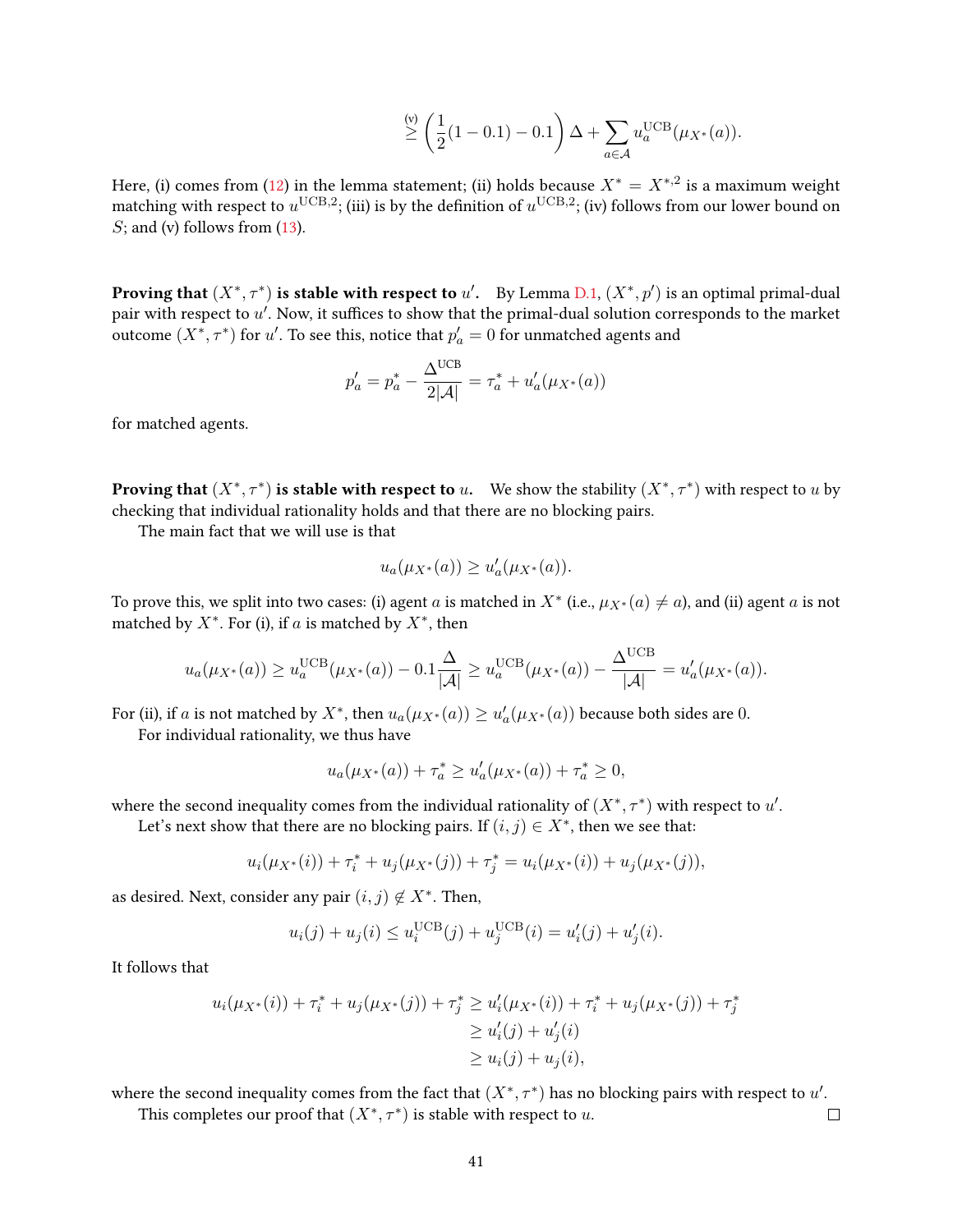Now, we are ready to prove Theorem [6.1.](#page-17-2)

Proof of Theorem [6.1.](#page-17-2) As in the proof of Theorem [5.1,](#page-11-2) the starting point for our proof is the typical approach in multi-armed bandits and combinatorial bandits [\[GKJ12;](#page-23-7) [CWY13;](#page-22-8) [LS20\]](#page-24-1) of bounding regret in terms of the sizes of the confidence interval of the chosen arms. Our approach does not quite compose cleanly with these proofs, since we need to handle the transfers in addition to the matching.

We divide in two cases, based on the event  $E$  that all of the confidence sets contain their respective true utilities at every time step  $t \leq T$ . That is,  $u_i(j) \in C_{i,j}$  and  $u_j(i) \in C_{j,i}$  for all  $(i,j) \in \mathcal{I} \times \mathcal{J}$  at all t.

**Case 1:**  $E$  **holds.** Let  $n_{ij}^t$  be the number of times that the pair  $(i, j)$  has been matched by round  $t$ . For each pair  $(i, j)$ , we maintain a "blame" counter  $b_{ij}^t$  that will always be at most  $n_{ij}^t$ .

First, suppose that

$$
\max(C_{a,\mu_{X^t}(a)}) - \min(C_{a,\mu_{X^t}(a)}) \le 0.1 \frac{\Delta}{|\mathcal{A}|}
$$

for every matched agent  $a \in \mathcal{A}$ . By Lemma [D.2](#page-37-2) we know the chosen matching is stable and thus incurs 0 regret.

Now, suppose that

$$
\max\bigl(C_{a,\mu_{X^t}(a)}\bigr) - \min\bigl(C_{a,\mu_{X^t}(a)}\bigr) > 0.1\frac{\Delta}{|\mathcal{A}|}
$$

for some matched agent  $a$ . We increment the counter of the least-blamed pair  $(i, j) \in X^t$ . By the definition of the confidence sets and the assumption that  $E$  holds, we know that each blame counter is bounded as

$$
b_{ij}^T = O\left(\frac{|\mathcal{A}|^2 \log(|\mathcal{A}|T))}{\Delta^2}\right).
$$

The maximum regret incurred by any matching is at most  $12|\mathcal{A}|$  which means that the regret incurred by this case is at most:

$$
12|\mathcal{A}|\sum_{(i,j)} O\left(\frac{|\mathcal{A}|^2\log(|\mathcal{A}|T))}{\Delta^2}\right)=O\left(\frac{|\mathcal{A}|^5\log(|\mathcal{A}|T))}{\Delta^2}\right).
$$

**Case 2:** E does not hold. Since each  $n_{ij}(\hat{u}_i(j) - u_i(j))$  is mean-zero and 1-subgaussian and we have  $O(|\mathcal{I}||\mathcal{J}|T)$  such random variables over T rounds, the probability that any of them exceeds

$$
2\sqrt{\log(|\mathcal I| |\mathcal J| T/\delta)} \leq 2\sqrt{\log(|\mathcal A|^2T/\delta)}
$$

is at most  $\delta$  by a standard tail bound for the maximum of subgaussian random variables. It follows that E fails to hold with probability at most  $|{\cal A}|^{-2}T^{-2}.$  In the case that  $E$  fails to hold, our regret in any given round would be at most  $12|\mathcal{A}|$  by the Lipschitz property in Proposition [4.4.](#page-10-1) (Recall that our upper confidence bound is off by at most 6 due to clipping the confidence interval to lie in  $[-1, 1]$ , so that the expanded confidence sets also necessarily lie in  $[-3, 3]$ .) Thus, the expected regret from this scenario is at most

$$
|\mathcal{A}|^{-2}T^{-2} \cdot 12|\mathcal{A}|T \le 12|\mathcal{A}|^{-1}T^{-1},
$$

which is negligible compared to the regret bound from when  $E$  does occur.

 $\Box$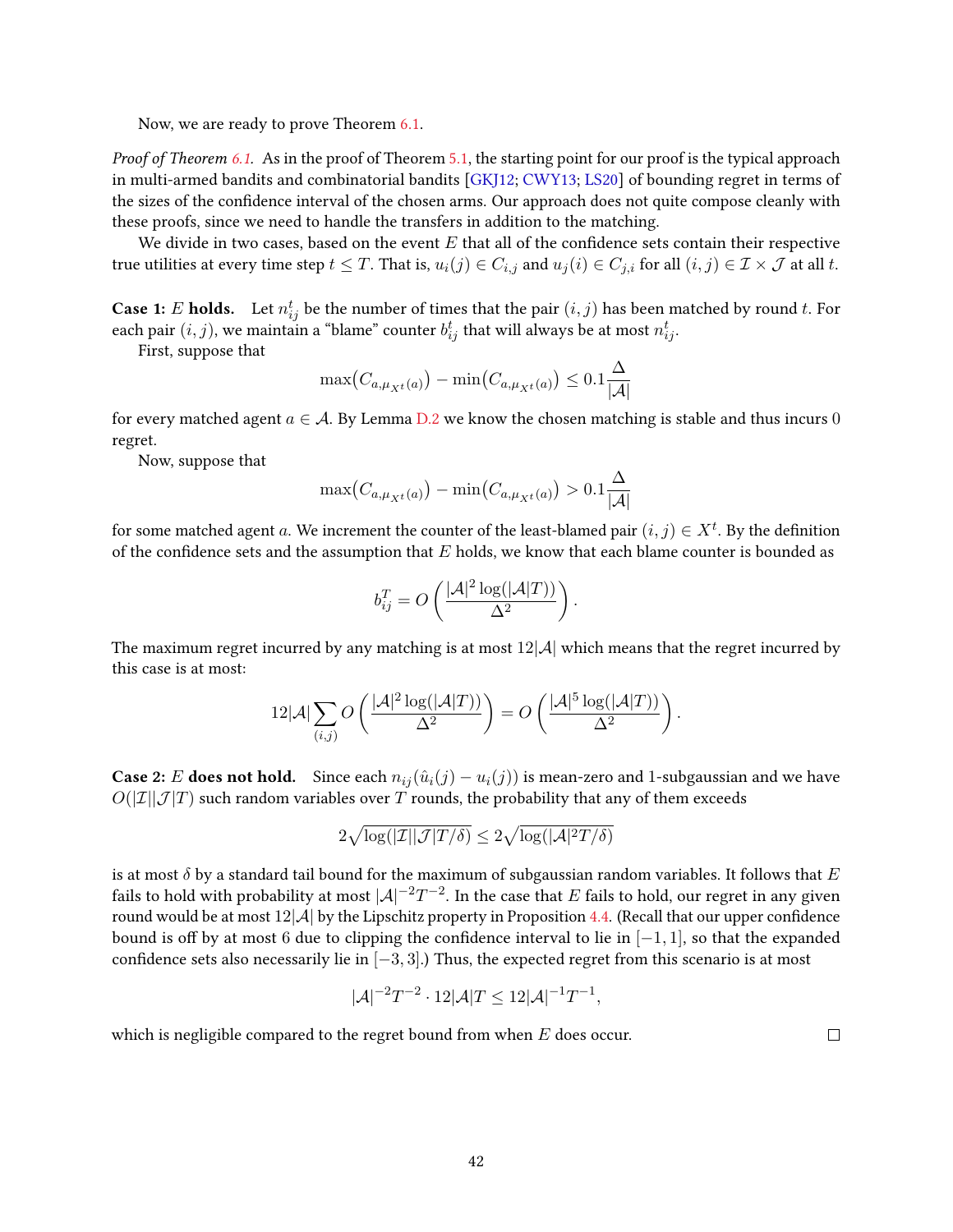### D.3 Instance-independent regret bounds for MATCHUCB'

To establish *instance-independent* regret bounds for MATCHUCB', we show that  $(X^*, p^*)$  is indeed optimal with respect to  $u^{\text{UCB}}$ ; the remainder then follows the same argument as Theorem [5.1.](#page-11-2)

<span id="page-42-1"></span>**Lemma D.3.** The pair  $(X^*, p^*)$  is an optimal primal-dual pair with respect to  $u^{\text{UCB}}$ .

*Proof.* It suffices to verify feasibility and, by weak duality, check that  $X^*$  and  $p^*$  achieve the same objective value. It is clear that  $X^*$  is primal feasible. For dual feasibility, if  $(i, j) \notin X^*$ , then

$$
p_i^* + p_j^* \ge p_i' + p_j' \ge u_i'(j) + u_j'(i) = u_i^{\text{UCB}}(j) + u_j^{\text{UCB}}(i);
$$

and if  $(i, j) \in X^*$ , then

$$
p_i^* + p_j^* = p_i' + p_j' + 2\frac{\Delta^{UCB}}{|\mathcal{A}|} \ge u_i'(j) + u_j'(i) + 2\frac{\Delta^{UCB}}{|\mathcal{A}|} = u_i^{UCB}(j) + u_j^{UCB}(i).
$$

Finally, we check that they achieve the same objective value with respect to  $u^{\mathrm{UCB}}$ . By Lemma [D.1](#page-37-1) and strong duality,  $X^*$  achieves the same objective value as  $p'$  with respect to  $u'$ . Hence

$$
\sum_{a\in\mathcal{A}} u_a^{\text{UCB}}(\mu_{X^*}(a)) = 2|X^*| \frac{\Delta^{\text{UCB}}}{|\mathcal{A}|} + \sum_{a\in\mathcal{A}} u'_a(\mu_{X^*}(a)) = 2|X^*| \frac{\Delta^{\text{UCB}}}{|\mathcal{A}|} + \sum_{a\in\mathcal{A}} p'_a = \sum_{a\in\mathcal{A}} p_a^*.
$$

# <span id="page-42-0"></span>E Proofs for Section [6.2](#page-18-0)

**Theorem 6.2.** For preference class  $U_{\text{unstructured}}$  (see Section [3\)](#page-5-1), there exists an algorithm giving the platform

$$
\varepsilon(\sum_{t=1}^T |\mathcal{A}_t|)T - O\big(|\mathcal{A}|\sqrt{nT}\sqrt{\log(|\mathcal{A}||T|)}\big)
$$

revenue in the presence of search frictions while maintaining stability with high probability.

*Proof of Theorem [6.2.](#page-19-1)* The algorithm is defined as follows. We set confidence sets according to MATCHUCB and run essentially that algorithm, but with a modified COMPUTEMATCH. Instead of COMPUTEMATCH, we use the following algorithm. The platform first computes a matching with transfers  $(X^*, \tau^*)$  according to the UCB estimates  $u^{\mathrm{UCB}}$ , like before. Then, the platform chooses  $X^*$  to be the selected matching, and sets the transfers according to:

$$
\tau_a = \tau_a^* - \varepsilon + \max(C_{a,\mu_X(a)}) - \min(C_{a,\mu_X(a)}).
$$

This choice of transfers has a clean economic intuition: agents should be compensated based on the platform's uncertainty about their utilities with  $\varepsilon$  of their transfer shaved off as revenue for the platform.

First, we show that if the confidence sets contain the true utilities, then  $(X^*, \tau)$  is  $\varepsilon$ -stable. It suffices to show that  $(X^*, \tau')$  where:

$$
\tau'_a = \tau_a^* + \max(C_{a,\mu_X(a))}) - \min(C_{a,\mu_X(a)})
$$

is stable. First, we see that

$$
u_a(\mu_X \text{UCB}(a)) + \tau'_a = u_a^{\text{UCB}}(\mu_X \text{UCB}(a)) + \tau_a^* \ge 0,
$$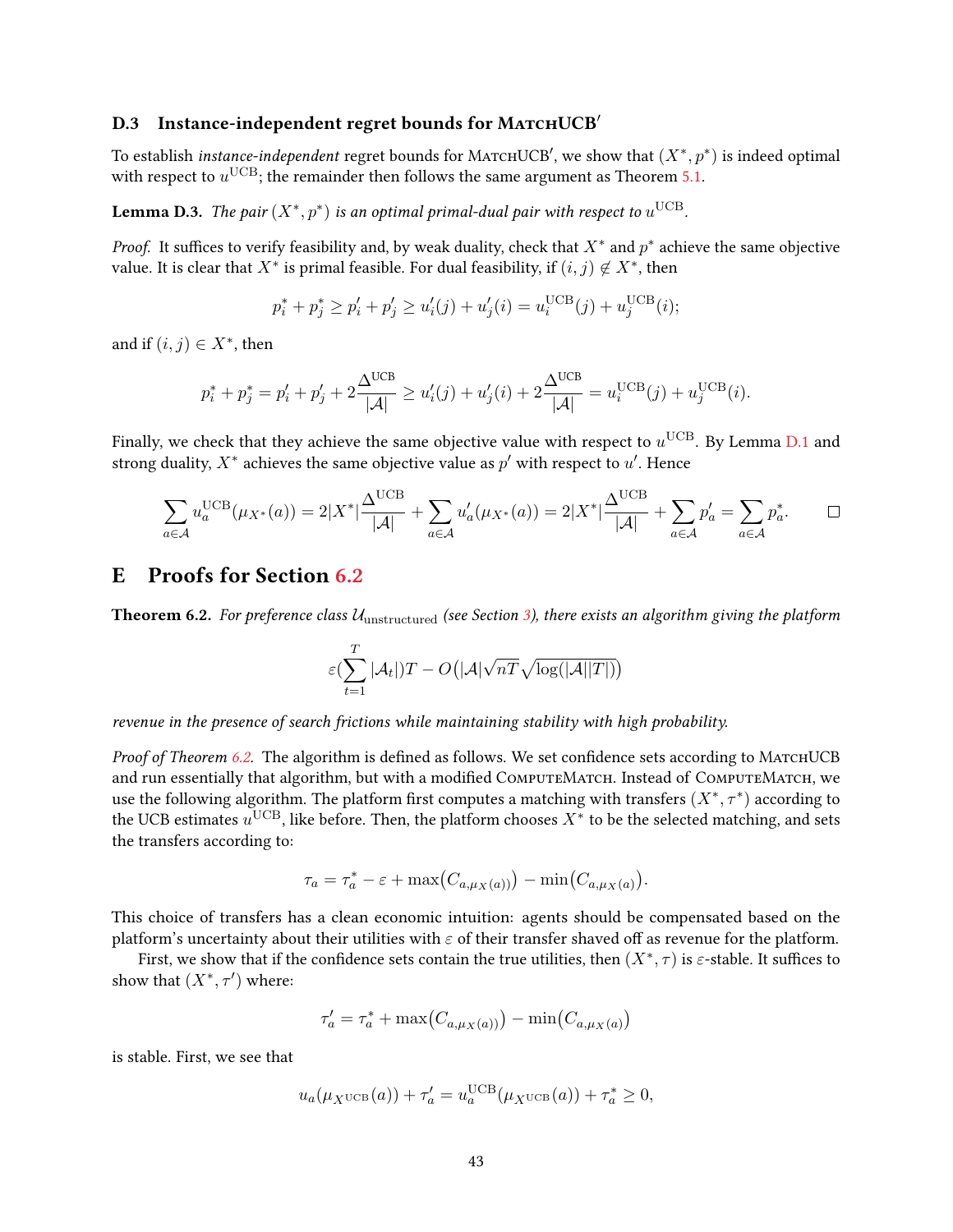since  $(X, \tau^*)$  is stable with respect to  $u^{\text{UCB}}$ . Furthermore, we see that:

$$
(u_i(\mu_X(i)) + \tau'_i) + (u_j(\mu_X(j)) + \tau'_j) \ge (u_i^{UCB}(\mu_X(i)) + \tau_i^*) + (u_j^{UCB}(\mu_X(j)) + \tau_j^*)
$$
  
\n
$$
\ge u_i^{UCB}(j) + u_j^{UCB}(i)
$$
  
\n
$$
\ge u_i(j) + u_j(i),
$$

where the second to last line follows from the fact that  $(X, \tau^*)$  is stable with respect to  $u^{\text{UCB}}$ .

We first show that s is a feasible solution to  $(\dagger)$ .

$$
\min(u_i(j) - u_i(\mu_X \text{UCB}(i)) - s_i, \tilde{u}_j(i) - u_j(\mu_X \text{UCB}(j)) - s_j)
$$
\n
$$
= \min(u_i(j) - u_i^{\text{UCB}}(\mu_X \text{UCB}(i)), \tilde{u}_j(i) - u_j^{\text{UCB}}(\mu_X \text{UCB}(j)))
$$
\n
$$
\leq \min(u_i^{\text{UCB}}(j) - u_i^{\text{UCB}}(\mu_X \text{UCB}(i)), u_j^{\text{UCB}}(i) - u_j^{\text{UCB}}(\mu_X \text{UCB}(j)))
$$
\n
$$
\leq 0,
$$

where the last step uses the fact that  $\mu_{X^{\text{UCB}}}$  is stable with respect to  $u^{\text{UCB}}$  by definition. Moreover, we see that

$$
u_a(\mu_X \text{UCB}(a)) + s_a = u_a^{\text{UCB}}(\mu_X \text{UCB}(a)) \ge 0,
$$

where the last inequality uses that  $\mu_{X^{\text{UCB}}}$  is stable with respect to  $u^{\text{UCB}}$  by definition. This implies that  $s$ is feasible.

We see that the platform's revenue is equal to:

$$
-\sum_{t=1}^{T} \sum_{a \in A_t} \tau_a = -\sum_{t=1}^{T} \sum_{a \in A_t} \tau_a^* + \sum_{t=1}^{T} \sum_{a \in A_t} \varepsilon + \sum_{t=1}^{T} \sum_{a \in A_t} (\max(C_{a,\mu_X(a)})) - \min(C_{a,\mu_X(a)}))
$$
  
=  $\varepsilon \sum_{t=1}^{T} |\mathcal{A}_t| - \sum_{t=1}^{T} \sum_{a \in \mathcal{A}_t} (\max(C_{a,\mu_X(a)})) - \min(C_{a,\mu_X(a)})).$ 

Using the proof of Theorem [5.1,](#page-11-2) we see that

$$
\sum_{t=1}^T \sum_{a \in \mathcal{A}_t} \left( \max(C_{a,\mu_X(a))} \right) - \min(C_{a,\mu_X(a)}) \right) \le O(|\mathcal{A}| \sqrt{n} \log(|\mathcal{A}|T)),
$$

as desired.

 $\Box$ 

# <span id="page-43-0"></span>F Proofs for Section [6.3](#page-19-0)

### F.1 Proof of Proposition [6.4](#page-19-3)

Proof of Proposition [6.4.](#page-19-3) We first prove the first part of the statement, and then the second part of the statement.

**Proof of part (a).** We note that it follows immediately from Definition [6.3](#page-19-4) that NTU Subset Instability is nonnegative. Let's now show that  $I(X; u, \mathcal{A})$  is 0 if and only if  $(X, \tau)$  is stable. It is not difficult to see that the infimum of  $(\dagger)$  is attained at some  $s^*$ .

If  $I(X; u, \mathcal{A}) = 0$ , then we know that  $s_a^* = 0$  for all  $a \in \mathcal{A}$ . The constraints in the optimization problem imply that  $X$  has no blocking pairs and individually rationality is satisfied, as desired.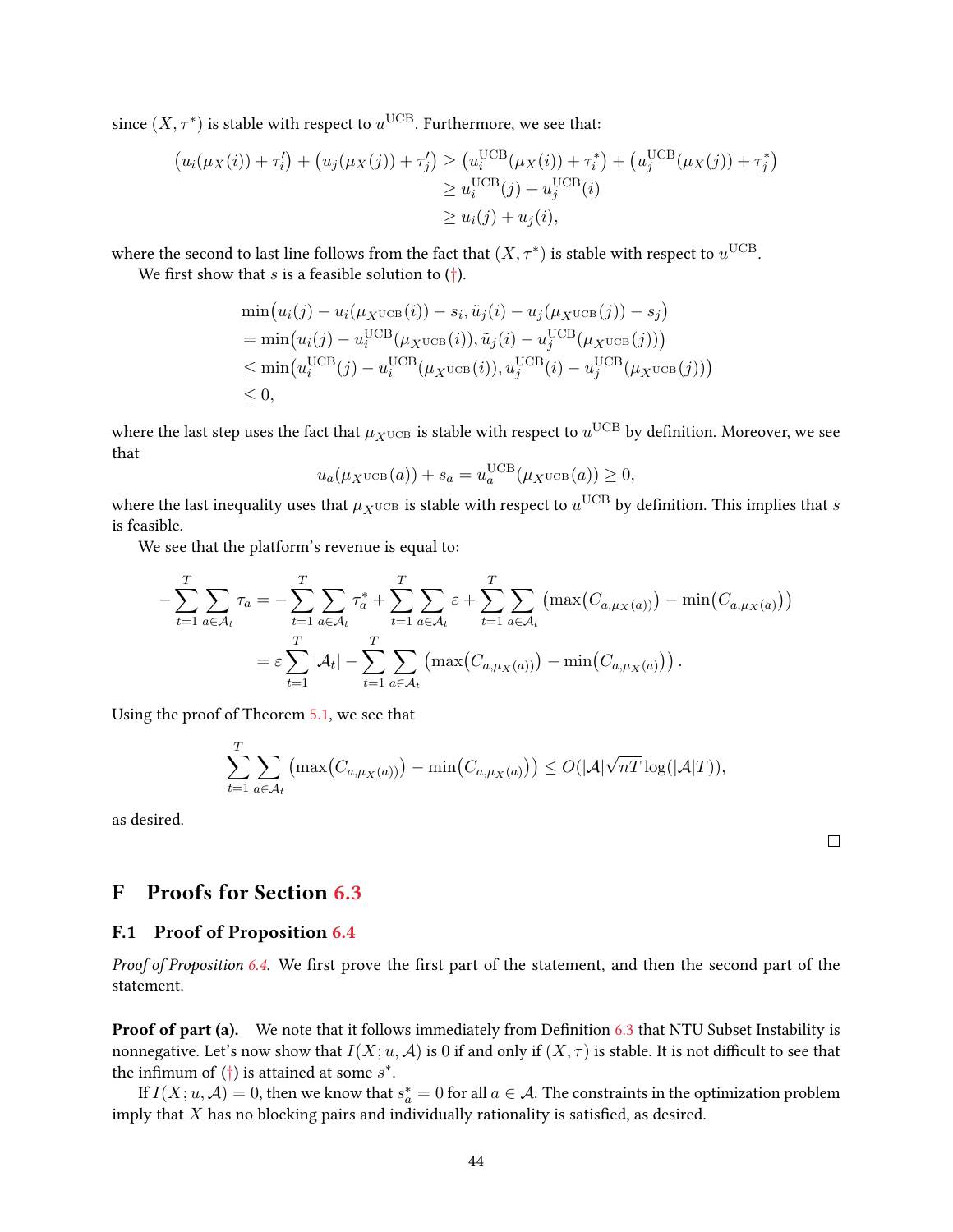If X is stable, then we see that  $s = \vec{0}$  is a feasible solution to ([†](#page-19-2)), which means that the optimum of (†) is at most 0. This coupled with the fact that  $I(X; u, \mathcal{A})$  is always nonnegative means that  $I(X; u, \mathcal{A}) = 0$ as desired.

**Proof of part (b).** Consider two utility functions u and  $\tilde{u}$ . To show Lipchitz continuity, it suffices to show that for any matching  $X$ :

$$
|I(X; u, \mathcal{A}) - I(X; \tilde{u}, \mathcal{A})| \leq 2 \sum_{a \in \mathcal{A}} ||u_a - \tilde{u}_a||_{\infty}.
$$

We show that:

$$
I(X; \tilde{u}, \mathcal{A}) \leq I(X; u, \mathcal{A}) + 2 \sum_{a \in \mathcal{A}} ||u_a - \tilde{u}_a||_{\infty},
$$

noting that the other direction follows from an analogous argument. Let  $s^*$  be an optimal solution to  $(\dagger)$  for the utilities  $u$ . Consider the solution  $s_a = s^*_a + 2\|u_a-u_a\|_\infty$ . We first verify that  $s$  is a feasible solution to ([†](#page-19-2)) for  $\tilde{u}$ . We see that:

$$
\begin{aligned}\n&\min(\tilde{u}_i(j) - \tilde{u}_i(\mu_X(i)) - s_i, \tilde{u}_j(i) - \tilde{u}_j(\mu_X(j)) - s_j) \\
&= \min(\tilde{u}_i(j) - \tilde{u}_i(\mu_X(i)) - s_i^* - 2\|u_i - \tilde{u}_i\|_{\infty}, \tilde{u}_j(i) - \tilde{u}_j(\mu_X(j)) - s_j^* - 2\|u_j - \tilde{u}_j\|_{\infty}) \\
&\le \min(u_i(j) - u_i(\mu_X(i)) - s_i^*, u_j(i) - u_j(\mu_X(j)) - s_j^* \\
&\le 0,\n\end{aligned}
$$

as desired. Moreover, we see that

$$
\tilde{u}_a(\mu_X(a)) + s_a = \tilde{u}_a(\mu_X(a)) + s_a^* + 2||u_a - u_a||_{\infty} \le u_a(\mu_X(a)) + s_a^* \ge 0.
$$

Thus we have demonstrated that s is feasible. This means that:

$$
I(X; \tilde{u}, \mathcal{A}) \le \sum_{a \in \mathcal{A}} s_a = \sum_{a \in \mathcal{A}} s_a^* + 2 \sum_{a \in \mathcal{A}} ||u_a - \tilde{u}_a||_{\infty} = [I(X; u, \mathcal{A}) + 2 \sum_{a \in \mathcal{A}} ||u_a - \tilde{u}_a||_{\infty},
$$

as desired.

### F.2 Proof of Theorem [6.5](#page-20-1)

We show that the algorithmic approach from Section [5](#page-11-3) can be adapted to the setting of matching with non-transferable utilities.

Drawing intuition from Section [5,](#page-11-3) at each round, we compute a stable matching for utilities given by the upper confidence bounds. More precisely, suppose we have a collection  $\mathscr C$  of confidence sets  $C_{i,j}, C_{j,i} \subseteq \mathbb R$ such that  $u_i(j) \in C_{i,j}$  and  $u_j(i) \in C_{j,i}$  for all  $(i,j) \in \mathcal{I} \times \mathcal{J}$ . Our algorithm uses  $\mathscr{C}$  to get an upper confidence bound for each agent's utility function and then computes a stable matching with transfers as if these upper confidence bounds were the true utilities (see COMPUTEMATCHNTU). This can be implemented efficiently if we use, e.g., the Gale-Shapley algorithm (either the customer-proposing algorithm or the provider-proposing algorithm will work).

<span id="page-44-0"></span>The core property of COMPUTEMATCHNTU is that we can upper bound NTU Subset Instability by the sum of the sizes of the relevant confidence sets, assuming that the confidence sets contain the true utilities.

 $\Box$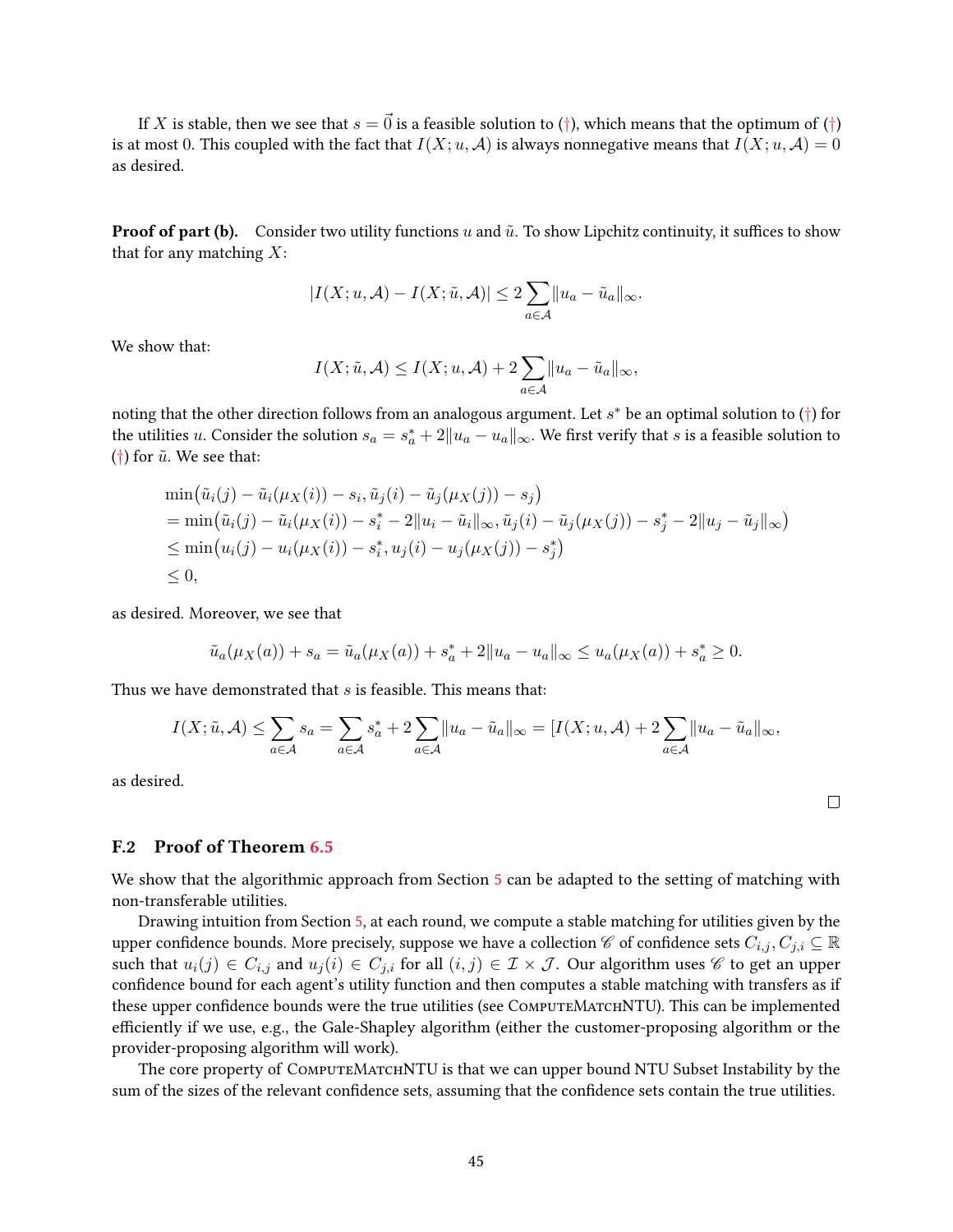Algorithm 5 COMPUTEMATCHNTU: Compute matching with transfers from confidence sets

1: procedure COMPUTEMATCHNTU(%) 2: for  $(i, j) \in \mathcal{I} \times \mathcal{J}$  do 3:  $u_i^{\text{UCB}}(j) \leftarrow \max(C_{i,j}); \quad u_j^{\text{UCB}}(i) \leftarrow \max(C_{j,i})$  $\triangleright$  UCB estimates of utilities. 4: Run any version of the Gale-Shapley algorithm [\[GS62\]](#page-23-2) on  $u^{\mathrm{UCB}}$  to obtain a matching  $X^*.$ 5: return  $X^*$ 

**Proposition F.1.** Consider a collection confidence sets C such that  $u_i(j) \in C_{i,j}$  and  $u_j(i) \in C_{j,i}$  for all (i, j)  $\in \mathcal{I} \times \mathcal{J}$ . The instability of the output  $X^{\text{UCB}}$  of COMPUTEMATCH satisfies

$$
I(X^{\text{UCB}}; u, \mathcal{A}) \le \sum_{a \in \mathcal{A}^t} \Big( \max\big(C_{a, \mu_X \cup \text{CB}}(a)\big) - \min\big(C_{a, \mu_X \cup \text{CB}}(a)\big) \Big). \tag{14}
$$

Proof. We construct subsidies for this setting to be:

$$
s_a = \max(C_{a,\mu_X(a)}) - u_a(\mu_X(a)) \le \max(C_{a,\mu_X(a)}) - \min(C_{a,\mu_X(a)})
$$
.

**Step 1: Verifying feasibility.** We first show that s is a feasible solution to  $(†)$  $(†)$  $(†)$ .

$$
\min(u_i(j) - u_i(\mu_X \text{UCB}(i)) - s_i, \tilde{u}_j(i) - u_j(\mu_X \text{UCB}(j)) - s_j)
$$
\n
$$
= \min(u_i(j) - u_i^{\text{UCB}}(\mu_X \text{UCB}(i)), \tilde{u}_j(i) - u_j^{\text{UCB}}(\mu_X \text{UCB}(j)))
$$
\n
$$
\leq \min(u_i^{\text{UCB}}(j) - u_i^{\text{UCB}}(\mu_X \text{UCB}(i)), u_j^{\text{UCB}}(i) - u_j^{\text{UCB}}(\mu_X \text{UCB}(j)))
$$
\n
$$
\leq 0,
$$

where the last step uses the fact that  $\mu_{X^{\text{UCB}}}$  is stable with respect to  $u^{\text{UCB}}$  by definition. Moreover, we see that

$$
u_a(\mu_X \text{uCB}(a)) + s_a = u_a^{\text{UCB}}(\mu_X \text{uCB}(a)) \ge 0,
$$

where the last inequality uses that  $\mu_{X^{\text{UCB}}}$  is stable with respect to  $u^{\text{UCB}}$  by definition. This implies that  $s$ is feasible.

**Step 2: Computing the objective.** We next compute the objective of  $(†)$  $(†)$  $(†)$  at s and use this to bound  $I(X^*; u, \mathcal{A})$ . A simple calculation shows that:

$$
I(X^*; u, A) \leq \sum_a s_a = \sum_{a \in A} \Big( \max\big(C_{a,\mu_X \cup CB}(a)\big) - \min\big(C_{a,\mu_X \cup CB}(a)\big) \Big),
$$

as desired.

### F.2.1 Explicit algorithm and regret bounds

Using the same intuition as Section [5,](#page-11-3) the regret bound of Proposition [F.1](#page-44-0) hints at an algorithm: each round, select the matching with transfers returned by COMPUTEMATCHNTU and update confidence sets accordingly. To instantiate this approach, it remains to construct condence intervals that contain the true utilities with high probability.

We showcase this algorithm in the simple setting of unstructured preferences. For this setting, we can construct our condence intervals following the classical UCB approach. That is, for each utility value

 $\Box$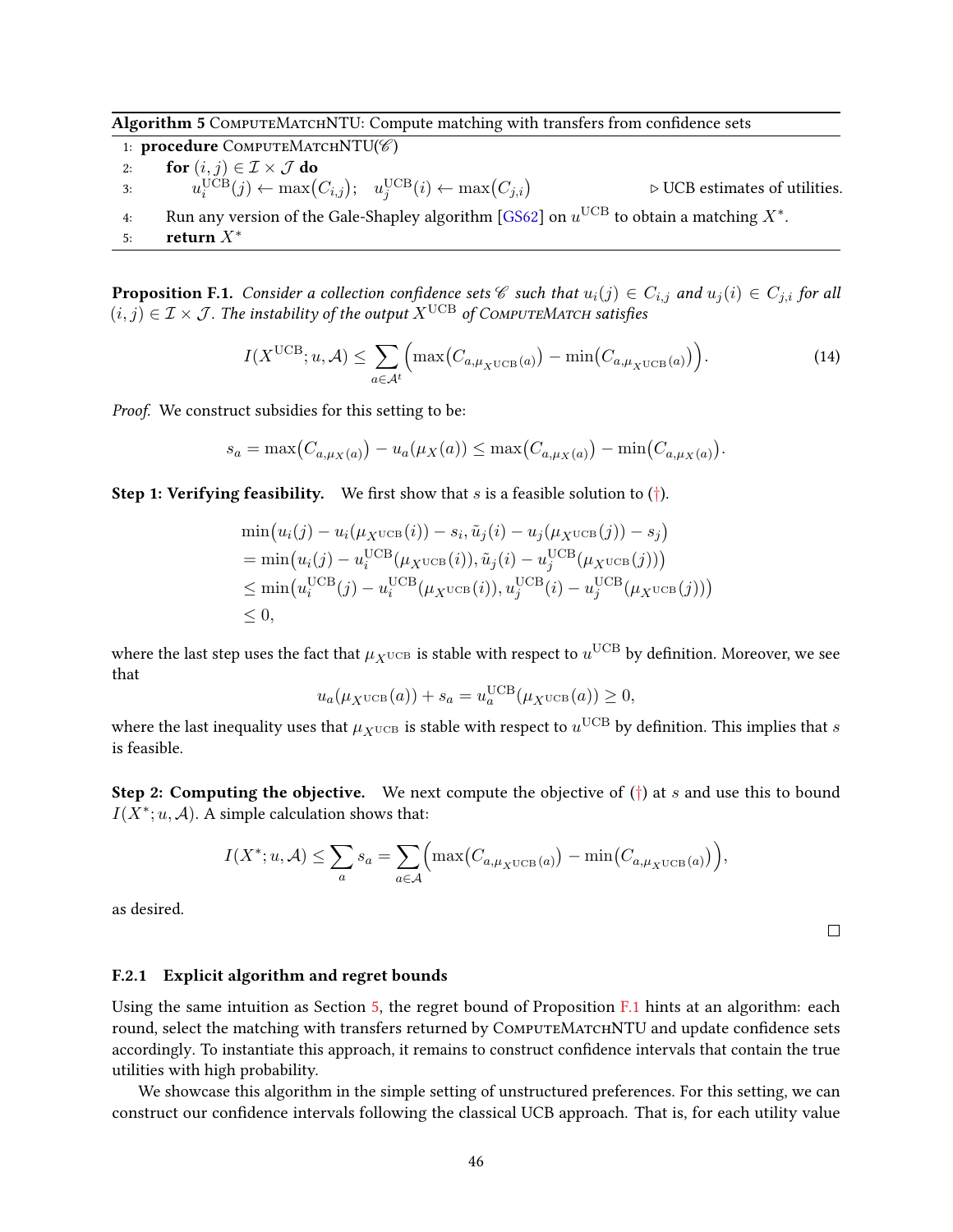|    | 1: <b>procedure</b> MATCHNTUUCB $(T)$                                                                                          |                                                                                                                                            |
|----|--------------------------------------------------------------------------------------------------------------------------------|--------------------------------------------------------------------------------------------------------------------------------------------|
| 2: | for $(i, j) \in \mathcal{I} \times \mathcal{J}$ do                                                                             | $\triangleright$ Initialize confidence intervals and empirical mean.                                                                       |
| 3: | $C_{i,j} \leftarrow [-1,1]; \quad C_{j,i} \leftarrow [-1,1]; \quad \hat{u}_i(j) \leftarrow 0; \quad \hat{u}_j(i) \leftarrow 0$ |                                                                                                                                            |
| 4: | for $1 \le t \le T$ do                                                                                                         |                                                                                                                                            |
| 5: | $X^t \leftarrow$ COMPUTEMATCHNTU(C)                                                                                            |                                                                                                                                            |
| 6: | for $(i, j) \in X^t$ do                                                                                                        | $\triangleright$ Set confidence intervals and update means.                                                                                |
| 7: |                                                                                                                                | Update $\hat{u}_i(j)$ and $\hat{u}_j(i)$ from feedback; increment counter $n_{ij}$                                                         |
| 8: |                                                                                                                                | $C_{i,j} \leftarrow [\hat{u}_i(j) - 8\sqrt{\log( \mathcal{A} T)/n_{ij}}, \hat{u}_i(j) + 8\sqrt{\log( \mathcal{A} T)/n_{i,j}}] \cap [-1,1]$ |
| 9: |                                                                                                                                | $C_{j,i} \leftarrow [\hat{u}_j(i) - 8\sqrt{\log( \mathcal{A} T)/n_{ij}}, \hat{u}_j(i) + 8\sqrt{\log( \mathcal{A} T)/n_{i,j}}] \cap [-1,1]$ |

Algorithm 6 MATCHNTUUCB: A bandit algorithm for matching with non-transferable utilities.

involving the pair  $(i,j)$ , we take a length  $O(\sqrt{\log(|\mathcal{A}|T)}/n_{ij})$  confidence interval centered around the empirical mean, where  $n_{ij}$  is the number of times the pair has been matched before. We describe this construction precisely in Algorithm [2](#page-14-1) (MATCHNTUUCB).

To analyze MATCHNTUUCB, recall that Lemma [5.4](#page-12-0) bounds the regret at each step by the lengths of the confidence intervals of each pair in the selected matching. Like in Section [5,](#page-11-3) this yields the following instance-independent regret bound:

**Theorem F.2.** MATCHNTUUCB incurs expected regret  $\mathbb{E}(R_T) \leq O(|\mathcal{A}|^{3/2}\sqrt{T}\sqrt{\log(|\mathcal{A}|T)})$ .

*Proof.* This proof proceeds very similarly to the proof of Theorem [5.1.](#page-11-2) We consider the event  $E$  that all of the confidence sets contain their respective true utilities at every time step  $t \leq T$ . That is,  $u_i(j) \in C_{i,j}$  and  $u_j(i) \in C_{j,i}$  for all  $(i,j) \in \mathcal{I} \times \mathcal{J}$  at all t.

Case 1: E holds. By Lemma [5.4,](#page-12-0) we may bound

$$
I(X^t; u, \mathcal{A}^t) \leq \sum_{a \in \mathcal{A}^t} \Big( \max\big(C_{a,\mu_{X^t}(a)}\big) - \min\big(C_{a,\mu_{X^t}(a)}\big) \Big) = O\left(\sum_{(i,j) \in X^t} \sqrt{\frac{\log(|\mathcal{A}|T)}{n_{ij}^t}}\right),
$$

where  $n_{ij}^t$  is the number of times that the pair  $(i, j)$  has been matched at the start of round t. Let  $w_{i,j}^t = \frac{1}{\sqrt{n}}$  $n_{ij}^t$ 

be the size of the confidence set (with the log factor scaled out) for  $(i, j)$  at the start of round t.

At each time step  $t$ , let's consider the list consisting of  $w_{i_t,j_t}^t$  for all  $(i_t,j_t)\in X^t$ . Let's now consider the overall list consisting of the concatenation of all of these lists over all rounds. Let's order this list in decreasing order to obtain a list  $\tilde w_1,\dots,\tilde w_L$  where  $L=\sum_{t=1}^T|X^t|\le nT.$  In this notation, we observe that:

$$
\sum_{t=1}^T I(X^t; u, \mathcal{A}^t) \leq \sum_{t=1}^T \sum_{a \in \mathcal{A}^t} \left( \max(C_{a,\mu_{X^t}(a)}) - \min(C_{a,\mu_{X^t}(a)}) \right) = \log(|\mathcal{A}|T) \sum_{l=1}^L \tilde{w}_l.
$$

We claim that  $\tilde{w}_l \leq O\Big(\min(1, \frac{1}{\sqrt{a^{l-1}}}\Big)$  $\frac{1}{(l/|{\cal A}|^2)-1})$ ). The number of rounds that a pair of agents can have their confidence set have size at least  $\tilde{w}_l$  is upper bounded by  $1+\frac{1}{\tilde{w}_l^2}$ . Thus, the total number of times that any confidence set can have size at least  $\tilde{w}_l$  is upper bounded by  $(|A|^2)(1+\frac{1}{\tilde{w}_l^2}).$